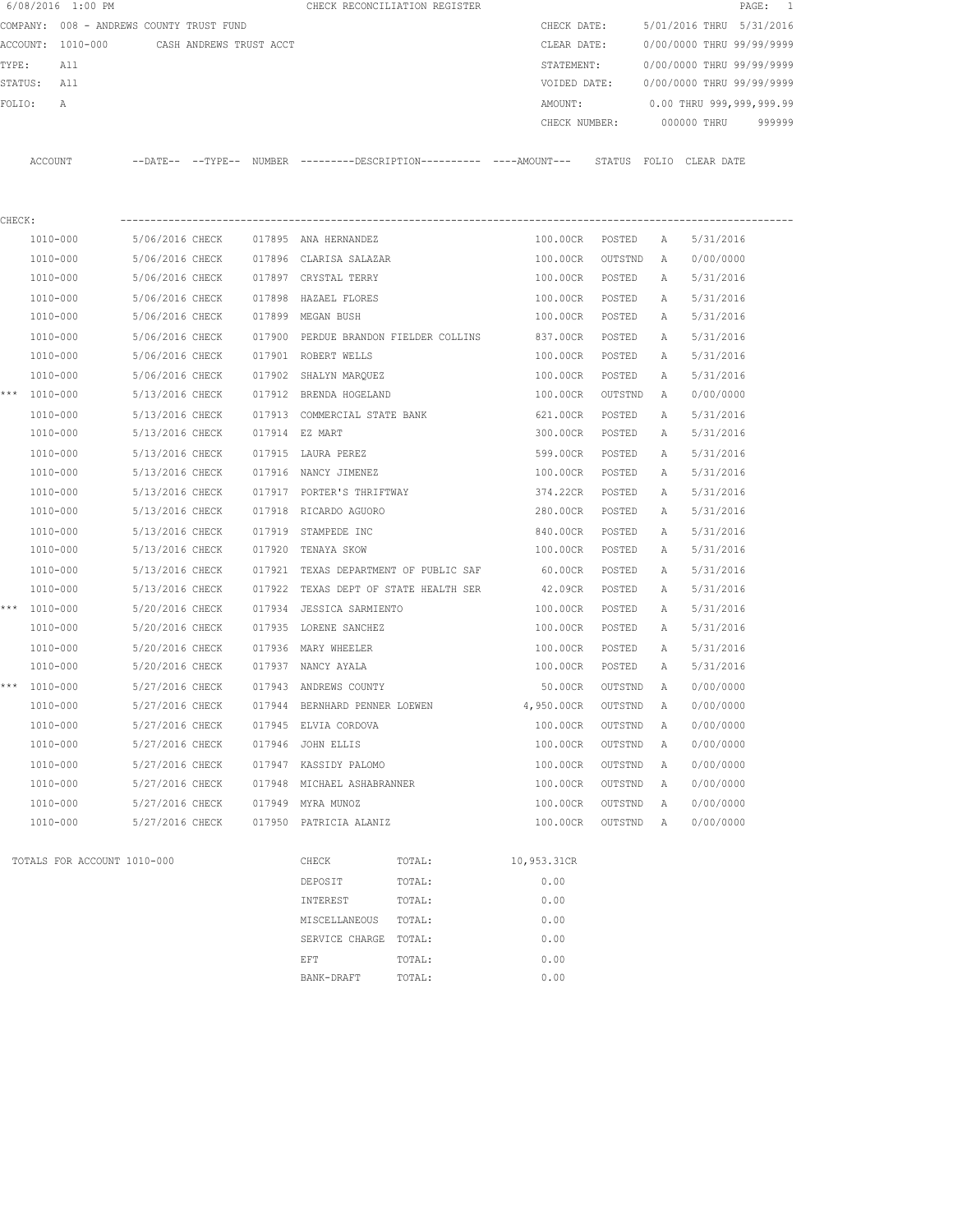| 6/08/2016 1:00 PM |          |                                          |                          |               | CHECK RECONCILIATION REGISTER |        |  |               |              |  |             | PAGE: 2                   |  |
|-------------------|----------|------------------------------------------|--------------------------|---------------|-------------------------------|--------|--|---------------|--------------|--|-------------|---------------------------|--|
|                   |          | COMPANY: 008 - ANDREWS COUNTY TRUST FUND |                          |               |                               |        |  | CHECK DATE:   |              |  |             | 5/01/2016 THRU 5/31/2016  |  |
| ACCOUNT:          | 1010-000 |                                          | CASH ANDREWS TRUST ACCT  |               |                               |        |  | CLEAR DATE:   |              |  |             | 0/00/0000 THRU 99/99/9999 |  |
| TYPE:             | All      |                                          |                          |               |                               |        |  | STATEMENT:    |              |  |             | 0/00/0000 THRU 99/99/9999 |  |
| STATUS:           | All      |                                          |                          |               |                               |        |  | VOIDED DATE:  |              |  |             | 0/00/0000 THRU 99/99/9999 |  |
| FOLIO:            | Α        |                                          |                          |               |                               |        |  | AMOUNT:       |              |  |             | 0.00 THRU 999,999,999.99  |  |
|                   |          |                                          |                          |               |                               |        |  | CHECK NUMBER: |              |  | 000000 THRU | 999999                    |  |
| ACCOUNT           |          |                                          | --DATE-- --TYPE-- NUMBER |               |                               |        |  |               | STATUS FOLIO |  | CLEAR DATE  |                           |  |
|                   |          | TOTALS FOR ANDREWS COUNTY TRUST FUND     |                          | CHECK         |                               | TOTAL: |  | 10,953.31CR   |              |  |             |                           |  |
|                   |          |                                          |                          | DEPOSIT       |                               | TOTAL: |  | 0.00          |              |  |             |                           |  |
|                   |          |                                          |                          | INTEREST      |                               | TOTAL: |  | 0.00          |              |  |             |                           |  |
|                   |          |                                          |                          | MISCELLANEOUS |                               | TOTAL: |  | 0.00          |              |  |             |                           |  |
|                   |          |                                          |                          |               |                               |        |  |               |              |  |             |                           |  |

SERVICE CHARGE TOTAL: 0.00 EFT TOTAL:  $0.00$ BANK-DRAFT TOTAL:  $0.00$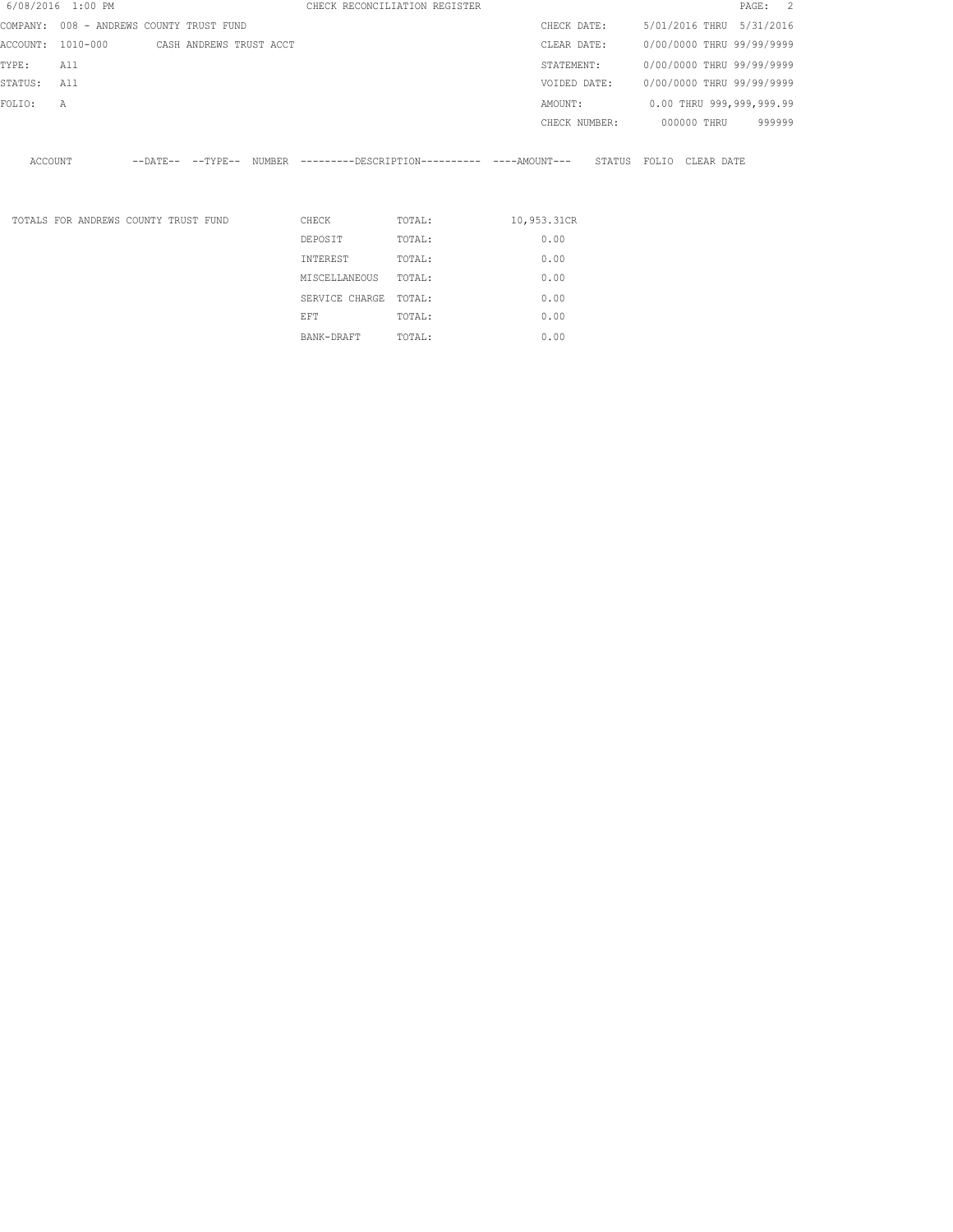|             | 6/08/2016 1:00 PM                        |  | CHECK RECONCILIATION REGISTER                                                                                  |                                                                                                     |                              |                                        |                           | PAGE: 3 |  |
|-------------|------------------------------------------|--|----------------------------------------------------------------------------------------------------------------|-----------------------------------------------------------------------------------------------------|------------------------------|----------------------------------------|---------------------------|---------|--|
|             | COMPANY: 010 - ANDREWS CO. FEXIBLE SPEND |  |                                                                                                                |                                                                                                     |                              | CHECK DATE: 5/01/2016 THRU 5/31/2016   |                           |         |  |
|             | ACCOUNT: 1010-000 CASH FLEXIBLE SPENDING |  |                                                                                                                |                                                                                                     |                              | CLEAR DATE:                            | 0/00/0000 THRU 99/99/9999 |         |  |
| TYPE:       | All                                      |  |                                                                                                                |                                                                                                     |                              | STATEMENT:                             | 0/00/0000 THRU 99/99/9999 |         |  |
| STATUS: All |                                          |  |                                                                                                                |                                                                                                     |                              | VOIDED DATE: 0/00/0000 THRU 99/99/9999 |                           |         |  |
| FOLIO:      | A                                        |  |                                                                                                                |                                                                                                     |                              | AMOUNT: 0.00 THRU 999,999,999.99       |                           |         |  |
|             |                                          |  |                                                                                                                |                                                                                                     |                              | CHECK NUMBER: 000000 THRU 999999       |                           |         |  |
|             |                                          |  |                                                                                                                | ACCOUNT -DATE-- --TYPE-- NUMBER ---------DESCRIPTION---------- ---AMOUNT--- STATUS FOLIO CLEAR DATE |                              |                                        |                           |         |  |
| CHECK:      |                                          |  |                                                                                                                |                                                                                                     |                              |                                        |                           |         |  |
|             |                                          |  | 1010-000 5/13/2016 CHECK 017933 MICHAEL PITKIN                                                                 |                                                                                                     | 342.43CR OUTSTND A 0/00/0000 |                                        |                           |         |  |
|             | TOTALS FOR ACCOUNT 1010-000              |  |                                                                                                                | CHECK TOTAL: 342.43CR                                                                               |                              |                                        |                           |         |  |
|             |                                          |  | DEPOSIT TOTAL:                                                                                                 |                                                                                                     | 0.00                         |                                        |                           |         |  |
|             |                                          |  | INTEREST TOTAL:                                                                                                |                                                                                                     | 0.00                         |                                        |                           |         |  |
|             |                                          |  | MISCELLANEOUS TOTAL:                                                                                           |                                                                                                     | 0.00                         |                                        |                           |         |  |
|             |                                          |  | SERVICE CHARGE TOTAL:                                                                                          |                                                                                                     | 0.00                         |                                        |                           |         |  |
|             |                                          |  | EFT FOR THE STATE OF THE STATE OF THE STATE OF THE STATE OF THE STATE OF THE STATE OF THE STATE OF THE STATE O | TOTAL:                                                                                              | 0.00                         |                                        |                           |         |  |
|             |                                          |  | BANK-DRAFT TOTAL:                                                                                              |                                                                                                     | 0.00                         |                                        |                           |         |  |
|             |                                          |  |                                                                                                                |                                                                                                     |                              |                                        |                           |         |  |
|             | TOTALS FOR ANDREWS CO. FEXIBLE SPEND     |  | <b>CHECK</b>                                                                                                   | TOTAL: 342.43CR                                                                                     |                              |                                        |                           |         |  |
|             |                                          |  | DEPOSIT                                                                                                        | TOTAL:                                                                                              | 0.00                         |                                        |                           |         |  |
|             |                                          |  | INTEREST                                                                                                       | TOTAL:                                                                                              | 0.00                         |                                        |                           |         |  |
|             |                                          |  | MISCELLANEOUS TOTAL:                                                                                           |                                                                                                     | 0.00                         |                                        |                           |         |  |
|             |                                          |  | SERVICE CHARGE TOTAL:                                                                                          |                                                                                                     | 0.00                         |                                        |                           |         |  |
|             |                                          |  | EFT FOR THE STATE OF THE STATE OF THE STATE OF THE STATE OF THE STATE OF THE STATE OF THE STATE OF THE STATE O | TOTAL:                                                                                              | 0.00                         |                                        |                           |         |  |
|             |                                          |  | BANK-DRAFT                                                                                                     | TOTAL:                                                                                              | 0.00                         |                                        |                           |         |  |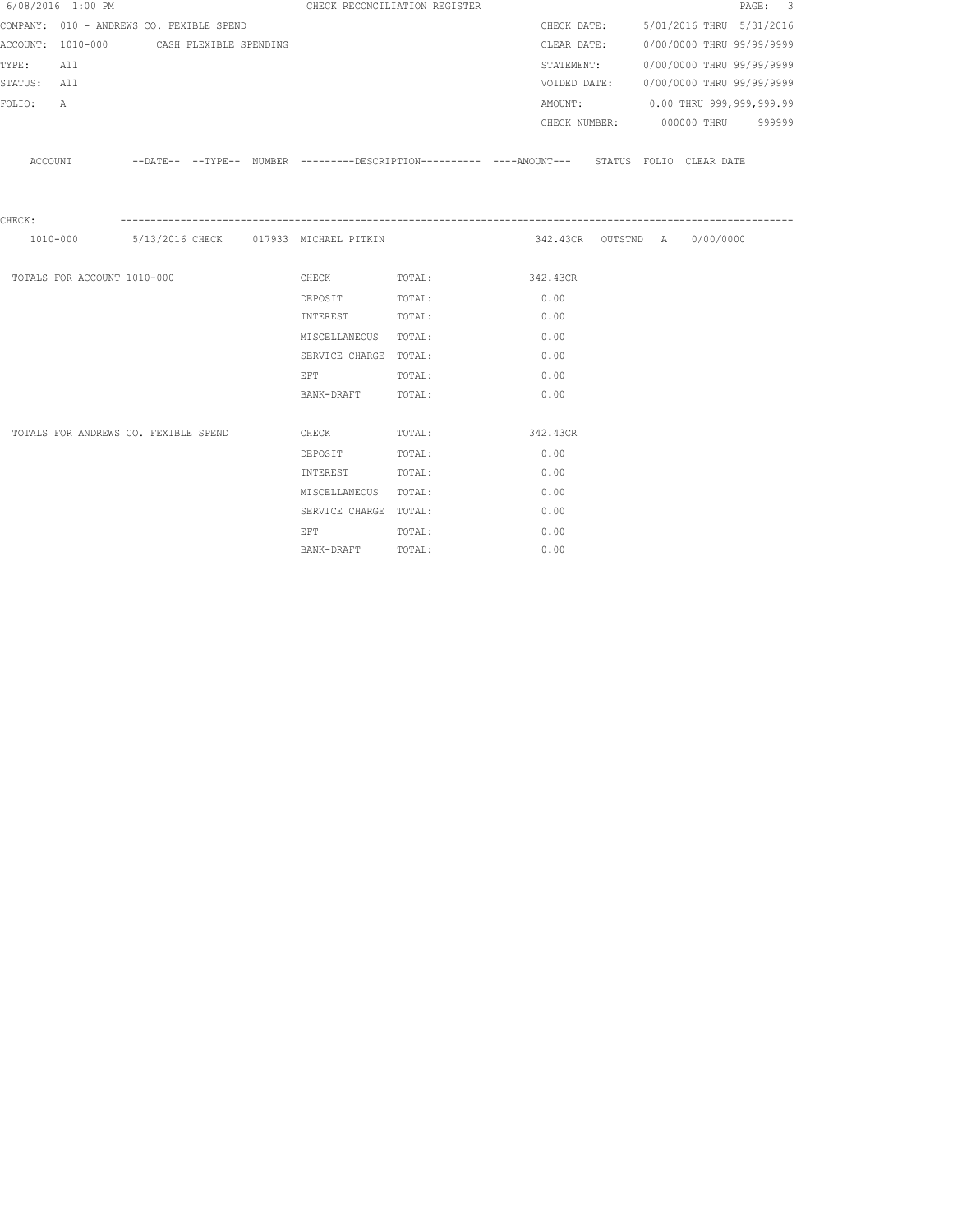|        | 6/08/2016 1:00 PM           |                                                                                            |                                   | CHECK RECONCILIATION REGISTER |                      |         |   | PAGE:                     | $\frac{4}{3}$ |
|--------|-----------------------------|--------------------------------------------------------------------------------------------|-----------------------------------|-------------------------------|----------------------|---------|---|---------------------------|---------------|
|        | COMPANY: 014 - TIF GRANT    |                                                                                            |                                   |                               | CHECK DATE:          |         |   | 5/01/2016 THRU 5/31/2016  |               |
|        | ACCOUNT: 1010-000           | TIF GRANT                                                                                  |                                   |                               | CLEAR DATE:          |         |   | 0/00/0000 THRU 99/99/9999 |               |
| TYPE:  | All                         |                                                                                            |                                   |                               | STATEMENT:           |         |   | 0/00/0000 THRU 99/99/9999 |               |
|        | STATUS: All                 |                                                                                            |                                   |                               | VOIDED DATE:         |         |   | 0/00/0000 THRU 99/99/9999 |               |
| FOLIO: | $\mathsf{A}$                |                                                                                            |                                   |                               | AMOUNT:              |         |   | 0.00 THRU 999,999,999.99  |               |
|        |                             |                                                                                            |                                   |                               | CHECK NUMBER:        |         |   | 000000 THRU               | 999999        |
|        | ACCOUNT                     | --DATE-- --TYPE-- NUMBER --------DESCRIPTION--------- ----AMOUNT--- STATUS FOLIO CLEARDATE |                                   |                               |                      |         |   |                           |               |
|        |                             |                                                                                            |                                   |                               |                      |         |   |                           |               |
| CHECK: |                             |                                                                                            |                                   |                               |                      |         |   |                           |               |
|        | $1010 - 000$                | 5/06/2016 CHECK                                                                            | 017909 E & N TRUCKING             |                               | 6,800.00CR POSTED    |         | A | 5/31/2016                 |               |
|        | 1010-000                    | 5/06/2016 CHECK                                                                            | 017910 HSM FARMS                  |                               | 10,960.00CR POSTED   |         | A | 5/31/2016                 |               |
|        | 1010-000                    | 5/06/2016 CHECK                                                                            | 017911 MARTIN'S INC.              |                               | 1,275.00CR POSTED    |         | Α | 5/31/2016                 |               |
|        | *** 1010-000                | 5/13/2016 CHECK                                                                            | 017927 ANDREWS COUNTY PCT 3       |                               | 5,472.08CR POSTED    |         | A | 5/31/2016                 |               |
|        | 1010-000                    | 5/13/2016 CHECK                                                                            | 017928 E & N TRUCKING             |                               | 6,800.00CR POSTED    |         | A | 5/31/2016                 |               |
|        | 1010-000                    | 5/13/2016 CHECK                                                                            | 017929 HSM FARMS                  |                               | 16,400.00CR POSTED   |         | A | 5/31/2016                 |               |
|        | 1010-000                    | 5/13/2016 CHECK                                                                            | 017930 J B & AUDREY WHATLEY       |                               | 17,460.00CR POSTED   |         | A | 5/31/2016                 |               |
|        | 1010-000                    | 5/13/2016 CHECK                                                                            | 017931 MARTIN'S INC.              |                               | 11,475.00CR POSTED   |         | Α | 5/31/2016                 |               |
|        | 1010-000                    | 5/13/2016 CHECK                                                                            | 017932 YELLOWHOUSE MACHINERY CO   |                               | 1,440.00CR POSTED    |         | A | 5/31/2016                 |               |
|        | *** 1010-000                | 5/20/2016 CHECK                                                                            | 017940 E & N TRUCKING             |                               | 6,800.00CR           | OUTSTND | A | 0/00/0000                 |               |
|        | 1010-000                    | 5/20/2016 CHECK                                                                            | 017941 J B & AUDREY WHATLEY       |                               | 7,470.00CR           | OUTSTND | A | 0/00/0000                 |               |
|        | 1010-000                    | 5/20/2016 CHECK                                                                            | 017942 MARTIN'S INC.              |                               | 4,420.00CR OUTSTND   |         | A | 0/00/0000                 |               |
|        | *** 1010-000                | 5/27/2016 CHECK 017958 E & N TRUCKING                                                      |                                   |                               | 6,800.00CR OUTSTND   |         | A | 0/00/0000                 |               |
|        | 1010-000                    | 5/27/2016 CHECK                                                                            | 017959 WEST TEXAS CONSULTANTS INC |                               | 5,298.48CR OUTSTND A |         |   | 0/00/0000                 |               |
|        | TOTALS FOR ACCOUNT 1010-000 |                                                                                            | CHECK                             | TOTAL:                        | 108,870.56CR         |         |   |                           |               |
|        |                             |                                                                                            | DEPOSIT                           | TOTAL:                        | 0.00                 |         |   |                           |               |
|        |                             |                                                                                            | INTEREST                          | TOTAL:                        | 0.00                 |         |   |                           |               |
|        |                             |                                                                                            | MISCELLANEOUS TOTAL:              |                               | 0.00                 |         |   |                           |               |
|        |                             |                                                                                            | SERVICE CHARGE TOTAL:             |                               | 0.00                 |         |   |                           |               |
|        |                             |                                                                                            | EFT                               | TOTAL:                        | 0.00                 |         |   |                           |               |
|        |                             |                                                                                            | BANK-DRAFT                        | TOTAL:                        | 0.00                 |         |   |                           |               |
|        | TOTALS FOR TIF GRANT        |                                                                                            | CHECK                             | TOTAL:                        | 108,870.56CR         |         |   |                           |               |
|        |                             |                                                                                            | DEPOSIT                           | TOTAL:                        | 0.00                 |         |   |                           |               |
|        |                             |                                                                                            | INTEREST                          | TOTAL:                        | 0.00                 |         |   |                           |               |
|        |                             |                                                                                            | MISCELLANEOUS TOTAL:              |                               | 0.00                 |         |   |                           |               |
|        |                             |                                                                                            | SERVICE CHARGE TOTAL:             |                               | 0.00                 |         |   |                           |               |
|        |                             |                                                                                            | EFT                               | TOTAL:                        | 0.00                 |         |   |                           |               |
|        |                             |                                                                                            | BANK-DRAFT                        | TOTAL:                        | 0.00                 |         |   |                           |               |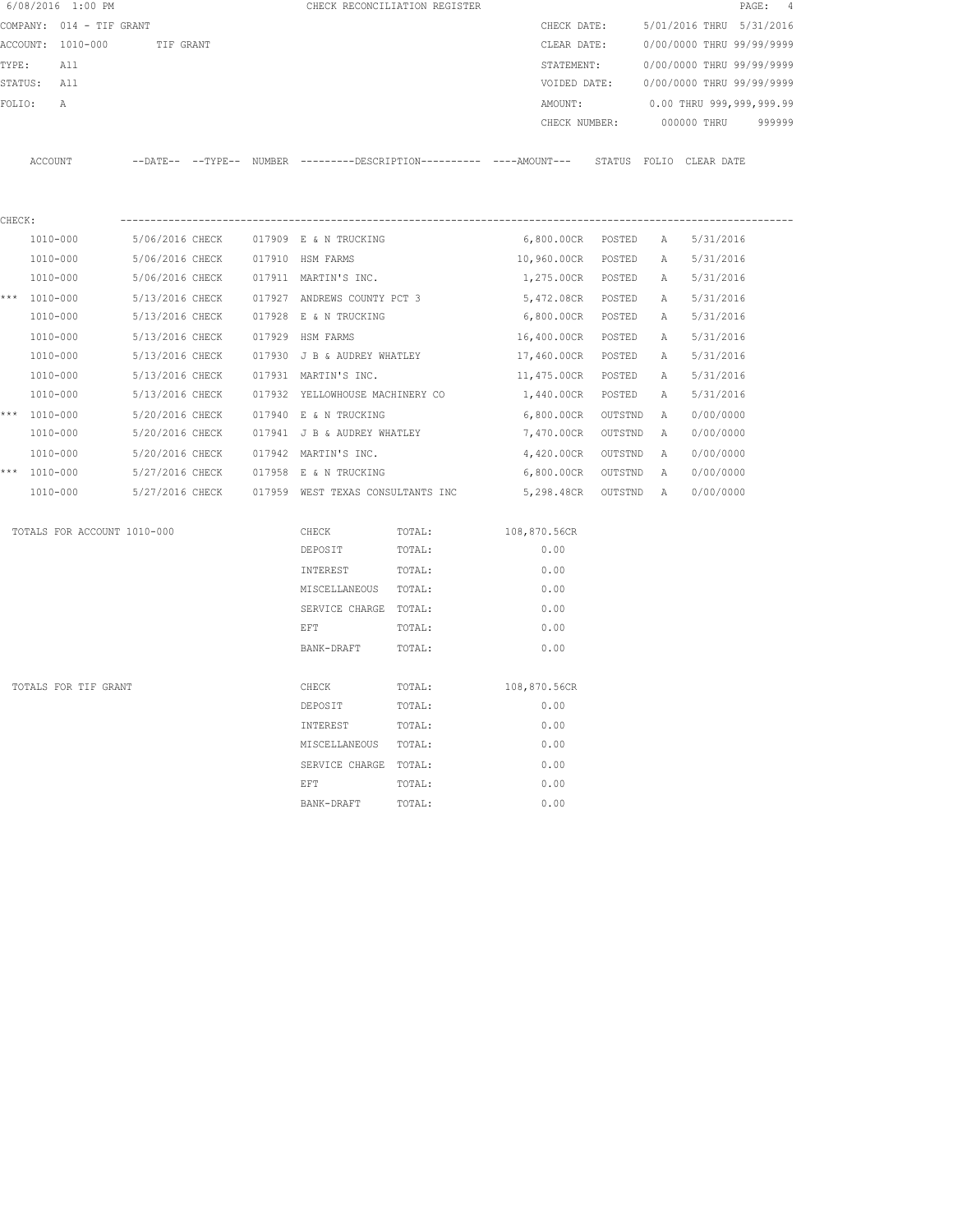|        | 6/08/2016 1:00 PM                  |                          |  |                                   | CHECK RECONCILIATION REGISTER         |                                                                                              |         |   |                           | - 5<br>$\mathtt{PAGE}$ : |
|--------|------------------------------------|--------------------------|--|-----------------------------------|---------------------------------------|----------------------------------------------------------------------------------------------|---------|---|---------------------------|--------------------------|
|        | COMPANY: 015 - CAPITAL IMPROVEMENT |                          |  |                                   |                                       | CHECK DATE:                                                                                  |         |   | 5/01/2016 THRU 5/31/2016  |                          |
|        | ACCOUNT: 1010-000                  | CASH CAPITAL IMPROVEMENT |  |                                   |                                       | CLEAR DATE:                                                                                  |         |   | 0/00/0000 THRU 99/99/9999 |                          |
| TYPE:  | All                                |                          |  |                                   |                                       | STATEMENT:                                                                                   |         |   | 0/00/0000 THRU 99/99/9999 |                          |
|        | STATUS: All                        |                          |  |                                   |                                       | VOIDED DATE:                                                                                 |         |   | 0/00/0000 THRU 99/99/9999 |                          |
| FOLIO: | $\mathsf{A}$                       |                          |  |                                   |                                       | AMOUNT:                                                                                      |         |   | 0.00 THRU 999,999,999.99  |                          |
|        |                                    |                          |  |                                   |                                       | CHECK NUMBER:                                                                                |         |   | 000000 THRU               | 999999                   |
|        | ACCOUNT                            |                          |  |                                   |                                       | --DATE-- --TYPE-- NUMBER --------DESCRIPTION---------- ----AMOUNT--- STATUS FOLIO CLEAR DATE |         |   |                           |                          |
| CHECK: |                                    |                          |  |                                   |                                       |                                                                                              |         |   |                           |                          |
|        | 1010-000                           | 5/06/2016 CHECK          |  | 017906 GRAINGER INC               |                                       | 2,255.48CR POSTED                                                                            |         | A | 5/31/2016                 |                          |
|        | 1010-000                           | 5/06/2016 CHECK          |  | 017907 HIGGINBOTHAM BROS & CO LLC |                                       | 213.82CR POSTED                                                                              |         | A | 5/31/2016                 |                          |
|        | 1010-000                           | 5/06/2016 CHECK          |  | 017908 SIMS PLASTICS, INC.        |                                       | 781.14CR POSTED                                                                              |         | A | 5/31/2016                 |                          |
|        | *** 1010-000                       | 5/13/2016 CHECK          |  | 017924 ELLIOTT ELECTRIC SUPPLY    |                                       | 813.33CR POSTED                                                                              |         | A | 5/31/2016                 |                          |
|        | 1010-000                           | 5/13/2016 CHECK          |  | 017925 GEBO CREDIT CORPORATION    |                                       | 83.80CR POSTED                                                                               |         | A | 5/31/2016                 |                          |
|        | 1010-000                           | 5/13/2016 CHECK          |  | 017926 PRO AGGREGATE              |                                       | 195.00CR                                                                                     | POSTED  | A | 5/31/2016                 |                          |
|        | *** 1010-000                       | 5/20/2016 CHECK          |  | 017938 MUSTANG LUMBER CO          |                                       | 911.32CR                                                                                     | POSTED  | A | 5/31/2016                 |                          |
|        | 1010-000                           | 5/20/2016 CHECK          |  | 017939 VOID CHECK                 |                                       | 0.00                                                                                         | POSTED  | Α | 5/31/2016                 |                          |
|        | *** 1010-000                       | 5/27/2016 CHECK          |  |                                   | 017954 COLDWATER PUMP AND WINDMILL SE | 78.28CR                                                                                      | OUTSTND | A | 0/00/0000                 |                          |
|        | 1010-000                           | 5/27/2016 CHECK          |  | 017955 HIGGINBOTHAM BROS & CO LLC |                                       | 56.95CR                                                                                      | OUTSTND | A | 0/00/0000                 |                          |
|        | 1010-000                           | 5/27/2016 CHECK          |  | 017956 PRO AGGREGATE              |                                       | 390.00CR OUTSTND                                                                             |         | A | 0/00/0000                 |                          |
|        | 1010-000                           | 5/27/2016 CHECK          |  |                                   | 017957 WEIBRING WOLFARD GOLF DESIGN   | 2,730.92CR OUTSTND A                                                                         |         |   | 0/00/0000                 |                          |
|        | TOTALS FOR ACCOUNT 1010-000        |                          |  | CHECK                             | TOTAL:                                | 8,510.04CR                                                                                   |         |   |                           |                          |
|        |                                    |                          |  | DEPOSIT                           | TOTAL:                                | 0.00                                                                                         |         |   |                           |                          |
|        |                                    |                          |  | INTEREST                          | TOTAL:                                | 0.00                                                                                         |         |   |                           |                          |
|        |                                    |                          |  | MISCELLANEOUS TOTAL:              |                                       | 0.00                                                                                         |         |   |                           |                          |
|        |                                    |                          |  | SERVICE CHARGE TOTAL:             |                                       | 0.00                                                                                         |         |   |                           |                          |
|        |                                    |                          |  | EFT                               | TOTAL:                                | 0.00                                                                                         |         |   |                           |                          |
|        |                                    |                          |  | BANK-DRAFT                        | TOTAL:                                | 0.00                                                                                         |         |   |                           |                          |
|        | TOTALS FOR CAPITAL IMPROVEMENT     |                          |  | CHECK                             | TOTAL:                                | 8,510.04CR                                                                                   |         |   |                           |                          |
|        |                                    |                          |  | DEPOSIT                           | TOTAL:                                | 0.00                                                                                         |         |   |                           |                          |
|        |                                    |                          |  | INTEREST                          | TOTAL:                                | 0.00                                                                                         |         |   |                           |                          |
|        |                                    |                          |  | MISCELLANEOUS TOTAL:              |                                       | 0.00                                                                                         |         |   |                           |                          |
|        |                                    |                          |  | SERVICE CHARGE TOTAL:             |                                       | 0.00                                                                                         |         |   |                           |                          |
|        |                                    |                          |  | EFT                               | TOTAL:                                | 0.00                                                                                         |         |   |                           |                          |
|        |                                    |                          |  | BANK-DRAFT                        | TOTAL:                                | 0.00                                                                                         |         |   |                           |                          |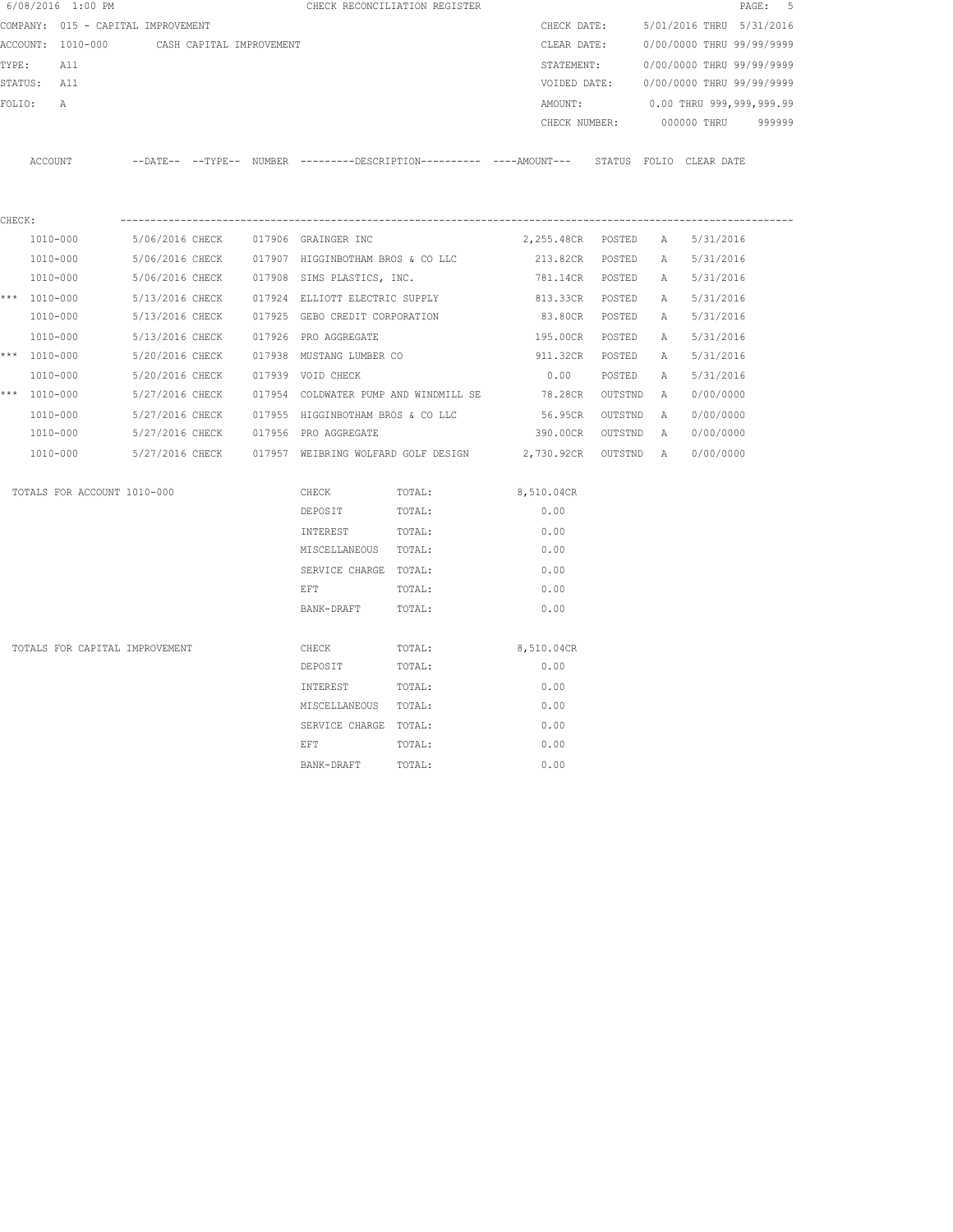|                   | 6/08/2016 1:00 PM |                                       |        | CHECK RECONCILIATION REGISTER                |         |               |       |             | PAGE: 6                   |        |
|-------------------|-------------------|---------------------------------------|--------|----------------------------------------------|---------|---------------|-------|-------------|---------------------------|--------|
|                   |                   | COMPANY: 018 - ANDREWS EMPLOYEE TRUST |        |                                              |         | CHECK DATE:   |       |             | 5/01/2016 THRU 5/31/2016  |        |
| ACCOUNT: 1010-000 |                   | CASH ANDREWS EMPLOYEE TRUST           |        |                                              |         | CLEAR DATE:   |       |             | 0/00/0000 THRU 99/99/9999 |        |
| TYPE:             | All               |                                       |        |                                              |         | STATEMENT:    |       |             | 0/00/0000 THRU 99/99/9999 |        |
| STATUS:           | All               |                                       |        |                                              |         | VOIDED DATE:  |       |             | 0/00/0000 THRU 99/99/9999 |        |
| FOLTO:            | A                 |                                       |        |                                              | AMOUNT: |               |       |             | 0.00 THRU 999,999,999.99  |        |
|                   |                   |                                       |        |                                              |         | CHECK NUMBER: |       | 000000 THRU |                           | 999999 |
|                   |                   |                                       |        |                                              |         |               |       |             |                           |        |
| ACCOUNT           |                   | $--$ DATE $- --$ TYPE $--$            | NUMBER | ---------DESCRIPTION---------- ----AMOUNT--- |         | STATUS        | FOLIO | CLEAR DATE  |                           |        |

| CHECK:       |                                         |        |                                                              |                   |        |   |           |
|--------------|-----------------------------------------|--------|--------------------------------------------------------------|-------------------|--------|---|-----------|
| 1010-000     | 5/05/2016 CHECK                         |        | 046833 SATISH NAYAK                                          | 105.00CR POSTED   |        | A | 5/31/2016 |
| 1010-000     | 5/05/2016 CHECK                         |        | 046834 ANDREWS FAMILY MEDICINE                               | 164.00CR          | POSTED | Α | 5/31/2016 |
| 1010-000     | 5/05/2016 CHECK                         |        | 046835 ACS/AMERIPATH LUBBOCK 501 A                           | 73.17CR           | POSTED | A | 5/31/2016 |
| 1010-000     | 5/05/2016 CHECK                         |        | 046836 ACS/ AMERIPATH LUBBOCK 501 A 81.69CR                  |                   | POSTED | A | 5/31/2016 |
| 1010-000     | 5/05/2016 CHECK                         |        | 046837 ACS/ AMERIPATH LUBBOCK 501 A 18.55CR                  |                   | POSTED | A | 5/31/2016 |
| 1010-000     | 5/05/2016 CHECK 046838                  |        | HOSPITALIST MED PHYS OF TEXAS 51.92CR                        |                   | POSTED | A | 5/31/2016 |
| 1010-000     |                                         |        | 5/05/2016 CHECK 046839 HOSPITALIST MED PHYS OF TEXAS         | 96.08CR           | POSTED | A | 5/31/2016 |
| 1010-000     |                                         |        | 5/05/2016 CHECK 046840 PERMIAN REGIONAL MEDICAL CTR.         | 450.00CR          | POSTED | A | 5/31/2016 |
| 1010-000     |                                         |        | 5/05/2016 CHECK 046841 MIDLAND PATHOLOGISTS                  | 15.00CR           | POSTED | A | 5/31/2016 |
| 1010-000     |                                         |        | 5/05/2016 CHECK 046842 VERONICA SANCHEZ-BERNUY               | 310.00CR POSTED   |        | Α | 5/31/2016 |
| 1010-000     |                                         |        | 5/05/2016 CHECK 046843 VERONICA SANCHEZ-BERNUY               | 144.00CR POSTED   |        | A | 5/31/2016 |
| 1010-000     |                                         |        | 5/05/2016 CHECK 046844 ROBERT E CHRISTENSEN                  | 86.00CR POSTED    |        | A | 5/31/2016 |
| 1010-000     |                                         |        | 5/05/2016 CHECK 046845 PERMIAN REGIONAL MEDICAL CTR.         | 1,040.40CR POSTED |        | A | 5/31/2016 |
| 1010-000     |                                         |        | 5/05/2016 CHECK 046846 ANDREWS FAMILY MEDICINE               | 148.60CR POSTED   |        | Α | 5/31/2016 |
| 1010-000     |                                         |        | 5/05/2016 CHECK 046847 MCH PROFESSIONAL CARE PATHOLOG        | 178.16CR POSTED   |        | A | 5/31/2016 |
| 1010-000     | 5/05/2016 CHECK 046848                  |        | MCH PROFESSIONAL CARE PATHOLOG 109.69CR                      |                   | POSTED | Α | 5/31/2016 |
| 1010-000     |                                         |        | 5/05/2016 CHECK 046849 ANDREWS FAMILY MEDICINE 222.23CR      |                   | POSTED | A | 5/31/2016 |
| 1010-000     | 5/05/2016 CHECK 046850 SATISH NAYAK     |        |                                                              | 73.00CR           | POSTED | Α | 5/31/2016 |
| 1010-000     | 5/05/2016 CHECK                         |        | 046851 HIGH PLAINS RADIOLOGICAL ASSN                         | 22.00CR           | POSTED | A | 5/31/2016 |
| 1010-000     |                                         |        | 5/05/2016 CHECK 046852 PERMIAN REGIONAL MEDICAL CTR.         | 506.25CR          | POSTED | A | 5/31/2016 |
| 1010-000     |                                         |        | 5/05/2016 CHECK 046853 BASIN PEDIATRIC DENTISTRY PLLC        | 142.00CR          | POSTED | A | 5/31/2016 |
| 1010-000     | 5/05/2016 CHECK                         |        | 046854 MIDLAND PATHOLOGISTS                                  | 10.00CR POSTED    |        | Α | 5/31/2016 |
| 1010-000     | 5/05/2016 CHECK                         |        | 046855 STEVE R COULON                                        | 87.00CR POSTED    |        | A | 5/31/2016 |
| 1010-000     | 5/05/2016 CHECK                         |        | 046856 TEXAS TECH UNIVERSITY HEALTH S                        | 110.00CR POSTED   |        | A | 5/31/2016 |
| 1010-000     | 5/05/2016 CHECK                         |        | 046857 TEXAS CARDIAC ARRHYTHMIA PLLC                         | 181.60CR POSTED   |        | A | 5/31/2016 |
| 1010-000     | 5/05/2016 CHECK                         | 046858 | PERMIAN REGIONAL MEDICAL CTR. 1,453.60CR POSTED              |                   |        | Α | 5/31/2016 |
| 1010-000     | 5/05/2016 CHECK                         | 046859 | HIGH PLAINS RADIOLOGICAL ASSN                                | 22.00CR POSTED    |        | Α | 5/31/2016 |
| 1010-000     | 5/05/2016 CHECK 046860                  |        | ANDREWS FAMILY MEDICINE                                      | 43.60CR           | POSTED | A | 5/31/2016 |
| 1010-000     | 5/05/2016 CHECK 046861 CEM NASUHOGLU MD |        |                                                              | 319.58CR          | POSTED | A | 5/31/2016 |
| 1010-000     | 5/05/2016 CHECK 046862 SEARS DDS PC     |        |                                                              | 139.00CR          | POSTED | A | 5/31/2016 |
| 1010-000     |                                         |        | 5/05/2016 CHECK 046863 ECTOR COUNTY HOSPITAL DIST 1,451.32CR |                   | POSTED | A | 5/31/2016 |
| 1010-000     |                                         |        | 5/05/2016 CHECK 046864 PERMIAN REGIONAL MEDICAL CTR.         | 99.99CR           | POSTED | A | 5/31/2016 |
| 1010-000     |                                         |        | 5/05/2016 CHECK 046865 MIDLAND PATHOLOGISTS                  | 50.81CR POSTED    |        | A | 5/31/2016 |
| 1010-000     | 5/05/2016 CHECK 046866 SATISH NAYAK     |        |                                                              | 112.00CR POSTED   |        | A | 5/31/2016 |
| 1010-000     | 5/05/2016 CHECK                         |        | 046867 MIDLAND PATHOLOGISTS                                  | 53.00CR           | POSTED | A | 5/31/2016 |
| 1010-000     | 5/05/2016 CHECK                         |        | 046868 QUICK CARE CLINIC                                     | 69.50CR           | POSTED | А | 5/31/2016 |
| 1010-000     | 5/05/2016 CHECK                         |        | 046869 TEXAS TECH HEALTH SCIENCE CTR                         | 70.13CR           | POSTED | Α | 5/31/2016 |
| 1010-000     | 5/05/2016 CHECK                         |        | 046870 HIGH PLAINS RADIOLOGICAL ASSN                         | 22.00CR           | POSTED | Α | 5/31/2016 |
| 1010-000     | 5/05/2016 CHECK                         |        | 046871 ANDREWS FAMILY MEDICINE                               | 43.60CR           | POSTED | А | 5/31/2016 |
| 1010-000     | 5/05/2016 CHECK                         |        | 046872 MIDLAND PATHOLOGISTS                                  | 39.11CR           | POSTED | Α | 5/31/2016 |
| 1010-000     | 5/05/2016 CHECK                         |        | 046873 ST MATTHEW DERM CLINIC PA                             | 65.57CR           | POSTED | А | 5/31/2016 |
| 1010-000     | 5/05/2016 CHECK                         |        | 046874 BAYLOR SCOTT WHITE CLINIC                             | 36.94CR           | POSTED | Α | 5/31/2016 |
| $1010 - 000$ | 5/05/2016 CHECK                         |        | 046875 SCOTT WHITE HOSP UNIV MED                             | 60.20CR           | POSTED | Α | 5/31/2016 |
| $1010 - 000$ | 5/05/2016 CHECK                         |        | 046876 SCOTT AND WHITE CLINIC                                | 6.20CR            | POSTED | Α | 5/31/2016 |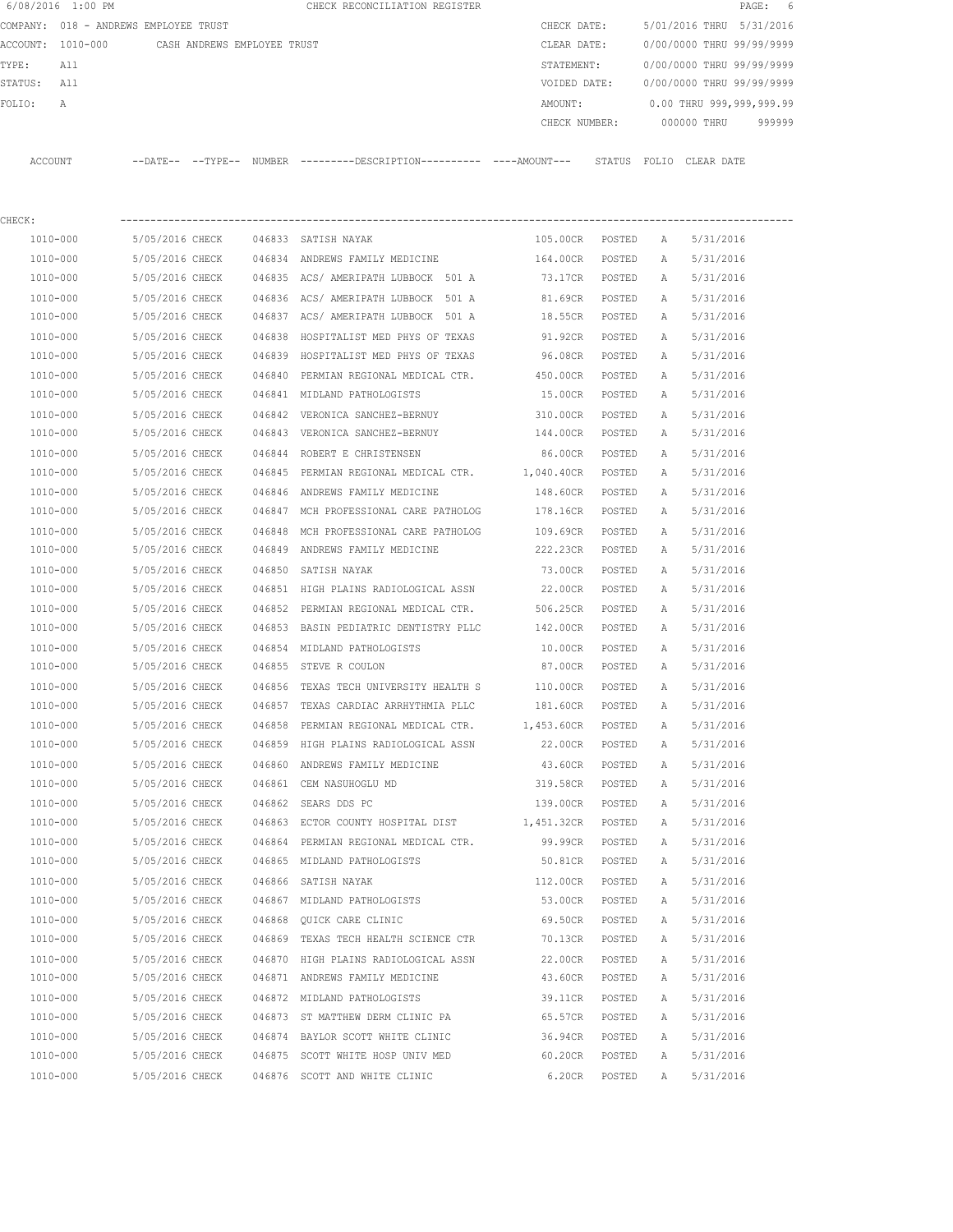| 6/08/2016 1:00 PM                             |                 |        | CHECK RECONCILIATION REGISTER                                                               |                   |         |   | $\texttt{PAGE}$ :         | $\overline{7}$ |
|-----------------------------------------------|-----------------|--------|---------------------------------------------------------------------------------------------|-------------------|---------|---|---------------------------|----------------|
| COMPANY: 018 - ANDREWS EMPLOYEE TRUST         |                 |        |                                                                                             | CHECK DATE:       |         |   | 5/01/2016 THRU            | 5/31/2016      |
| ACCOUNT: 1010-000 CASH ANDREWS EMPLOYEE TRUST |                 |        |                                                                                             | CLEAR DATE:       |         |   | 0/00/0000 THRU 99/99/9999 |                |
| TYPE:<br>All                                  |                 |        |                                                                                             | STATEMENT:        |         |   | 0/00/0000 THRU 99/99/9999 |                |
| STATUS:<br>All                                |                 |        |                                                                                             | VOIDED DATE:      |         |   | 0/00/0000 THRU 99/99/9999 |                |
| FOLIO:<br>Α                                   |                 |        |                                                                                             | AMOUNT:           |         |   | 0.00 THRU 999,999,999.99  |                |
|                                               |                 |        |                                                                                             | CHECK NUMBER:     |         |   | 000000 THRU               | 999999         |
| ACCOUNT                                       |                 |        | --DATE-- --TYPE-- NUMBER ---------DESCRIPTION---------- ---AMOUNT--- STATUS FOLIO CLEARDATE |                   |         |   |                           |                |
|                                               |                 |        |                                                                                             |                   |         |   |                           |                |
| CHECK:                                        |                 |        |                                                                                             |                   |         |   |                           |                |
| 1010-000                                      | 5/05/2016 CHECK |        | 046877 SCOTT AND WHITE CLINIC                                                               | 28.80CR POSTED    |         | A | 5/31/2016                 |                |
| 1010-000                                      | 5/05/2016 CHECK |        | 046878 SCOTT WHITE HOSP UNIV MED                                                            | 100.40CR          | POSTED  | A | 5/31/2016                 |                |
| 1010-000                                      | 5/05/2016 CHECK |        | 046879 SCOTT WHITE HOSP UNIV MED                                                            | 177.60CR POSTED   |         | A | 5/31/2016                 |                |
| 1010-000                                      | 5/05/2016 CHECK |        | 046880 VERONICA SANCHEZ-BERNUY                                                              | 696.00CR          | POSTED  | A | 5/31/2016                 |                |
| 1010-000                                      | 5/05/2016 CHECK |        | 046881 MIDLAND SURGICAL ASSOC.                                                              | 225.12CR          | POSTED  | A | 5/31/2016                 |                |
| 1010-000                                      | 5/05/2016 CHECK |        | 046882 MIDLAND SURGICAL ASSOC.                                                              | 66.08CR           | POSTED  | Α | 5/31/2016                 |                |
| 1010-000                                      | 5/05/2016 CHECK |        | 046883 MIDLAND SURGICAL ASSOC.                                                              | 65.57CR           | POSTED  | A | 5/31/2016                 |                |
| 1010-000                                      | 5/05/2016 CHECK |        | 046884 MIDLAND SURGICAL ASSOC.                                                              | 385.14CR          | POSTED  | А | 5/31/2016                 |                |
| 1010-000                                      | 5/05/2016 CHECK |        | 046885 MIDLAND SURGICAL ASSOC.                                                              | 65.57CR           | POSTED  | A | 5/31/2016                 |                |
| 1010-000                                      | 5/05/2016 CHECK |        | 046886 MIDLAND SURGICAL ASSOC.                                                              | 65.57CR           | POSTED  | Α | 5/31/2016                 |                |
| 1010-000                                      | 5/05/2016 CHECK |        | 046887 MIDLAND SURGICAL ASSOC. 1,452.72CR                                                   |                   | POSTED  | A | 5/31/2016                 |                |
| 1010-000                                      | 5/05/2016 CHECK | 046888 | PERMIAN PREMIERE HEALTH SERV                                                                | 109.45CR          | POSTED  | Α | 5/31/2016                 |                |
| 1010-000                                      | 5/05/2016 CHECK |        | 046889 SURESH PRASAD, MD, PA                                                                | 217.01CR          | POSTED  | Α | 5/31/2016                 |                |
| 1010-000                                      | 5/05/2016 CHECK |        | 046890 HIGH PLAINS RADIOLOGICAL ASSN                                                        | 15.00CR           | POSTED  | Α | 5/31/2016                 |                |
| 1010-000                                      | 5/05/2016 CHECK | 046891 | TEXAS EMERGENCY STAFFING                                                                    | 247.77CR          | POSTED  | А | 5/31/2016                 |                |
| 1010-000                                      | 5/05/2016 CHECK | 046892 | ACS/ ANATOMICAL MEDICAL LABOR                                                               | 183.86CR          | POSTED  | Α | 5/31/2016                 |                |
| 1010-000                                      | 5/05/2016 CHECK |        | 046893 VERONICA SANCHEZ-BERNUY                                                              | 258.00CR          | POSTED  | А | 5/31/2016                 |                |
| 1010-000                                      | 5/05/2016 CHECK | 046894 | BASIN CARE FM                                                                               | 164.14CR          | POSTED  | Α | 5/31/2016                 |                |
| 1010-000                                      | 5/05/2016 CHECK | 046895 | HIGH PLAINS RADIOLOGICAL ASSN                                                               | 22.00CR           | POSTED  | A | 5/31/2016                 |                |
| 1010-000                                      | 5/05/2016 CHECK |        | 046896 MEMORIAL HOSPITAL                                                                    | 128.75CR          | POSTED  | А | 5/31/2016                 |                |
| 1010-000                                      | 5/05/2016 CHECK |        | 046897 WEST TEXAS ALLERGY PA                                                                | 32.75CR           | POSTED  | A | 5/31/2016                 |                |
| 1010-000                                      | 5/05/2016 CHECK | 046898 | PERMIAN REGIONAL MEDICAL CTR.                                                               | 68.02CR           | POSTED  | A | 5/31/2016                 |                |
| 1010-000                                      | 5/05/2016 CHECK |        | 046899 ANDREWS FAMILY MEDICINE                                                              | 412.50CR          | POSTED  | A | 5/31/2016                 |                |
| 1010-000                                      | 5/05/2016 CHECK |        | 046900 CURT COCKINGS, MD                                                                    | 73.00CR           | OUTSTND | A | 0/00/0000                 |                |
| 1010-000                                      | 5/05/2016 CHECK |        | 046901 CENTERS FOR CHILDREN AND FAMIL                                                       | 38.00CR           | POSTED  | Α | 5/31/2016                 |                |
| $1010 - 000$                                  | 5/05/2016 CHECK |        | 046902 SURESH PRASAD, MD, PA                                                                | 36.26CR           | POSTED  | Α | 5/31/2016                 |                |
| 1010-000                                      | 5/05/2016 CHECK |        | 046903 ADVANCED NEUROSCIENCE CLINIC                                                         | 913.43CR          | POSTED  | Α | 5/31/2016                 |                |
| 1010-000                                      | 5/05/2016 CHECK |        | 046904 ADVANCED NEUROSCIENCE CLINIC                                                         | 37.37CR           | POSTED  | Α | 5/31/2016                 |                |
| 1010-000                                      | 5/05/2016 CHECK |        | 046905 ADVANCED NEUROSCIENCE CLINIC                                                         | 109.40CR          | POSTED  | Α | 5/31/2016                 |                |
| 1010-000                                      | 5/05/2016 CHECK |        | 046906 WEST TEXAS WELLNESS CENTER                                                           | 66.08CR           | POSTED  | Α | 5/31/2016                 |                |
| 1010-000                                      | 5/05/2016 CHECK |        | 046907 LUBBOCK ENDODONTICS PC                                                               | 1,300.60CR        | POSTED  | Α | 5/31/2016                 |                |
| 1010-000                                      | 5/05/2016 CHECK |        | 046908 JERRY WADE                                                                           | 218.00CR          | POSTED  | Α | 5/31/2016                 |                |
| 1010-000                                      | 5/05/2016 CHECK |        | 046909 GREGORY D YOUNG DC                                                                   | 61.60CR           | POSTED  | Α | 5/31/2016                 |                |
| 1010-000                                      | 5/05/2016 CHECK |        | 046910 PERMIAN REGIONAL MEDICAL CTR.                                                        | 102.40CR          | POSTED  | Α | 5/31/2016                 |                |
| 1010-000                                      | 5/05/2016 CHECK |        | 046911 PERMIAN REGIONAL MEDICAL CTR.                                                        | 468.80CR          | POSTED  | Α | 5/31/2016                 |                |
| 1010-000                                      | 5/05/2016 CHECK |        | 046912 HIGH PLAINS RADIOLOGICAL ASSN                                                        | 15.00CR           | POSTED  | Α | 5/31/2016                 |                |
| 1010-000                                      | 5/05/2016 CHECK |        | 046913 HIGH PLAINS RADIOLOGICAL ASSN                                                        | 15.00CR           | POSTED  | Α | 5/31/2016                 |                |
| 1010-000                                      | 5/05/2016 CHECK |        | 046914 ANDREWS FAMILY MEDICINE                                                              | 83.50CR           | POSTED  | Α | 5/31/2016                 |                |
| 1010-000                                      | 5/05/2016 CHECK |        | 046915 MCH PROFESSIONAL CARE PATHOLOG                                                       | 66.71CR           | POSTED  | Α | 5/31/2016                 |                |
| 1010-000                                      | 5/05/2016 CHECK |        | 046916 PERMIAN REGIONAL MEDICAL CTR.                                                        | 1,364.40CR POSTED |         | Α | 5/31/2016                 |                |
| 1010-000                                      | 5/05/2016 CHECK |        | 046917 HIGH PLAINS RADIOLOGICAL ASSN                                                        | 67.50CR POSTED    |         | Α | 5/31/2016                 |                |
| 1010-000                                      | 5/05/2016 CHECK |        | 046918 PERMIAN REGIONAL MEDICAL CTR.                                                        | 2,185.67CR        | POSTED  | Α | 5/31/2016                 |                |
| 1010-000                                      | 5/05/2016 CHECK |        | 046919 HIGH PLAINS RADIOLOGICAL ASSN                                                        | 230.00CR          | POSTED  | Α | 5/31/2016                 |                |
| 1010-000                                      | 5/05/2016 CHECK |        | 046920 NEC MIDLAND EMERGENCY CEN                                                            | 1,920.94CR        | POSTED  | Α | 5/31/2016                 |                |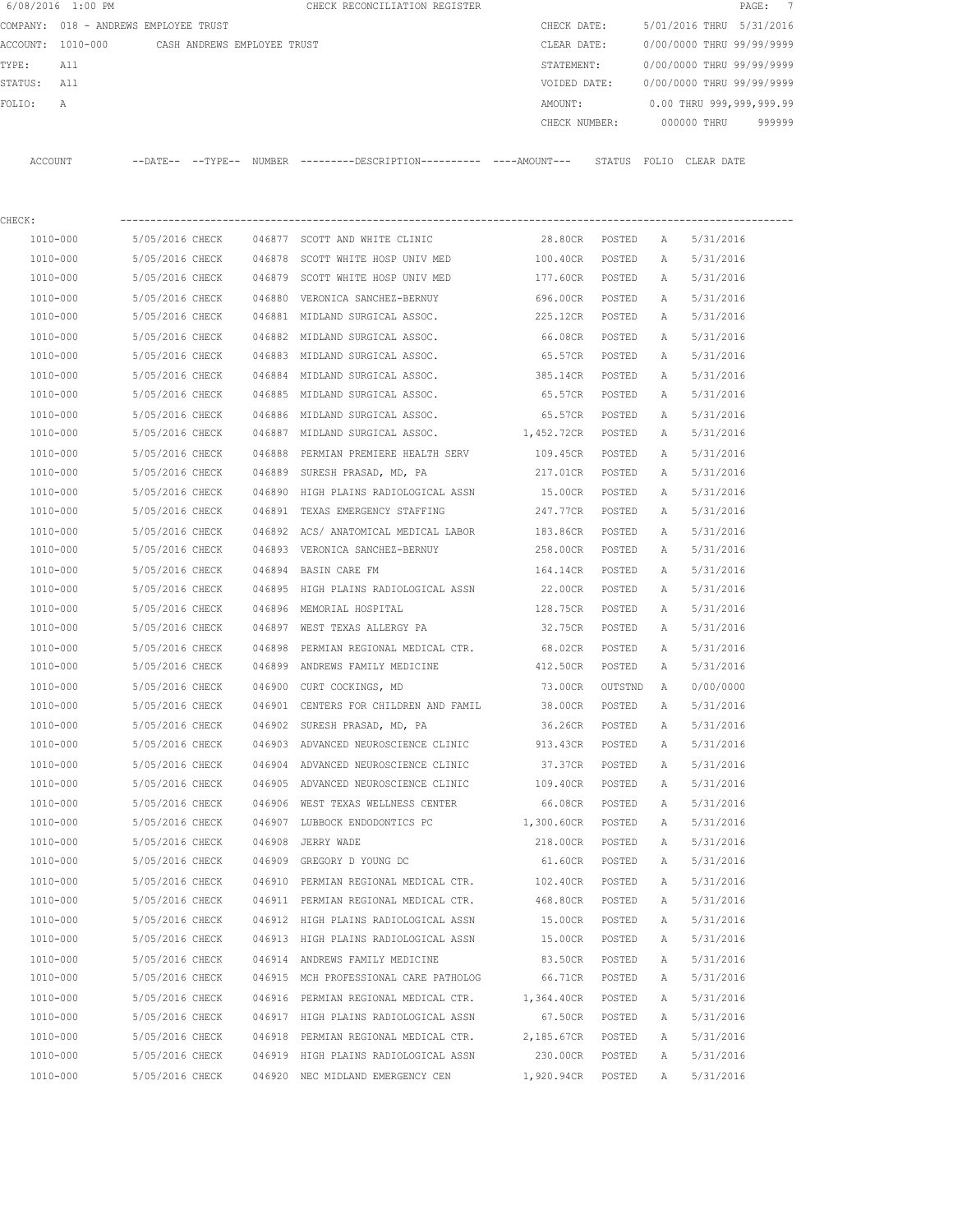|         | 6/08/2016 1:00 PM                             |                                    |        | CHECK RECONCILIATION REGISTER                                                               |                      |         |              |                           | PAGE: 8 |
|---------|-----------------------------------------------|------------------------------------|--------|---------------------------------------------------------------------------------------------|----------------------|---------|--------------|---------------------------|---------|
|         | COMPANY: 018 - ANDREWS EMPLOYEE TRUST         |                                    |        |                                                                                             | CHECK DATE:          |         |              | 5/01/2016 THRU 5/31/2016  |         |
|         | ACCOUNT: 1010-000 CASH ANDREWS EMPLOYEE TRUST |                                    |        |                                                                                             | CLEAR DATE:          |         |              | 0/00/0000 THRU 99/99/9999 |         |
| TYPE:   | All                                           |                                    |        |                                                                                             | STATEMENT:           |         |              | 0/00/0000 THRU 99/99/9999 |         |
| STATUS: | All                                           |                                    |        |                                                                                             | VOIDED DATE:         |         |              | 0/00/0000 THRU 99/99/9999 |         |
| FOLIO:  | Α                                             |                                    |        |                                                                                             | AMOUNT:              |         |              | 0.00 THRU 999,999,999.99  |         |
|         |                                               |                                    |        |                                                                                             | CHECK NUMBER:        |         |              | 000000 THRU               | 999999  |
| ACCOUNT |                                               |                                    |        | --DATE-- --TYPE-- NUMBER --------DESCRIPTION---------- ----AMOUNT--- STATUS FOLIO CLEARDATE |                      |         |              |                           |         |
|         |                                               |                                    |        |                                                                                             |                      |         |              |                           |         |
| CHECK:  |                                               |                                    |        |                                                                                             |                      |         |              |                           |         |
|         | 1010-000                                      | 5/05/2016 CHECK                    |        | 046921 NEIGHBORS PHYSICAN GROUP                                                             | 619.37CR             | POSTED  | A            | 5/31/2016                 |         |
|         | 1010-000                                      | 5/05/2016 CHECK                    | 046922 | TEXAS TECH HEALTH SCIENCE CTR                                                               | 87.00CR              | POSTED  | Α            | 5/31/2016                 |         |
|         | 1010-000                                      | 5/05/2016 CHECK                    |        | 046923 ACS/ NURSES UNLIITED MANAGED                                                         | 250.91CR             | POSTED  | Α            | 5/31/2016                 |         |
|         | 1010-000                                      | 5/05/2016 CHECK                    | 046924 | MIDLAND MEMORIAL HOSPITAL                                                                   | 353.28CR             | POSTED  | Α            | 5/31/2016                 |         |
|         | 1010-000                                      | 5/05/2016 CHECK                    |        | 046925 CLINICAL PATHOLOGY LABORATORIE                                                       | 49.87CR              | POSTED  | Α            | 5/31/2016                 |         |
|         | 1010-000                                      | 5/05/2016 CHECK<br>5/05/2016 CHECK |        | 046926 CLINICAL PATHOLOGY LABORATORIE                                                       | 129.11CR             | POSTED  | Α            | 5/31/2016                 |         |
|         | 1010-000                                      |                                    |        | 046927 FRANK O MCGEHEE                                                                      | 109.69CR             | POSTED  | Α            | 5/31/2016                 |         |
|         | 1010-000                                      | 5/05/2016 CHECK                    |        | 046928 FRANK O MCGEHEE                                                                      | 187.00CR<br>219.00CR | POSTED  | Α            | 5/31/2016<br>5/31/2016    |         |
|         | 1010-000                                      | 5/05/2016 CHECK                    |        | 046929 SOUTHWEST MEDICAL IMAGING                                                            |                      | POSTED  | Α            |                           |         |
|         | 1010-000                                      | 5/05/2016 CHECK<br>5/05/2016 CHECK | 046930 | BHUVANA BALASEKARAN<br>046931 PERMIAN GASTROENTEROLOGY ASSOC                                | 134.45CR             | POSTED  | A            | 5/31/2016                 |         |
|         | 1010-000                                      |                                    |        |                                                                                             | 52.00CR              | POSTED  | A            | 5/31/2016                 |         |
|         | 1010-000                                      | 5/05/2016 CHECK                    |        | 046932 VITALOGY PA                                                                          | 242.31CR             | POSTED  | Α            | 5/31/2016                 |         |
|         | 1010-000                                      | 5/05/2016 CHECK                    |        | 046933 ANCILLARY CARE SERVICES INC                                                          | 187.50CR             | POSTED  | A            | 5/31/2016                 |         |
|         | 1010-000                                      | 5/05/2016 CHECK                    | 046934 | BASIN PEDIATRIC DENTISTRY PLLC                                                              | 223.00CR             | POSTED  | Α            | 5/31/2016                 |         |
|         | 1010-000                                      | 5/05/2016 CHECK                    | 046935 | WEST TEXAS ALLERGY PA                                                                       | 55.48CR              | POSTED  | Α            | 5/31/2016                 |         |
|         | 1010-000                                      | 5/05/2016 CHECK                    | 046936 | MIDLAND PATHOLOGISTS                                                                        | 8.77CR               | POSTED  | Α            | 5/31/2016                 |         |
|         | 1010-000                                      | 5/05/2016 CHECK                    |        | 046937 FOOT AND ANKLE                                                                       | 80.00CR              | OUTSTND | A            | 0/00/0000                 |         |
|         | 1010-000                                      | 5/05/2016 CHECK                    | 046938 | OUICK CARE CLINIC                                                                           | 69.50CR              | POSTED  | Α            | 5/31/2016                 |         |
|         | 1010-000                                      | 5/05/2016 CHECK                    |        | 046939 BASIN ORTHOPEDIC SURGICAL SPEC                                                       | 241.81CR             | POSTED  | Α            | 5/31/2016                 |         |
|         | 1010-000                                      | 5/05/2016 CHECK                    |        | 046940 ANDREWS FAMILY MEDICINE                                                              | 96.80CR              | POSTED  | Α            | 5/31/2016                 |         |
|         | 1010-000                                      | 5/05/2016 CHECK                    |        | 046941 MCH PROFESSIONAL CARE PATHOLOG                                                       | 73.52CR              | POSTED  | Α            | 5/31/2016                 |         |
|         | 1010-000                                      | 5/05/2016 CHECK                    | 046942 | PERMIAN REGIONAL MEDICAL CTR.                                                               | 3,827.70CR           | POSTED  | A            | 5/31/2016                 |         |
|         | 1010-000                                      | 5/05/2016 CHECK                    |        | 046943 MIDLAND PATHOLOGISTS                                                                 | 30.00CR              | POSTED  | A            | 5/31/2016                 |         |
|         | $1010 - 000$                                  | 5/05/2016 CHECK                    | 046944 | HIGH PLAINS RADIOLOGICAL ASSN                                                               | 167.40CR             | POSTED  | $\mathbb{A}$ | 5/31/2016                 |         |
|         | 1010-000                                      | 5/05/2016 CHECK                    |        | 046945 MCH PROCARE HOSPITAL BASED                                                           | 231.81CR             | POSTED  | А            | 5/31/2016                 |         |
|         | $1010 - 000$                                  | 5/05/2016 CHECK                    |        | 046946 MCH PROCARE HOSPITAL BASED                                                           | 13.56CR              | POSTED  | Α            | 5/31/2016                 |         |
|         | 1010-000                                      | 5/05/2016 CHECK                    |        | 046947 MCH PROCARE HOSPITAL BASED                                                           | 287.85CR             | POSTED  | Α            | 5/31/2016                 |         |
|         | 1010-000                                      | 5/05/2016 CHECK                    | 046948 | MCH PROFESSIONAL CARE PATHOLOG                                                              | 206.61CR             | POSTED  | Α            | 5/31/2016                 |         |
|         | 1010-000                                      | 5/05/2016 CHECK                    |        | 046949 PREMIER FAMILY CARE                                                                  | 3,190.44CR           | POSTED  | Α            | 5/31/2016                 |         |
|         | 1010-000                                      | 5/05/2016 CHECK                    |        | 046950 MCH PROCARE HOSPITAL BASED                                                           | 238.10CR             | POSTED  | Α            | 5/31/2016                 |         |
|         | 1010-000                                      | 5/05/2016 CHECK                    |        | 046951 MCH PROCARE HOSPITAL BASED                                                           | 14.60CR              | POSTED  | Α            | 5/31/2016                 |         |
|         | 1010-000                                      | 5/05/2016 CHECK                    |        | 046952 MCH PROCARE HOSPITAL BASED                                                           | 119.05CR             | POSTED  | Α            | 5/31/2016                 |         |
|         | 1010-000                                      | 5/05/2016 CHECK                    |        | 046953 MCH PROCARE HOSPITAL BASED                                                           | 119.05CR             | POSTED  | Α            | 5/31/2016                 |         |
|         | 1010-000                                      | 5/05/2016 CHECK                    |        | 046954 MCH PROCARE HOSPITAL BASED                                                           | 24.40CR              | POSTED  | Α            | 5/31/2016                 |         |
|         | 1010-000                                      | 5/05/2016 CHECK                    |        | 046955 MCH PROFESSIONAL FEE                                                                 | 246.65CR             | POSTED  | Α            | 5/31/2016                 |         |
|         | 1010-000                                      | 5/05/2016 CHECK                    |        | 046956 MCH PROCARE HOSPITAL BASED                                                           | 119.05CR             | POSTED  | Α            | 5/31/2016                 |         |
|         | 1010-000                                      | 5/05/2016 CHECK                    |        | 046957 MCH PROCARE HOSPITAL BASED                                                           | 12.20CR              | POSTED  | Α            | 5/31/2016                 |         |
|         | 1010-000                                      | 5/05/2016 CHECK                    |        | 046958 MCH PROFESSIONAL CARE PATHOLOG                                                       | 9.78CR               | POSTED  | Α            | 5/31/2016                 |         |
|         | 1010-000                                      | 5/05/2016 CHECK                    |        | 046959 MCH PROFESSIONAL CARE PATHOLOG                                                       | 9.78CR               | POSTED  | Α            | 5/31/2016                 |         |

 1010-000 5/05/2016 CHECK 046960 MCH PROFESSIONAL CARE PATHOLOG 165.04CR POSTED A 5/31/2016 1010-000 5/05/2016 CHECK 046961 ECTOR COUNTY HOSPITAL DIST 82.52CR POSTED A 5/31/2016 1010-000 5/05/2016 CHECK 046962 MCH PROFESSIONAL FEE 45.08CR POSTED A 5/31/2016 1010-000 5/05/2016 CHECK 046963 HYE TAE H KIM, MD 271.46CR POSTED A 5/31/2016 1010-000 5/05/2016 CHECK 046964 ANDREWS FAMILY MEDICINE 43.60CR POSTED A 5/31/2016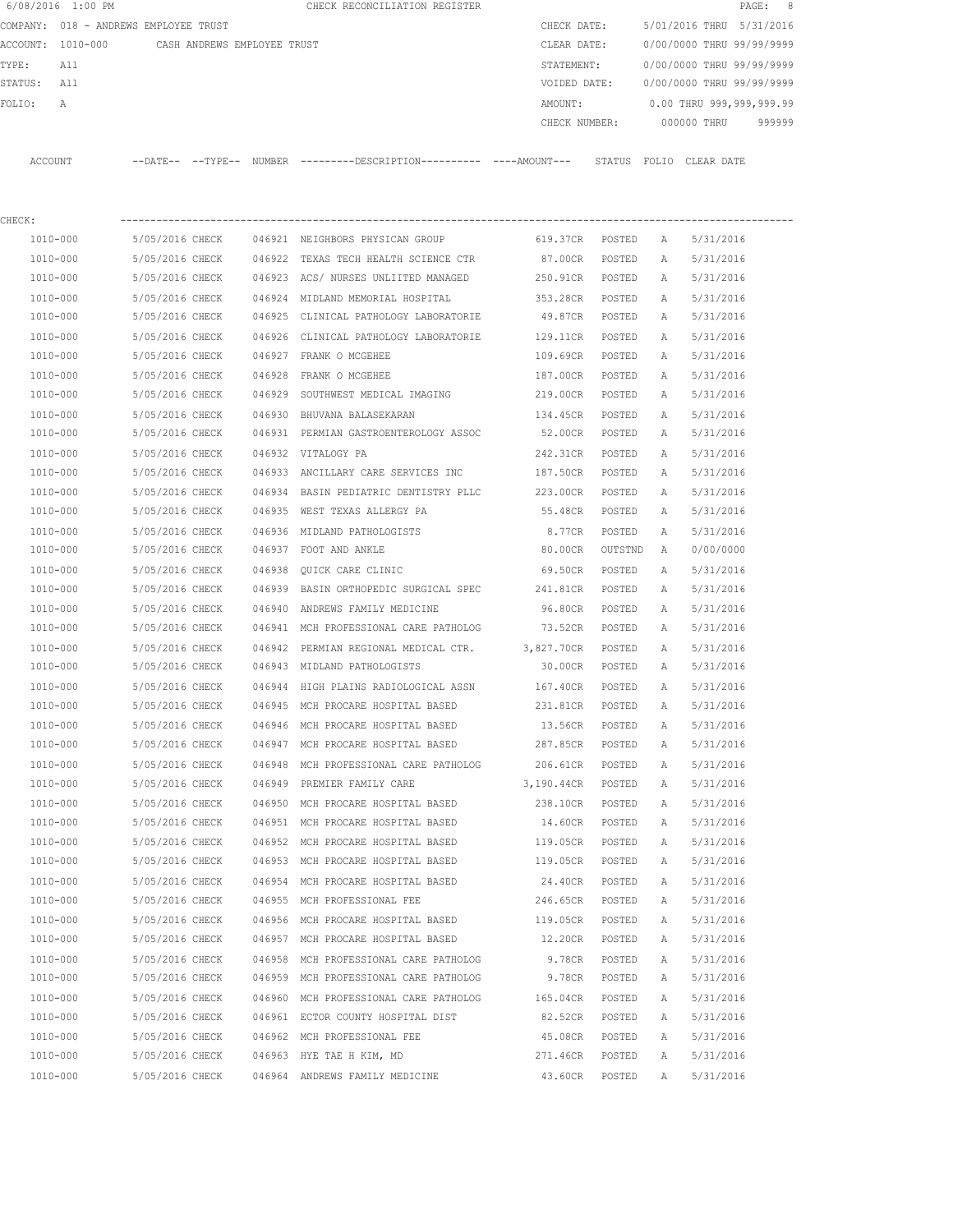|         | 6/08/2016 1:00 PM |                                       |        | CHECK RECONCILIATION REGISTER                |               |                         |             | PAGE: 9                   |  |
|---------|-------------------|---------------------------------------|--------|----------------------------------------------|---------------|-------------------------|-------------|---------------------------|--|
|         |                   | COMPANY: 018 - ANDREWS EMPLOYEE TRUST |        |                                              | CHECK DATE:   |                         |             | 5/01/2016 THRU 5/31/2016  |  |
|         | ACCOUNT: 1010-000 | CASH ANDREWS EMPLOYEE TRUST           |        |                                              | CLEAR DATE:   |                         |             | 0/00/0000 THRU 99/99/9999 |  |
| TYPE:   | All               |                                       |        |                                              | STATEMENT:    |                         |             | 0/00/0000 THRU 99/99/9999 |  |
| STATUS: | All               |                                       |        |                                              | VOIDED DATE:  |                         |             | 0/00/0000 THRU 99/99/9999 |  |
| FOLTO:  | A                 |                                       |        |                                              | AMOUNT:       |                         |             | 0.00 THRU 999,999,999.99  |  |
|         |                   |                                       |        |                                              | CHECK NUMBER: |                         | 000000 THRU | 999999                    |  |
|         |                   |                                       |        |                                              |               |                         |             |                           |  |
| ACCOUNT |                   | $---DATF------TYPF---$                | NUMBER | ---------DESCRIPTION---------- ----AMOUNT--- |               | STATUS FOLIO CLEAR DATE |             |                           |  |
|         |                   |                                       |        |                                              |               |                         |             |                           |  |

| CHECK:   |                 |        |                                                |            |         |   |           |
|----------|-----------------|--------|------------------------------------------------|------------|---------|---|-----------|
| 1010-000 | 5/05/2016 CHECK |        | 046965 MARK AND KAMBOUR MD, PA                 | 98.90CR    | POSTED  | A | 5/31/2016 |
| 1010-000 | 5/05/2016 CHECK |        | 046966 AMERICAN RADIOLOGY CONSULTANTS 94.81CR  |            | POSTED  | A | 5/31/2016 |
| 1010-000 | 5/05/2016 CHECK |        | 046967 TEXAS ONCOLOGY, P.A.                    | 292.99CR   | POSTED  | Α | 5/31/2016 |
| 1010-000 | 5/05/2016 CHECK | 046968 | SIMONA SELEGEAN                                | 140.00CR   | POSTED  | Α | 5/31/2016 |
| 1010-000 | 5/05/2016 CHECK |        | 046969 PERMIAN REGIONAL MEDICAL CTR. 607.60CR  |            | POSTED  | Α | 5/31/2016 |
| 1010-000 | 5/05/2016 CHECK | 046970 | PERMIAN PREMIERE HEALTH SERV                   | 66.08CR    | POSTED  | Α | 5/31/2016 |
| 1010-000 | 5/05/2016 CHECK |        | 046971 ROBERT L CHAPPELL, JR. M.D.             | 59.00CR    | POSTED  | Α | 5/31/2016 |
| 1010-000 | 5/13/2016 CHECK |        | 046972 QUICK CARE CLINIC                       | 59.00CR    | POSTED  | Α | 5/31/2016 |
| 1010-000 | 5/13/2016 CHECK |        | 046973 COVENANT MEDICAL GROUP                  | 460.81CR   | POSTED  | Α | 5/31/2016 |
| 1010-000 | 5/13/2016 CHECK |        | 046974 PRMC ANESTHESIA SERVICES                | 717.12CR   | POSTED  | A | 5/31/2016 |
| 1010-000 | 5/13/2016 CHECK |        | 046975 MIDLAND PATHOLOGISTS                    | 25.00CR    | POSTED  | A | 5/31/2016 |
| 1010-000 | 5/13/2016 CHECK |        | 046976 MCH PROFESSIONAL CARE PATHOLOG 177.87CR |            | POSTED  | Α | 5/31/2016 |
| 1010-000 | 5/13/2016 CHECK |        | 046977 ECTOR COUNTY HOSPITAL DIST 1,059.79CR   |            | POSTED  | Α | 5/31/2016 |
| 1010-000 | 5/13/2016 CHECK |        | 046978 VIP CARE MANAGEMENT                     | 294.50CR   | OUTSTND | A | 0/00/0000 |
| 1010-000 | 5/13/2016 CHECK | 046979 | DAVID S LIBSON MD                              | 293.56CR   | POSTED  | Α | 5/31/2016 |
| 1010-000 | 5/13/2016 CHECK | 046980 | DAVID S LIBSON MD                              | 185.00CR   | POSTED  | Α | 5/31/2016 |
| 1010-000 | 5/13/2016 CHECK |        | 046981 BHUVANA BALASEKARAN                     | 134.45CR   | POSTED  | Α | 5/31/2016 |
| 1010-000 | 5/13/2016 CHECK |        | 046982 ANDREWS FAMILY MEDICINE                 | 43.60CR    | POSTED  | Α | 5/31/2016 |
| 1010-000 | 5/13/2016 CHECK |        | 046983 PERMIAN GASTROENTEROLOGY ASSOC          | 20.68CR    | POSTED  | Α | 5/31/2016 |
| 1010-000 | 5/13/2016 CHECK |        | 046984 PERMIAN GASTROENTEROLOGY ASSOC          | 29.06CR    | POSTED  | Α | 5/31/2016 |
| 1010-000 | 5/13/2016 CHECK |        | 046985 SOUTH PLAINS ENDOSCOPY CENTER           | 700.00CR   | POSTED  | Α | 5/31/2016 |
| 1010-000 | 5/13/2016 CHECK |        | 046986 CLINICAL PATHOLOGY LABORATORIE          | 155.53CR   | POSTED  | Α | 5/31/2016 |
| 1010-000 | 5/13/2016 CHECK |        | 046987 CLINICAL PATHOLOGY LABORATORIE          | 40.62CR    | POSTED  | A | 5/31/2016 |
| 1010-000 | 5/13/2016 CHECK |        | 046988 VIKRAM N PATEL, MD                      | 129.23CR   | POSTED  | Α | 5/31/2016 |
| 1010-000 | 5/13/2016 CHECK |        | 046989 MIDLAND MEMORIAL HOSPITAL 4,736.16CR    |            | POSTED  | Α | 5/31/2016 |
| 1010-000 | 5/13/2016 CHECK |        | 046990 ANESTHESIA MEDGRP OF PB LLP             | 690.04CR   | POSTED  | Α | 5/31/2016 |
| 1010-000 | 5/13/2016 CHECK |        | 046991 QUICK CARE CLINIC                       | 38.84CR    | POSTED  | Α | 5/31/2016 |
| 1010-000 | 5/13/2016 CHECK | 046992 | QUICK CARE CLINIC                              | 37.99CR    | POSTED  | Α | 5/31/2016 |
| 1010-000 | 5/13/2016 CHECK |        | 046993 ANDREWS FAMILY MEDICINE 43.60CR         |            | POSTED  | Α | 5/31/2016 |
| 1010-000 | 5/13/2016 CHECK | 046994 | TEXAS ONCOLOGY, P.A.                           | 182.02CR   | POSTED  | Α | 5/31/2016 |
| 1010-000 | 5/13/2016 CHECK | 046995 | PERMIAN PREMIERE HEALTH SERV                   | 87.99CR    | POSTED  | Α | 5/31/2016 |
| 1010-000 | 5/13/2016 CHECK | 046996 | DR WRIGHT'S VISION SOURCE                      | 123.20CR   | POSTED  | Α | 5/31/2016 |
| 1010-000 | 5/13/2016 CHECK |        | 046997 DR WRIGHT'S VISION SOURCE               | 123.20CR   | POSTED  | Α | 5/31/2016 |
| 1010-000 | 5/13/2016 CHECK |        | 046998 ANDREWS FAMILY MEDICINE                 | 73.90CR    | POSTED  | A | 5/31/2016 |
| 1010-000 | 5/13/2016 CHECK |        | 046999 MARIA COLE                              | 265.74CR   | POSTED  | Α | 5/31/2016 |
| 1010-000 | 5/13/2016 CHECK |        | 047000 GREGORY D YOUNG DC                      | 134.40CR   | POSTED  | Α | 5/31/2016 |
| 1010-000 | 5/13/2016 CHECK |        | 047001 ANDREWS FAMILY MEDICINE                 | 43.60CR    | POSTED  | Α | 5/31/2016 |
| 1010-000 | 5/13/2016 CHECK |        | 047002 MCH PROFESSIONAL CARE PATHOLOG          | 262.56CR   | POSTED  | Α | 5/31/2016 |
| 1010-000 | 5/13/2016 CHECK |        | 047003 PREMIER FAMILY CARE                     | 1,462.59CR | POSTED  | Α | 5/31/2016 |
| 1010-000 | 5/13/2016 CHECK |        | 047004 MCH PROFESSIONAL CARE PATHOLOG          | 54.42CR    | POSTED  | Α | 5/31/2016 |
| 1010-000 | 5/13/2016 CHECK | 047005 | SUMMERS CHIROPRACTIC PA                        | 21.55CR    | POSTED  | Α | 5/31/2016 |
| 1010-000 | 5/13/2016 CHECK |        | 047006 ACS/AMERITOX, LTD                       | 100.07CR   | POSTED  | Α | 5/31/2016 |
| 1010-000 | 5/13/2016 CHECK |        | 047007 MCH PROFESSIONAL CARE PATHOLOG          | 114.45CR   | POSTED  | Α | 5/31/2016 |
| 1010-000 | 5/13/2016 CHECK |        | 047008 MCH PROFESSIONAL CARE PATHOLOG          | 7.20CR     | POSTED  | Α | 5/31/2016 |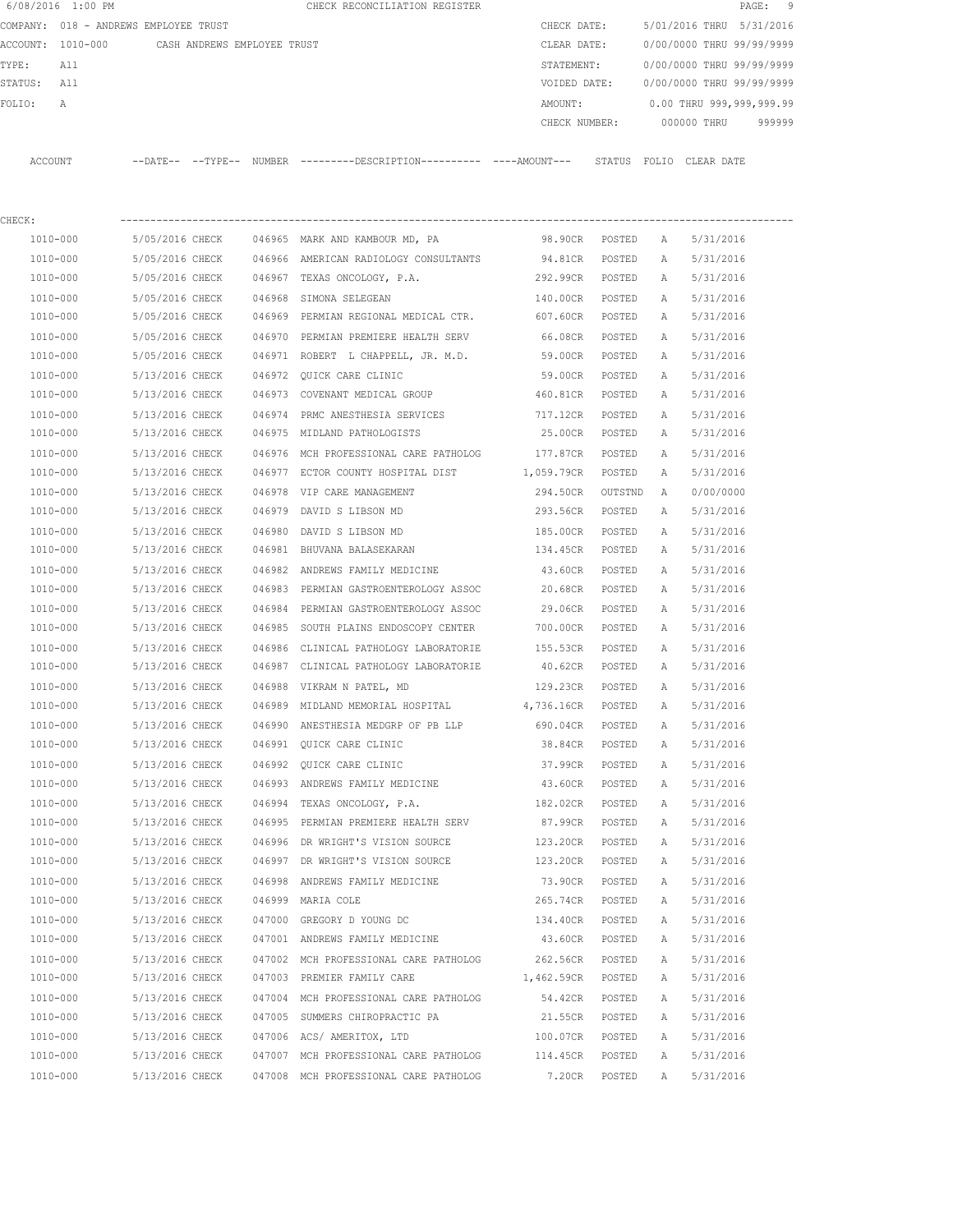|         | 6/08/2016 1:00 PM                             |                 |        | CHECK RECONCILIATION REGISTER                                                                |               |         |              |                           | PAGE: 10 |
|---------|-----------------------------------------------|-----------------|--------|----------------------------------------------------------------------------------------------|---------------|---------|--------------|---------------------------|----------|
|         | COMPANY: 018 - ANDREWS EMPLOYEE TRUST         |                 |        |                                                                                              | CHECK DATE:   |         |              | 5/01/2016 THRU 5/31/2016  |          |
|         | ACCOUNT: 1010-000 CASH ANDREWS EMPLOYEE TRUST |                 |        |                                                                                              | CLEAR DATE:   |         |              | 0/00/0000 THRU 99/99/9999 |          |
| TYPE:   | All                                           |                 |        |                                                                                              | STATEMENT:    |         |              | 0/00/0000 THRU 99/99/9999 |          |
| STATUS: | All                                           |                 |        |                                                                                              | VOIDED DATE:  |         |              | 0/00/0000 THRU 99/99/9999 |          |
| FOLIO:  | Α                                             |                 |        |                                                                                              | AMOUNT:       |         |              | 0.00 THRU 999,999,999.99  |          |
|         |                                               |                 |        |                                                                                              | CHECK NUMBER: |         |              | 000000 THRU               | 999999   |
| ACCOUNT |                                               |                 |        | --DATE-- --TYPE-- NUMBER --------DESCRIPTION---------- ----AMOUNT--- STATUS FOLIO CLEAR DATE |               |         |              |                           |          |
|         |                                               |                 |        |                                                                                              |               |         |              |                           |          |
| CHECK:  |                                               |                 |        |                                                                                              |               |         |              |                           |          |
|         | 1010-000                                      | 5/13/2016 CHECK |        | 047009 PERMIAN REGIONAL MEDICAL CTR.                                                         | 512.80CR      | POSTED  | A            | 5/31/2016                 |          |
|         | 1010-000                                      | 5/13/2016 CHECK |        | 047010 HIGH PLAINS RADIOLOGICAL ASSN                                                         | 13.00CR       | POSTED  | A            | 5/31/2016                 |          |
|         | 1010-000                                      | 5/13/2016 CHECK |        | 047011 HIGH PLAINS RADIOLOGICAL ASSN                                                         | 69.00CR       | POSTED  | А            | 5/31/2016                 |          |
|         | 1010-000                                      | 5/19/2016 CHECK | 047012 | SATISH NAYAK                                                                                 | 65.79CR       | OUTSTND | Α            | 0/00/0000                 |          |
|         | 1010-000                                      | 5/19/2016 CHECK | 047013 | TEXAS EMERGENCY STAFFING                                                                     | 370.36CR      | POSTED  | Α            | 5/31/2016                 |          |
|         | 1010-000                                      | 5/19/2016 CHECK | 047014 | ANDREWS FAMILY MEDICINE                                                                      | 43.60CR       | POSTED  | Α            | 5/31/2016                 |          |
|         | 1010-000                                      | 5/19/2016 CHECK | 047015 | PERMIAN REGIONAL MEDICAL CTR.                                                                | 8,001.36CR    | POSTED  | Α            | 5/31/2016                 |          |
|         | 1010-000                                      | 5/19/2016 CHECK | 047016 | VIP CARE MANAGEMENT                                                                          | 139.50CR      | OUTSTND | A            | 0/00/0000                 |          |
|         | 1010-000                                      | 5/19/2016 CHECK |        | 047017 MCH PROFESSIONAL CARE PATHOLOG                                                        | 114.45CR      | POSTED  | A            | 5/31/2016                 |          |
|         | 1010-000                                      | 5/19/2016 CHECK | 047018 | MCH PROFESSIONAL CARE PATHOLOG                                                               | 59.16CR       | POSTED  | A            | 5/31/2016                 |          |
|         | 1010-000                                      | 5/19/2016 CHECK |        | 047019 BIG SPRING VAMC                                                                       | 65.23CR       | OUTSTND | A            | 0/00/0000                 |          |
|         | 1010-000                                      | 5/19/2016 CHECK | 047020 | BIG SPRING VAMC                                                                              | 539.85CR      | OUTSTND | Α            | 0/00/0000                 |          |
|         | 1010-000                                      | 5/19/2016 CHECK | 047021 | PERMIAN REGIONAL MEDICAL CTR. 118.80CR                                                       |               | POSTED  | A            | 5/31/2016                 |          |
|         | 1010-000                                      | 5/19/2016 CHECK | 047022 | MIDLAND PATHOLOGISTS                                                                         | 5.00CR        | POSTED  | A            | 5/31/2016                 |          |
|         | 1010-000                                      | 5/19/2016 CHECK |        | 047023 OSIRIS EMERGENCY SERVICES PLLC 1,283.29CR                                             |               | POSTED  | A            | 5/31/2016                 |          |
|         | 1010-000                                      | 5/19/2016 CHECK | 047024 | WEST GRAY PROPERTIES LLC                                                                     | 4,052.59CR    | POSTED  | Α            | 5/31/2016                 |          |
|         | 1010-000                                      | 5/19/2016 CHECK | 047025 | ACS/ PROPATH SERVICES LLP                                                                    | 349.80CR      | POSTED  | Α            | 5/31/2016                 |          |
|         | 1010-000                                      | 5/19/2016 CHECK | 047026 | MIDLAND MEMORIAL HOSPITAL                                                                    | 750.00CR      | OUTSTND | Α            | 0/00/0000                 |          |
|         | 1010-000                                      | 5/19/2016 CHECK | 047027 | ECTOR COUNTY HOSPITAL DIST                                                                   | 322.47CR      | OUTSTND | Α            | 0/00/0000                 |          |
|         | 1010-000                                      | 5/19/2016 CHECK | 047028 | ODESSA REGIONAL HOSPITAL                                                                     | 74.77CR       | POSTED  | Α            | 5/31/2016                 |          |
|         | 1010-000                                      | 5/19/2016 CHECK | 047029 | LUBBOCK DIGESTIVE DISEASE ASSO                                                               | 99.00CR       | POSTED  | A            | 5/31/2016                 |          |
|         | 1010-000                                      | 5/19/2016 CHECK | 047030 | THE UNIVERSITY OF TEXAS SOUTHW                                                               | 186.41CR      | POSTED  | A            | 5/31/2016                 |          |
|         | 1010-000                                      | 5/19/2016 CHECK |        | 047031 QUICK CARE CLINIC                                                                     | 59.00CR       | OUTSTND | A            | 0/00/0000                 |          |
|         | 1010-000                                      | 5/19/2016 CHECK |        | 047032 VIP CARE MANAGEMENT                                                                   | 263.50CR      | OUTSTND | $\mathbb{A}$ | 0/00/0000                 |          |
|         | $1010 - 000$                                  | 5/19/2016 CHECK |        | 047033 ACS/ MINIMED DISTRIBUTION COR                                                         | 388.96CR      | POSTED  | Α            | 5/31/2016                 |          |
|         | 1010-000                                      | 5/19/2016 CHECK |        | 047034 PERMIAN ANESTHESIA ASSOC                                                              | 1,187.50CR    | OUTSTND | Α            | 0/00/0000                 |          |
|         | 1010-000                                      | 5/19/2016 CHECK |        | 047035 ECTOR COUNTY HOSPITAL DIST                                                            | 34,076.45CR   | OUTSTND | Α            | 0/00/0000                 |          |
|         | $1010 - 000$                                  | 5/19/2016 CHECK |        | 047036 ANDREWS FAMILY MEDICINE                                                               | 43.60CR       | POSTED  | Α            | 5/31/2016                 |          |
|         | 1010-000                                      | 5/19/2016 CHECK |        | 047037 PERMIAN REGIONAL MEDICAL CTR.                                                         | 461.52CR      | POSTED  | Α            | 5/31/2016                 |          |
|         | $1010 - 000$                                  | 5/19/2016 CHECK |        | 047038 HIGH PLAINS RADIOLOGICAL ASSN                                                         | 89.00CR       | POSTED  | Α            | 5/31/2016                 |          |
|         | $1010 - 000$                                  | 5/19/2016 CHECK |        | 047039 VIP CARE MANAGEMENT                                                                   | 325.50CR      | OUTSTND | Α            | 0/00/0000                 |          |
|         | 1010-000                                      | 5/19/2016 CHECK |        | 047040 MIDLAND MEMORIAL HOSPITAL                                                             | 444.97CR      | OUTSTND | Α            | 0/00/0000                 |          |
|         | 1010-000                                      | 5/19/2016 CHECK |        | 047041 ADVANCED NEUROSCIENCE CLINIC                                                          | 109.40CR      | POSTED  | Α            | 5/31/2016                 |          |
|         | 1010-000                                      | 5/19/2016 CHECK |        | 047042 ADVANCED NEUROSCIENCE CLINIC                                                          | 145.41CR      | POSTED  | Α            | 5/31/2016                 |          |
|         | 1010-000                                      | 5/19/2016 CHECK |        | 047043 AMARANATH GHANTA MD                                                                   | 27.50CR       | POSTED  | Α            | 5/31/2016                 |          |
|         | 1010-000                                      | 5/19/2016 CHECK |        | 047044 AMARANATH GHANTA MD                                                                   | 134.52CR      | POSTED  | Α            | 5/31/2016                 |          |
|         | 1010-000                                      | 5/19/2016 CHECK |        | 047045 AMARANATH GHANTA MD                                                                   | 27.50CR       | POSTED  | Α            | 5/31/2016                 |          |
|         | 1010-000                                      | 5/19/2016 CHECK |        | 047046 UNIVERSITY MEDICAL                                                                    | 398.94CR      | POSTED  | Α            | 5/31/2016                 |          |
|         | 1010-000                                      | 5/19/2016 CHECK |        | 047047 UNIVERSITY MEDICAL                                                                    | 110.08CR      | POSTED  | Α            | 5/31/2016                 |          |
|         |                                               |                 |        |                                                                                              |               |         |              |                           |          |

 1010-000 5/19/2016 CHECK 047048 UNIVERSITY MEDICAL 13.51CR POSTED A 5/31/2016 1010-000 5/19/2016 CHECK 047049 LEHMAN DERMATOLOGY CLINIC 101.42CR POSTED A 5/31/2016 1010-000 5/19/2016 CHECK 047050 STUART D SMALL, MD 252.83CR OUTSTND A 0/00/0000 1010-000 5/19/2016 CHECK 047051 DX, INC. 16.01CR POSTED A 5/31/2016 1010-000 5/19/2016 CHECK 047052 QUICK CARE CLINIC 42.76CR OUTSTND A 0/00/0000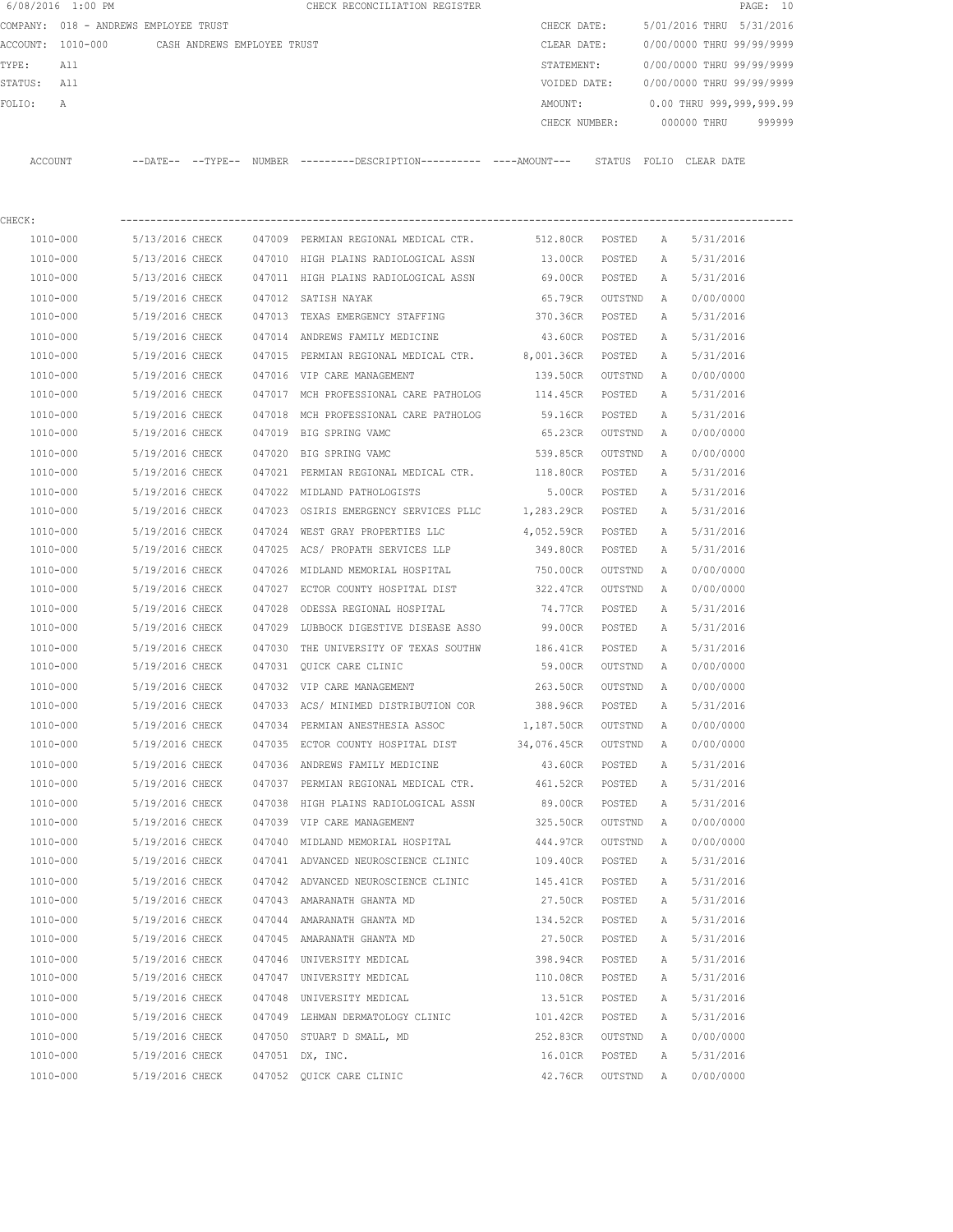|         | 6/08/2016 1:00 PM                             |                 |        | CHECK RECONCILIATION REGISTER                                                                 |                    |         |   | PAGE: 11                            |
|---------|-----------------------------------------------|-----------------|--------|-----------------------------------------------------------------------------------------------|--------------------|---------|---|-------------------------------------|
|         | COMPANY: 018 - ANDREWS EMPLOYEE TRUST         |                 |        |                                                                                               | CHECK DATE:        |         |   | 5/01/2016 THRU 5/31/2016            |
|         | ACCOUNT: 1010-000 CASH ANDREWS EMPLOYEE TRUST |                 |        |                                                                                               | CLEAR DATE:        |         |   | 0/00/0000 THRU 99/99/9999           |
| TYPE:   | All                                           |                 |        |                                                                                               | STATEMENT:         |         |   | 0/00/0000 THRU 99/99/9999           |
| STATUS: | All                                           |                 |        |                                                                                               | VOIDED DATE:       |         |   | 0/00/0000 THRU 99/99/9999           |
| FOLIO:  | Α                                             |                 |        |                                                                                               | AMOUNT:            |         |   | 0.00 THRU 999,999,999.99            |
|         |                                               |                 |        |                                                                                               |                    |         |   | CHECK NUMBER: 000000 THRU<br>999999 |
|         | ACCOUNT                                       |                 |        | --DATE-- --TYPE-- NUMBER ---------DESCRIPTION---------- ----AMOUNT--- STATUS FOLIO CLEAR-DATE |                    |         |   |                                     |
|         |                                               |                 |        |                                                                                               |                    |         |   |                                     |
|         |                                               |                 |        |                                                                                               |                    |         |   |                                     |
| CHECK:  |                                               |                 |        |                                                                                               |                    |         |   |                                     |
|         | 1010-000                                      | 5/19/2016 CHECK |        | 047053 LUBBOCK CARDIOLOGY CLINIC                                                              | 117.63CR OUTSTND A |         |   | 0/00/0000                           |
|         | 1010-000                                      | 5/19/2016 CHECK |        | 047054 PERMIAN REGIONAL MEDICAL CTR.                                                          | 37.80CR            | POSTED  | A | 5/31/2016                           |
|         | 1010-000                                      | 5/19/2016 CHECK |        | 047055 ANDREWS FAMILY MEDICINE                                                                | 33.80CR            | POSTED  | A | 5/31/2016                           |
|         | 1010-000                                      | 5/19/2016 CHECK |        | 047056 FRANK O MCGEHEE                                                                        | 287.42CR           | OUTSTND | A | 0/00/0000                           |
|         | 1010-000                                      | 5/19/2016 CHECK |        | 047057 FRANK O MCGEHEE                                                                        | 20.75CR            | OUTSTND | A | 0/00/0000                           |
|         | 1010-000                                      | 5/19/2016 CHECK | 047058 | COVENANT MEDICAL GROUP                                                                        | 454.06CR           | POSTED  | Α | 5/31/2016                           |
|         | 1010-000                                      | 5/19/2016 CHECK |        | 047059 ROBERT L CHAPPELL, JR. M.D. 199.00CR                                                   |                    | OUTSTND | Α | 0/00/0000                           |
|         | 1010-000                                      | 5/19/2016 CHECK | 047060 | TEXAS ONCOLOGY, P.A.                                                                          | 373.24CR           | POSTED  | A | 5/31/2016                           |
|         | 1010-000                                      | 5/19/2016 CHECK |        | 047061 ODESSA REGIONAL HOSPITAL 4,933.69CR                                                    |                    | POSTED  | A | 5/31/2016                           |
|         | 1010-000                                      | 5/19/2016 CHECK |        | 047062 TEXAS ONCOLOGY, P.A.                                                                   | 129.00CR           | POSTED  | Α | 5/31/2016                           |
|         | 1010-000                                      | 5/19/2016 CHECK |        | 047063 PERMIAN GASTROENTEROLOGY ASSOC                                                         | 114.45CR           | POSTED  | Α | 5/31/2016                           |
|         | 1010-000                                      | 5/19/2016 CHECK |        | 047064 PERMIAN GASTROENTEROLOGY ASSOC                                                         | 507.50CR           | POSTED  | Α | 5/31/2016                           |
|         | 1010-000                                      | 5/19/2016 CHECK |        | 047065 TEXAS ONCOLOGY, P.A.                                                                   | 310.46CR           | POSTED  | Α | 5/31/2016                           |
|         | 1010-000                                      | 5/19/2016 CHECK | 047066 | TEXAS ONCOLOGY, P.A.                                                                          | 4.22CR             | POSTED  | A | 5/31/2016                           |
|         | 1010-000                                      | 5/19/2016 CHECK |        | 047067 TEXAS ONCOLOGY, P.A.                                                                   | 14.82CR            | POSTED  | A | 5/31/2016                           |
|         | 1010-000                                      | 5/26/2016 CHECK | 047068 | PERMIAN REGIONAL MEDICAL CTR.                                                                 | 780.00CR           | OUTSTND | A | 0/00/0000                           |
|         | 1010-000                                      | 5/26/2016 CHECK | 047069 | WELLDYNE RX                                                                                   | 30,399.11CR        | OUTSTND | A | 0/00/0000                           |
|         | 1010-000                                      | 5/26/2016 CHECK |        | 047070 WELLDYNE RX                                                                            | 34,978.10CR        | OUTSTND | Α | 0/00/0000                           |
|         | 1010-000                                      | 5/26/2016 CHECK |        | 047071 WELLDYNE RX                                                                            | 35,663.33CR        | OUTSTND | Α | 0/00/0000                           |
|         | 1010-000                                      | 5/26/2016 CHECK |        | 047072 WELLDYNE RX                                                                            | 33,971.84CR        | OUTSTND | A | 0/00/0000                           |
|         | 1010-000                                      | 5/26/2016 CHECK |        | 047073 ACS/ PROPATH SERVICES LLP 150.00CR                                                     |                    | OUTSTND | A | 0/00/0000                           |
|         | 1010-000                                      | 5/26/2016 CHECK | 047074 | MCH PROCARE HOSPITAL BASED                                                                    | 89.34CR            | OUTSTND | A | 0/00/0000                           |
|         | 1010-000                                      | 5/26/2016 CHECK |        | 047075 VIRTUAL RADIOLOGIC PROFESSIONA 387.89CR                                                |                    | OUTSTND | A | 0/00/0000                           |
|         | $1010 - 000$                                  | 5/26/2016 CHECK |        | 047076 VIRTUAL RADIOLOGIC PROFESSIONA                                                         | 327.86CR           | OUTSTND | A | 0/00/0000                           |
|         | 1010-000                                      | 5/26/2016 CHECK |        | 047077 VIRTUAL RADIOLOGIC PROFESSIONA                                                         | 190.25CR           | OUTSTND | Α | 0/00/0000                           |
|         | 1010-000                                      | 5/26/2016 CHECK |        | 047078 VIRTUAL RADIOLOGIC PROFESSIONA                                                         | 277.99CR           | OUTSTND | Α | 0/00/0000                           |
|         | 1010-000                                      | 5/26/2016 CHECK |        | 047079 PERMIAN REGIONAL MEDICAL CTR.                                                          | 210.96CR           | OUTSTND | Α | 0/00/0000                           |
|         | 1010-000                                      | 5/26/2016 CHECK | 047080 | PERMIAN REGIONAL MEDICAL CTR.                                                                 | 102.40CR           | OUTSTND | Α | 0/00/0000                           |
|         | 1010-000                                      | 5/26/2016 CHECK |        | 047081 HIGH PLAINS RADIOLOGICAL ASSN                                                          | 15.00CR            | OUTSTND | Α | 0/00/0000                           |
|         | $1010 - 000$                                  | 5/26/2016 CHECK |        | 047082 PREMIER FAMILY CARE                                                                    | 59.10CR            | OUTSTND | Α | 0/00/0000                           |
|         | 1010-000                                      | 5/26/2016 CHECK |        | 047083 MIDLAND PEDIATRIC ASSOCIATES                                                           | 111.50CR           | OUTSTND | Α | 0/00/0000                           |
|         | 1010-000                                      | 5/26/2016 CHECK |        | 047084 PERMIAN REGIONAL MEDICAL CTR.                                                          | 52.84CR            | OUTSTND | Α | 0/00/0000                           |
|         | 1010-000                                      | 5/26/2016 CHECK |        | 047085 BASIN PEDIATRIC DENTISTRY PLLC                                                         | 142.00CR           | OUTSTND | Α | 0/00/0000                           |
|         | 1010-000                                      | 5/26/2016 CHECK |        | 047086 MCH PROCARE HOSPITAL BASED                                                             | 177.87CR           | OUTSTND | Α | 0/00/0000                           |
|         | 1010-000                                      | 5/26/2016 CHECK |        | 047087 ACUTE ORTHOPEDIC CARE SPECIALI                                                         | 57.38CR            | OUTSTND | Α | 0/00/0000                           |
|         | 1010-000                                      | 5/26/2016 CHECK |        | 047088 PERMIAN REGIONAL MEDICAL CTR.                                                          | 264.20CR           | OUTSTND | Α | 0/00/0000                           |
|         | 1010-000                                      | 5/26/2016 CHECK |        | 047089 MANUEL C CARRASCO, DDS                                                                 | 95.00CR            | OUTSTND | Α | 0/00/0000                           |
|         | 1010-000                                      | 5/26/2016 CHECK |        | 047090 PERMIAN CARDIOLOGY ASSOCIATES                                                          | 124.97CR           | OUTSTND | Α | 0/00/0000                           |
|         |                                               |                 |        |                                                                                               |                    |         |   |                                     |

 1010-000 5/26/2016 CHECK 047091 UNITED STATES MEDICAL SUPPLY 109.99CR OUTSTND A 0/00/0000 1010-000 5/26/2016 CHECK 047092 MCH PROFESSIONAL CARE PATHOLOG 135.55CR OUTSTND A 0/00/0000 1010-000 5/26/2016 CHECK 047093 ST DAVIDS HOSPITAL 88,879.02CR OUTSTND A 0/00/0000 1010-000 5/26/2016 CHECK 047094 MIDLAND PATHOLOGISTS 10.00CR OUTSTND A 0/00/0000 1010-000 5/26/2016 CHECK 047095 PERMIAN REGIONAL MEDICAL CTR. 128.80CR OUTSTND A 0/00/0000 \*\*\* 1010-000 5/26/2016 CHECK 047097 PERMIAN REGIONAL MEDICALUNPOST 83.50CR OUTSTND A 0/00/0000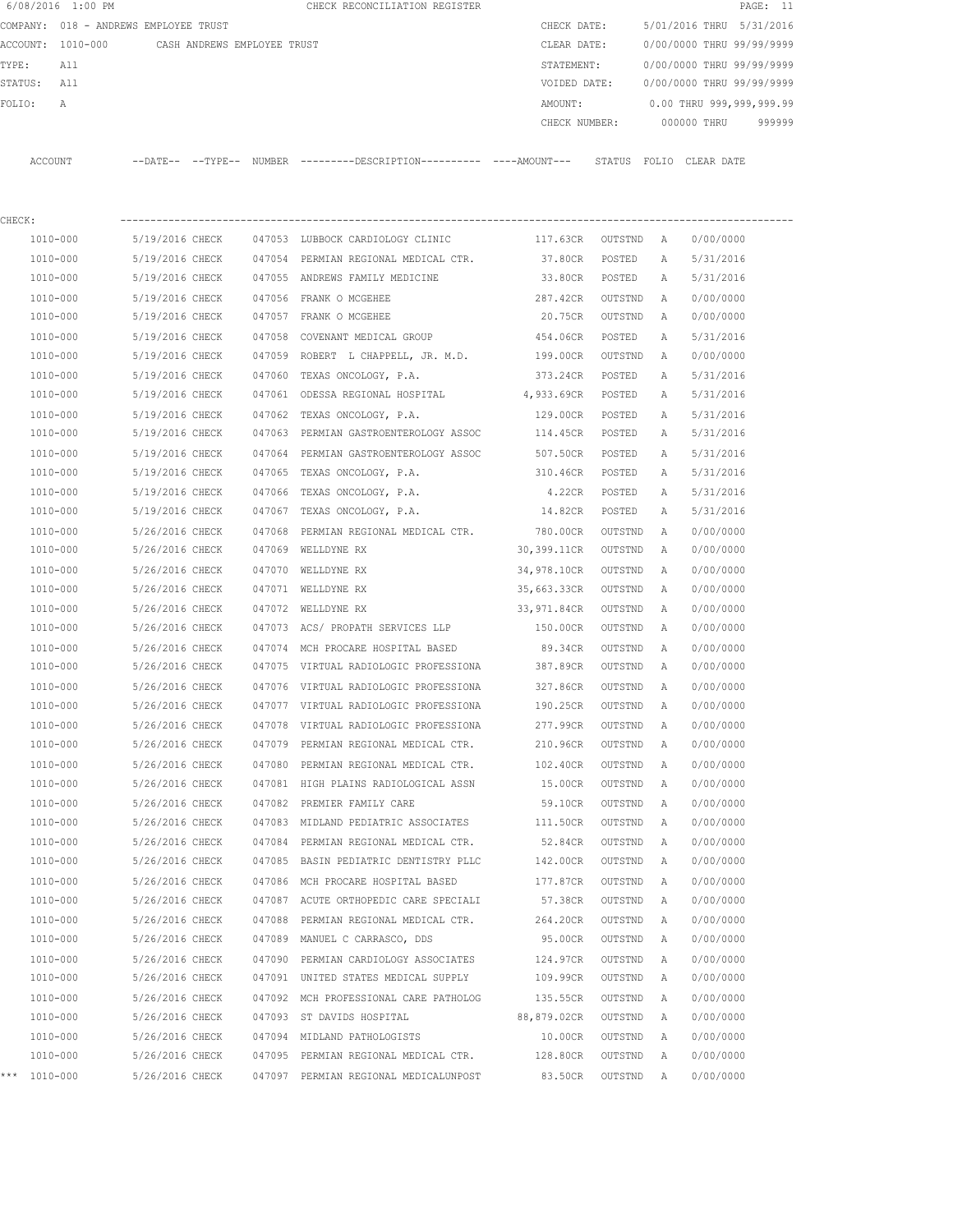|             | 6/08/2016 1:00 PM    |                                       |        | CHECK RECONCILIATION REGISTER                                                              |                       |                    |                   |                           | PAGE: 12 |
|-------------|----------------------|---------------------------------------|--------|--------------------------------------------------------------------------------------------|-----------------------|--------------------|-------------------|---------------------------|----------|
|             |                      | COMPANY: 018 - ANDREWS EMPLOYEE TRUST |        |                                                                                            | CHECK DATE:           |                    |                   | 5/01/2016 THRU 5/31/2016  |          |
|             | ACCOUNT: 1010-000    | CASH ANDREWS EMPLOYEE TRUST           |        |                                                                                            | CLEAR DATE:           |                    |                   | 0/00/0000 THRU 99/99/9999 |          |
| TYPE:       | All                  |                                       |        |                                                                                            | STATEMENT:            |                    |                   | 0/00/0000 THRU 99/99/9999 |          |
| STATUS: All |                      |                                       |        |                                                                                            | VOIDED DATE:          |                    |                   | 0/00/0000 THRU 99/99/9999 |          |
| FOLIO:      | Α                    |                                       |        |                                                                                            | AMOUNT:               |                    |                   | 0.00 THRU 999,999,999.99  |          |
|             |                      |                                       |        |                                                                                            |                       |                    |                   | CHECK NUMBER: 000000 THRU | 999999   |
| ACCOUNT     |                      |                                       |        | --DATE-- --TYPE-- NUMBER --------DESCRIPTION--------- ---AMOUNT--- STATUS FOLIO CLEAR DATE |                       |                    |                   |                           |          |
|             |                      |                                       |        |                                                                                            |                       |                    |                   |                           |          |
| CHECK:      | 1010-000             | 5/26/2016 CHECK                       |        | 047098 MCH PROFESSIONAL CARE PATHOLOG                                                      | 265.84CR              | OUTSTND A          |                   | 0/00/0000                 |          |
|             | 1010-000             | 5/26/2016 CHECK                       |        | 047099 VIP CARE MANAGEMENT                                                                 | 128.65CR              | OUTSTND            | A                 | 0/00/0000                 |          |
|             | 1010-000             | 5/26/2016 CHECK                       |        | 047100 SCOTT AND WHITE CLINIC                                                              | 156.96CR              | OUTSTND            | A                 | 0/00/0000                 |          |
|             |                      |                                       |        |                                                                                            |                       |                    |                   | 0/00/0000                 |          |
|             | 1010-000<br>1010-000 | 5/26/2016 CHECK<br>5/26/2016 CHECK    |        | 047101 SEARS DDS PC<br>047102 PERMIAN PREMIERE HEALTH SERV                                 | 166.20CR<br>148.36CR  | OUTSTND<br>OUTSTND | A<br>A            | 0/00/0000                 |          |
|             | 1010-000             | 5/26/2016 CHECK                       |        | 047103 SEARS DDS PC                                                                        | 190.00CR              | OUTSTND            |                   | 0/00/0000                 |          |
|             | 1010-000             | 5/26/2016 CHECK                       |        | 047104 GI PATHOLOGY                                                                        | 86.42CR               | OUTSTND            | A<br>$\mathbb{A}$ | 0/00/0000                 |          |
|             | 1010-000             | 5/26/2016 CHECK                       | 047105 | PERMIAN REGIONAL MEDICAL CTR.                                                              | 78.83CR               | OUTSTND            | А                 | 0/00/0000                 |          |
|             | 1010-000             | 5/26/2016 CHECK                       | 047106 | RONALD J CARR, DDS                                                                         | 150.00CR              | OUTSTND            | A                 | 0/00/0000                 |          |
|             | 1010-000             | 5/26/2016 CHECK                       |        | 047107 MCH PROFESSIONAL CARE PATHOLOG                                                      | 115.63CR              | OUTSTND            | А                 | 0/00/0000                 |          |
|             | 1010-000             | 5/26/2016 CHECK                       | 047108 | MCH PROFESSIONAL CARE PATHOLOG                                                             | 28.85CR               | OUTSTND            | A                 | 0/00/0000                 |          |
|             |                      |                                       |        |                                                                                            |                       |                    |                   |                           |          |
|             | 1010-000<br>1010-000 | 5/26/2016 CHECK<br>5/26/2016 CHECK    | 047109 | BASIN ORTHOPEDIC SURGICAL SPEC<br>047110 PERMIAN REGIONAL MEDICAL CTR.                     | 55.50CR<br>3,689.28CR | OUTSTND<br>OUTSTND | A<br>A            | 0/00/0000<br>0/00/0000    |          |
|             |                      |                                       |        |                                                                                            |                       |                    |                   |                           |          |
|             | 1010-000             | 5/26/2016 CHECK                       |        | 047111 HIGH PLAINS RADIOLOGICAL ASSN                                                       | 257.40CR              | OUTSTND            | A                 | 0/00/0000                 |          |
|             | 1010-000             | 5/26/2016 CHECK                       |        | 047112 SHYLESH GANTA MD                                                                    | 70.28CR               | OUTSTND            | A                 | 0/00/0000                 |          |
|             | 1010-000             | 5/26/2016 CHECK                       |        | 047113 JERRY WADE                                                                          | 275.00CR              | OUTSTND            | A                 | 0/00/0000                 |          |
|             | 1010-000             | 5/26/2016 CHECK                       |        | 047114 ANDREWS FAMILY MEDICINE                                                             | 43.60CR               | OUTSTND            | A                 | 0/00/0000                 |          |
|             | 1010-000             | 5/26/2016 CHECK                       |        | 047115 JERRY WADE                                                                          | 287.00CR              | OUTSTND            | A                 | 0/00/0000                 |          |
|             | 1010-000             | 5/26/2016 CHECK                       |        | 047116 JERRY WADE                                                                          | 287.00CR              | OUTSTND            | A                 | 0/00/0000                 |          |
|             | 1010-000             | 5/26/2016 CHECK                       |        | 047117 DR WRIGHT'S VISION SOURCE                                                           | 105.60CR              | OUTSTND            | A                 | 0/00/0000                 |          |
|             | 1010-000             | 5/26/2016 CHECK                       | 047118 | DR WRIGHT'S VISION SOURCE                                                                  | 105.60CR              | OUTSTND            | A                 | 0/00/0000                 |          |
|             | 1010-000             | 5/26/2016 CHECK                       | 047119 | DONALD DAVENPORT DO                                                                        | 2,636.46CR            | OUTSTND            | A                 | 0/00/0000                 |          |
|             | 1010-000             | 5/26/2016 CHECK                       |        | 047120 VIP CARE MANAGEMENT                                                                 | 465.00CR OUTSTND A    |                    |                   | 0/00/0000                 |          |
|             | 1010-000             |                                       |        | 5/26/2016 CHECK 047121 PERMIAN REGIONAL MEDICAL CTR. 476.80CR OUTSTND A 0/00/0000          |                       |                    |                   |                           |          |
|             | 1010-000             | 5/26/2016 CHECK                       |        | 047122 ANDREWS FAMILY MEDICINE                                                             | 43.60CR               | OUTSTND A          |                   | 0/00/0000                 |          |
|             | 1010-000             | 5/26/2016 CHECK                       |        | 047123 UNITED STATES MEDICAL SUPPLY                                                        | 166.98CR              | OUTSTND            | A                 | 0/00/0000                 |          |
|             | 1010-000             | 5/26/2016 CHECK                       |        | 047124 ADVANCED NEUROSCIENCE CLINIC                                                        | 109.40CR              | OUTSTND            | A                 | 0/00/0000                 |          |
|             | 1010-000             | 5/26/2016 CHECK                       |        | 047125 PERMIAN REGIONAL MEDICAL CTR.                                                       | 445.40CR OUTSTND A    |                    |                   | 0/00/0000                 |          |
|             | 1010-000             | 5/26/2016 CHECK                       |        | 047126 TEXAS TECH HEALTH SCIENCE CTR                                                       | 55.50CR OUTSTND A     |                    |                   | 0/00/0000                 |          |
|             | 1010-000             | 5/26/2016 CHECK                       |        | 047127 MIDLAND DENTAL CENTER                                                               | 233.00CR              | OUTSTND A          |                   | 0/00/0000                 |          |
|             | 1010-000             | 5/26/2016 CHECK                       |        | 047128 MIDLAND DENTAL CENTER 233.00CR                                                      |                       | OUTSTND A          |                   | 0/00/0000                 |          |
|             | 1010-000             | 5/26/2016 CHECK                       |        | 047129 SRIKANTH DEME ME                                                                    | <b>32.99CR</b>        | OUTSTND A          |                   | 0/00/0000                 |          |
|             | 1010-000             | 5/26/2016 CHECK                       |        | 047130 SARI NABULSI, MD 71.67CR OUTSTND A                                                  |                       |                    |                   | 0/00/0000                 |          |
|             | 1010-000             | 5/26/2016 CHECK                       |        | 047131 SARI NABULSI, MD                                                                    | 109.73CR OUTSTND      |                    | A                 | 0/00/0000                 |          |
|             | 1010-000             | 5/26/2016 CHECK                       |        | 047132 VERONICA SANCHEZ-BERNUY 109.00CR OUTSTND A                                          |                       |                    |                   | 0/00/0000                 |          |
|             | 1010-000             |                                       |        | 5/26/2016 CHECK 047133 ANDREWS FAMILY MEDICINE                                             | 43.60CR               | OUTSTND            | A                 | 0/00/0000                 |          |
|             | 1010-000             |                                       |        | 5/26/2016 CHECK 047134 BASIN PEDIATRIC DENTISTRY PLLC                                      | 280.00CR              | OUTSTND A          |                   | 0/00/0000                 |          |
|             | 1010-000             |                                       |        | 5/26/2016 CHECK 047135 ANDREWS FAMILY MEDICINE                                             | 43.60CR               | OUTSTND A          |                   | 0/00/0000                 |          |
|             | 1010-000             | 5/26/2016 CHECK                       |        | 047136 PERMIAN REGIONAL MEDICAL CTR.                                                       | 65.20CR OUTSTND A     |                    |                   | 0/00/0000                 |          |

 1010-000 5/26/2016 CHECK 047137 MIDLAND PATHOLOGISTS 5.00CR OUTSTND A 0/00/0000 1010-000 5/26/2016 CHECK 047138 MCH PROCARE HOSPITAL BASED 12.20CR OUTSTND A 0/00/0000 1010-000 5/26/2016 CHECK 047139 MCH PROFESSIONAL CARE PATHOLOG 29.34CR OUTSTND A 0/00/0000 1010-000 5/26/2016 CHECK 047140 MCH PROFESSIONAL CARE PATHOLOG 360.37CR OUTSTND A 0/00/0000 1010-000 5/26/2016 CHECK 047141 MCH PROFESSIONAL CARE PATHOLOG 19.98CR OUTSTND A 0/00/0000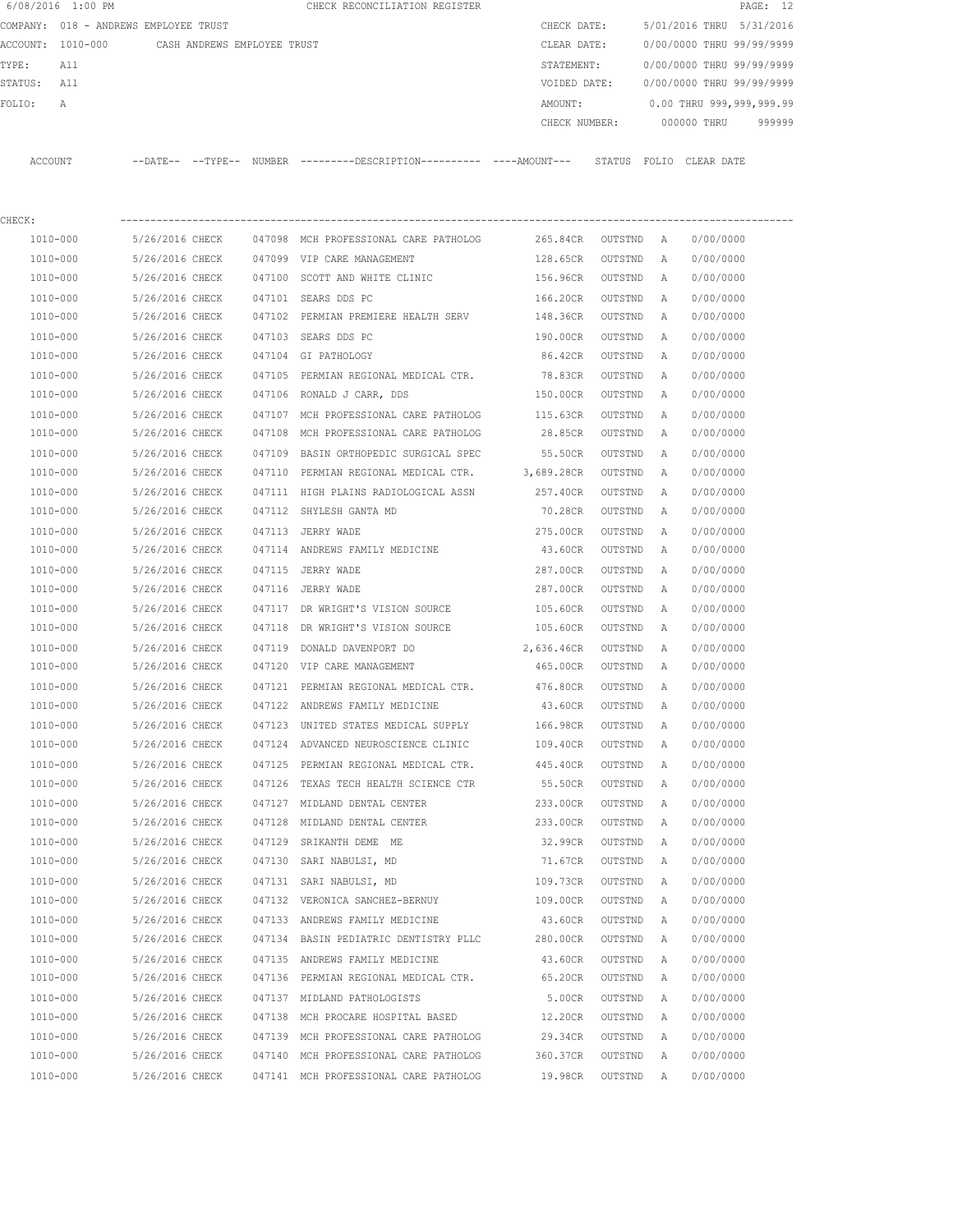| 6/08/2016 1:00 PM                     |                             |  |                                       | CHECK RECONCILIATION REGISTER |                                                                                             |         |              |                           | PAGE: 13 |
|---------------------------------------|-----------------------------|--|---------------------------------------|-------------------------------|---------------------------------------------------------------------------------------------|---------|--------------|---------------------------|----------|
| COMPANY: 018 - ANDREWS EMPLOYEE TRUST |                             |  |                                       |                               | CHECK DATE:                                                                                 |         |              | 5/01/2016 THRU 5/31/2016  |          |
| ACCOUNT: 1010-000                     | CASH ANDREWS EMPLOYEE TRUST |  |                                       |                               | CLEAR DATE:                                                                                 |         |              | 0/00/0000 THRU 99/99/9999 |          |
| TYPE:<br>All                          |                             |  |                                       |                               | STATEMENT:                                                                                  |         |              | 0/00/0000 THRU 99/99/9999 |          |
| STATUS:<br>All                        |                             |  |                                       |                               | VOIDED DATE:                                                                                |         |              | 0/00/0000 THRU 99/99/9999 |          |
| FOLIO:<br>Α                           |                             |  |                                       |                               | AMOUNT:                                                                                     |         |              | 0.00 THRU 999,999,999.99  |          |
|                                       |                             |  |                                       |                               | CHECK NUMBER:                                                                               |         |              | 000000 THRU               | 999999   |
| ACCOUNT                               |                             |  |                                       |                               | --DATE-- --TYPE-- NUMBER --------DESCRIPTION---------- ----AMOUNT--- STATUS FOLIO CLEARDATE |         |              |                           |          |
|                                       |                             |  |                                       |                               |                                                                                             |         |              |                           |          |
| CHECK:<br>1010-000                    | 5/26/2016 CHECK             |  | 047142 MCH PROFESSIONAL CARE PATHOLOG |                               | 10.87CR OUTSTND A                                                                           |         |              | 0/00/0000                 |          |
| 1010-000                              | 5/26/2016 CHECK             |  | 047143 MCH PROFESSIONAL CARE PATHOLOG |                               | 1,350.00CR                                                                                  | OUTSTND | A            | 0/00/0000                 |          |
| 1010-000                              | 5/26/2016 CHECK             |  | 047144 MCH PROFESSIONAL CARE PATHOLOG |                               | 50.09CR OUTSTND                                                                             |         | A            | 0/00/0000                 |          |
| 1010-000                              | 5/26/2016 CHECK             |  | 047145 AMARANATH GHANTA MD            |                               | 632.25CR                                                                                    | OUTSTND | A            | 0/00/0000                 |          |
| 1010-000                              | 5/26/2016 CHECK             |  | 047146 SATISH NAYAK                   |                               | 34.50CR                                                                                     | OUTSTND | A            | 0/00/0000                 |          |
| 1010-000                              | 5/26/2016 CHECK             |  | 047147 MCH PROFESSIONAL CARE PATHOLOG |                               | 10.87CR                                                                                     | OUTSTND | $\mathbb{A}$ | 0/00/0000                 |          |
| 1010-000                              | 5/26/2016 CHECK             |  | 047148 MCH PROCARE HOSPITAL BASED     |                               | 13.56CR                                                                                     | OUTSTND | A            | 0/00/0000                 |          |
| 1010-000                              | 5/26/2016 CHECK             |  | 047149 SEARS DDS PC                   |                               | 190.00CR                                                                                    | OUTSTND | А            | 0/00/0000                 |          |
| 1010-000                              | 5/26/2016 CHECK             |  |                                       |                               | 047150 PERMIAN REGIONAL MEDICAL CTR. 28.85CR                                                | OUTSTND | A            | 0/00/0000                 |          |
| 1010-000                              | 5/26/2016 CHECK             |  | 047151 VIKRAM N PATEL, MD             |                               | 375.37CR                                                                                    | OUTSTND | А            | 0/00/0000                 |          |
| 1010-000                              | 5/26/2016 CHECK             |  |                                       |                               | 047152 PERMIAN GASTROENTEROLOGY ASSOC 71.08CR                                               | OUTSTND | А            | 0/00/0000                 |          |
| 1010-000                              | 5/26/2016 CHECK             |  | 047153 ACS/ ODESSA ENDOSCOPY CENTER   |                               | 2,380.00CR                                                                                  | OUTSTND | Α            | 0/00/0000                 |          |
| 1010-000                              | 5/26/2016 CHECK             |  | 047154 MIDLAND PATHOLOGISTS           |                               | 15.00CR                                                                                     | OUTSTND | A            | 0/00/0000                 |          |
| 1010-000                              | 5/26/2016 CHECK             |  | 047155 ACS/ PROPATH SERVICES LLP      |                               | 141.00CR                                                                                    | OUTSTND | A            | 0/00/0000                 |          |
| *** 1010-000                          | 5/26/2016 CHECK             |  | 047906 PERMIAN REGIONAL MEDICAL CTR.  |                               | 749.88CR OUTSTND                                                                            |         | A            | 0/00/0000                 |          |
| TOTALS FOR ACCOUNT 1010-000           |                             |  | CHECK                                 | TOTAL:                        | 360,883.67CR                                                                                |         |              |                           |          |
|                                       |                             |  | DEPOSIT                               | TOTAL:                        | 0.00                                                                                        |         |              |                           |          |
|                                       |                             |  | INTEREST                              | TOTAL:                        | 0.00                                                                                        |         |              |                           |          |
|                                       |                             |  | MISCELLANEOUS TOTAL:                  |                               | 0.00                                                                                        |         |              |                           |          |
|                                       |                             |  | SERVICE CHARGE TOTAL:                 |                               | 0.00                                                                                        |         |              |                           |          |
|                                       |                             |  | EFT                                   | TOTAL:                        | 0.00                                                                                        |         |              |                           |          |
|                                       |                             |  | BANK-DRAFT                            | TOTAL:                        | 0.00                                                                                        |         |              |                           |          |
| TOTALS FOR ANDREWS EMPLOYEE TRUST     |                             |  | CHECK                                 | TOTAL:                        | 360,883.67CR                                                                                |         |              |                           |          |
|                                       |                             |  | DEPOSIT                               | TOTAL:                        | 0.00                                                                                        |         |              |                           |          |
|                                       |                             |  | INTEREST                              | TOTAL:                        | 0.00                                                                                        |         |              |                           |          |
|                                       |                             |  | MISCELLANEOUS                         | TOTAL:                        | 0.00                                                                                        |         |              |                           |          |
|                                       |                             |  | SERVICE CHARGE                        | TOTAL:                        | 0.00                                                                                        |         |              |                           |          |
|                                       |                             |  | EFT                                   | TOTAL:                        | 0.00                                                                                        |         |              |                           |          |
|                                       |                             |  | BANK-DRAFT                            | TOTAL:                        | 0.00                                                                                        |         |              |                           |          |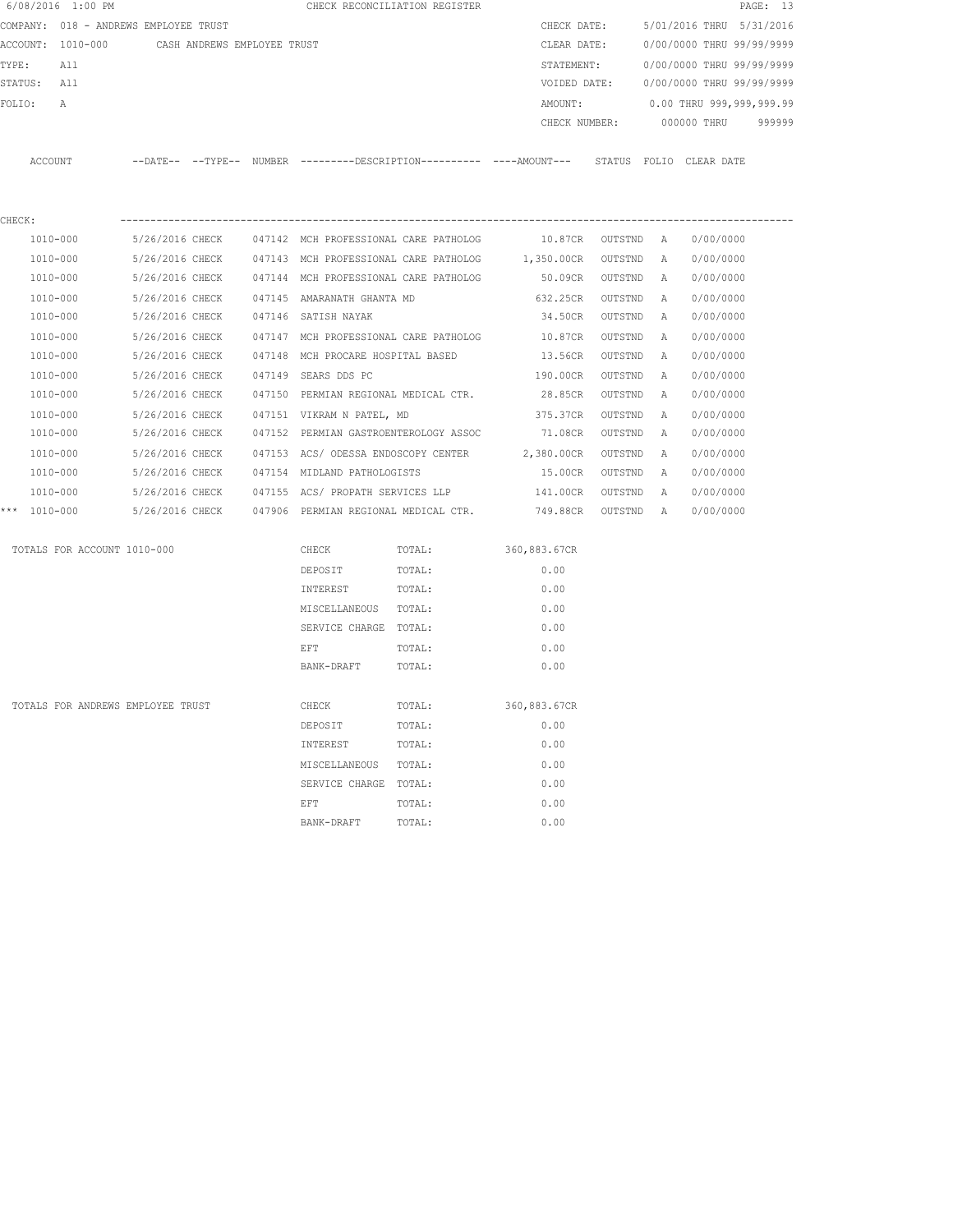|        |              | 6/08/2016 1:00 PM                   |                      |              |                                                     | CHECK RECONCILIATION REGISTER                                                                |                      |           |              |                           | PAGE: 14 |
|--------|--------------|-------------------------------------|----------------------|--------------|-----------------------------------------------------|----------------------------------------------------------------------------------------------|----------------------|-----------|--------------|---------------------------|----------|
|        |              | COMPANY: 020 - PAYROLL ACCOUNT FUND |                      |              |                                                     |                                                                                              | CHECK DATE:          |           |              | 5/01/2016 THRU 5/31/2016  |          |
|        |              | ACCOUNT: 1001-000                   | CASH                 |              |                                                     |                                                                                              | CLEAR DATE:          |           |              | 0/00/0000 THRU 99/99/9999 |          |
| TYPE:  |              | All                                 |                      |              |                                                     |                                                                                              | STATEMENT:           |           |              | 0/00/0000 THRU 99/99/9999 |          |
|        | STATUS: All  |                                     |                      |              |                                                     |                                                                                              | VOIDED DATE:         |           |              | 0/00/0000 THRU 99/99/9999 |          |
| FOLIO: |              | A                                   |                      |              |                                                     |                                                                                              | AMOUNT:              |           |              | 0.00 THRU 999,999,999.99  |          |
|        |              |                                     |                      |              |                                                     |                                                                                              | CHECK NUMBER:        |           |              | 000000 THRU               | 999999   |
|        |              |                                     |                      |              |                                                     |                                                                                              |                      |           |              |                           |          |
|        | ACCOUNT      |                                     |                      |              |                                                     | --DATE-- --TYPE-- NUMBER ---------DESCRIPTION---------- ----AMOUNT--- STATUS FOLIO CLEARDATE |                      |           |              |                           |          |
|        |              |                                     |                      |              |                                                     |                                                                                              |                      |           |              |                           |          |
|        | BANK DRAFT:  |                                     |                      |              |                                                     |                                                                                              |                      |           |              |                           |          |
|        | 1001-000     |                                     | 5/04/2016 BANK-DRAFT |              |                                                     | TEXAS CHILD SUPPORT DISBURSEME 1,005.96CR POSTED                                             |                      |           | A            | 5/31/2016                 |          |
|        | 1001-000     |                                     |                      |              | 5/04/2016 BANK-DRAFT000001 INTERNAL REVENUE SERVICE |                                                                                              | 83,720.20CR POSTED   |           | A            | 5/31/2016                 |          |
|        | 1001-000     |                                     | 5/18/2016 BANK-DRAFT |              |                                                     | TEXAS CHILD SUPPORT DISBURSEME                                                               | 951.38CR POSTED      |           | A            | 5/31/2016                 |          |
|        | 1001-000     |                                     |                      |              | 5/18/2016 BANK-DRAFT000001 INTERNAL REVENUE SERVICE |                                                                                              | 87,236.80CR POSTED   |           | A            | 5/31/2016                 |          |
|        | 1001-000     |                                     |                      |              |                                                     | 5/27/2016 BANK-DRAFT TEXAS COUNTY & DISTRICT RETIRE 166,891.53CR OUTSTND                     |                      |           | A            | 0/00/0000                 |          |
|        | 1001-000     |                                     |                      |              |                                                     | 5/27/2016 BANK-DRAFT000001 TEXAS CHILD SUPPORT DISBURSEME                                    | 776.50CR POSTED      |           |              | A 5/31/2016               |          |
|        |              | 1001-000                            |                      |              |                                                     | 5/27/2016 BANK-DRAFT000002 INTERNAL REVENUE SERVICE                                          | 33,556.01CR POSTED A |           |              | 5/31/2016                 |          |
| CHECK: |              |                                     |                      |              |                                                     |                                                                                              |                      |           |              |                           |          |
|        | 1001-000     |                                     |                      |              |                                                     | 5/02/2016 CHECK 110275 CAPROCK HEALTHPLANS INS 77,611.66CR POSTED                            |                      |           | A            | 5/31/2016                 |          |
|        | *** 1001-000 |                                     |                      |              |                                                     | 5/04/2016 CHECK 110343 AIG VALIC FINANCIAL ADVISORS I 150.00CR POSTED                        |                      |           | A            | 5/31/2016                 |          |
|        | 1001-000     |                                     |                      |              |                                                     | 5/04/2016 CHECK 110344 C.S.B. ANDREWS COUNTY ADULT PR 1,625.96CR POSTED                      |                      |           | A            | 5/31/2016                 |          |
|        | 1001-000     |                                     | 5/04/2016 CHECK      |              | 110345 MASS MUTUAL                                  |                                                                                              | 480.00CR POSTED      |           | A            | 5/31/2016                 |          |
|        | 1001-000     |                                     | 5/04/2016 CHECK      |              | 110346 NACO/SOUTH CENTRAL                           |                                                                                              | 20.00CR              | POSTED    | Α            | 5/31/2016                 |          |
|        | 1001-000     |                                     | 5/04/2016 CHECK      |              |                                                     | 110347 SECURITY BENEFIT GROUP OF COMP 475.00CR                                               |                      | POSTED    | A            | 5/31/2016                 |          |
|        |              | 1001-000                            | 5/04/2016 CHECK      |              | 110348 WADDELL & REED INC                           |                                                                                              | 200.00CR             | POSTED    | Α            | 5/31/2016                 |          |
|        | *** 1001-000 |                                     | 5/18/2016 CHECK      |              |                                                     | 110379 AIG VALIC FINANCIAL ADVISORS I                                                        | 150.00CR             | POSTED    | A            | 5/31/2016                 |          |
|        | 1001-000     |                                     | 5/18/2016 CHECK      |              | 110380 MASS MUTUAL                                  |                                                                                              | 480.00CR             | POSTED    | A            | 5/31/2016                 |          |
|        | 1001-000     |                                     | 5/18/2016 CHECK      |              | 110381 NACO/SOUTH CENTRAL                           |                                                                                              | 20.00CR              | POSTED    | A            | 5/31/2016                 |          |
|        | $1001 - 000$ |                                     | 5/18/2016 CHECK      |              |                                                     | 110382 SECURITY BENEFIT GROUP OF COMP                                                        | 475.00CR             | POSTED    | A            | 5/31/2016                 |          |
|        | 1001-000     |                                     | 5/18/2016 CHECK      |              | 110383 WADDELL & REED INC                           |                                                                                              | 200.00CR             | POSTED    | A            | 5/31/2016                 |          |
|        | *** 1001-000 |                                     | 5/27/2016 CHECK      | 110393 AFLAC |                                                     |                                                                                              | 7,002.63CR           | OUTSTND   | Α            | 0/00/0000                 |          |
|        | 1001-000     |                                     | 5/27/2016 CHECK      |              | 110394 AFLAC GROUP INSURANCE                        |                                                                                              | 624.60CR             | OUTSTND   | A            | 0/00/0000                 |          |
|        | 1001-000     |                                     | 5/27/2016 CHECK      |              | 110395 AMERICAN HERITAGE                            |                                                                                              | 263.62CR             | OUTSTND   | A            | 0/00/0000                 |          |
|        |              | 1001-000                            | 5/27/2016 CHECK      |              | 110396 NEW YORK LIFE INS.                           |                                                                                              | 1,503.27CR           | OUTSTND   | A            | 0/00/0000                 |          |
|        |              | $1001 - 000$                        | 5/27/2016 CHECK      |              | 110397 UNITED WAY                                   |                                                                                              | 192.00CR             | OUTSTND   | A            | 0/00/0000                 |          |
|        |              | 1001-000                            | 5/27/2016 CHECK      |              | 110398 WADDELL & REED INC                           |                                                                                              | 250.00CR             | OUTSTND   | $\mathbb{A}$ | 0/00/0000                 |          |
|        |              | 1001-000                            | 5/27/2016 CHECK      |              | 110399 WASHINGTON NATIONAL INSURANCE                |                                                                                              | 3,452.62CR           | OUTSTND A |              | 0/00/0000                 |          |
|        |              | TOTALS FOR ACCOUNT 1001-000         |                      |              | CHECK                                               | TOTAL:                                                                                       | 95,176.36CR          |           |              |                           |          |
|        |              |                                     |                      |              | DEPOSIT                                             | TOTAL:                                                                                       | 0.00                 |           |              |                           |          |
|        |              |                                     |                      |              | INTEREST                                            | TOTAL:                                                                                       | 0.00                 |           |              |                           |          |
|        |              |                                     |                      |              | MISCELLANEOUS TOTAL:                                |                                                                                              | 0.00                 |           |              |                           |          |
|        |              |                                     |                      |              | SERVICE CHARGE TOTAL:                               |                                                                                              | 0.00                 |           |              |                           |          |
|        |              |                                     |                      |              | EFT                                                 | TOTAL:                                                                                       | 0.00                 |           |              |                           |          |
|        |              |                                     |                      |              | BANK-DRAFT                                          | TOTAL:                                                                                       | 374,138.38CR         |           |              |                           |          |
|        |              |                                     |                      |              |                                                     |                                                                                              |                      |           |              |                           |          |
|        |              | TOTALS FOR PAYROLL ACCOUNT FUND     |                      |              | CHECK                                               | TOTAL:                                                                                       | 95,176.36CR          |           |              |                           |          |
|        |              |                                     |                      |              | DEPOSIT                                             | TOTAL:                                                                                       | 0.00                 |           |              |                           |          |
|        |              |                                     |                      |              | INTEREST                                            | TOTAL:                                                                                       | 0.00                 |           |              |                           |          |
|        |              |                                     |                      |              | MISCELLANEOUS                                       | TOTAL:                                                                                       | 0.00                 |           |              |                           |          |
|        |              |                                     |                      |              | SERVICE CHARGE TOTAL:                               |                                                                                              | 0.00                 |           |              |                           |          |
|        |              |                                     |                      |              | EFT                                                 | TOTAL:                                                                                       | 0.00                 |           |              |                           |          |
|        |              |                                     |                      |              | BANK-DRAFT                                          | TOTAL:                                                                                       | 374,138.38CR         |           |              |                           |          |
|        |              |                                     |                      |              |                                                     |                                                                                              |                      |           |              |                           |          |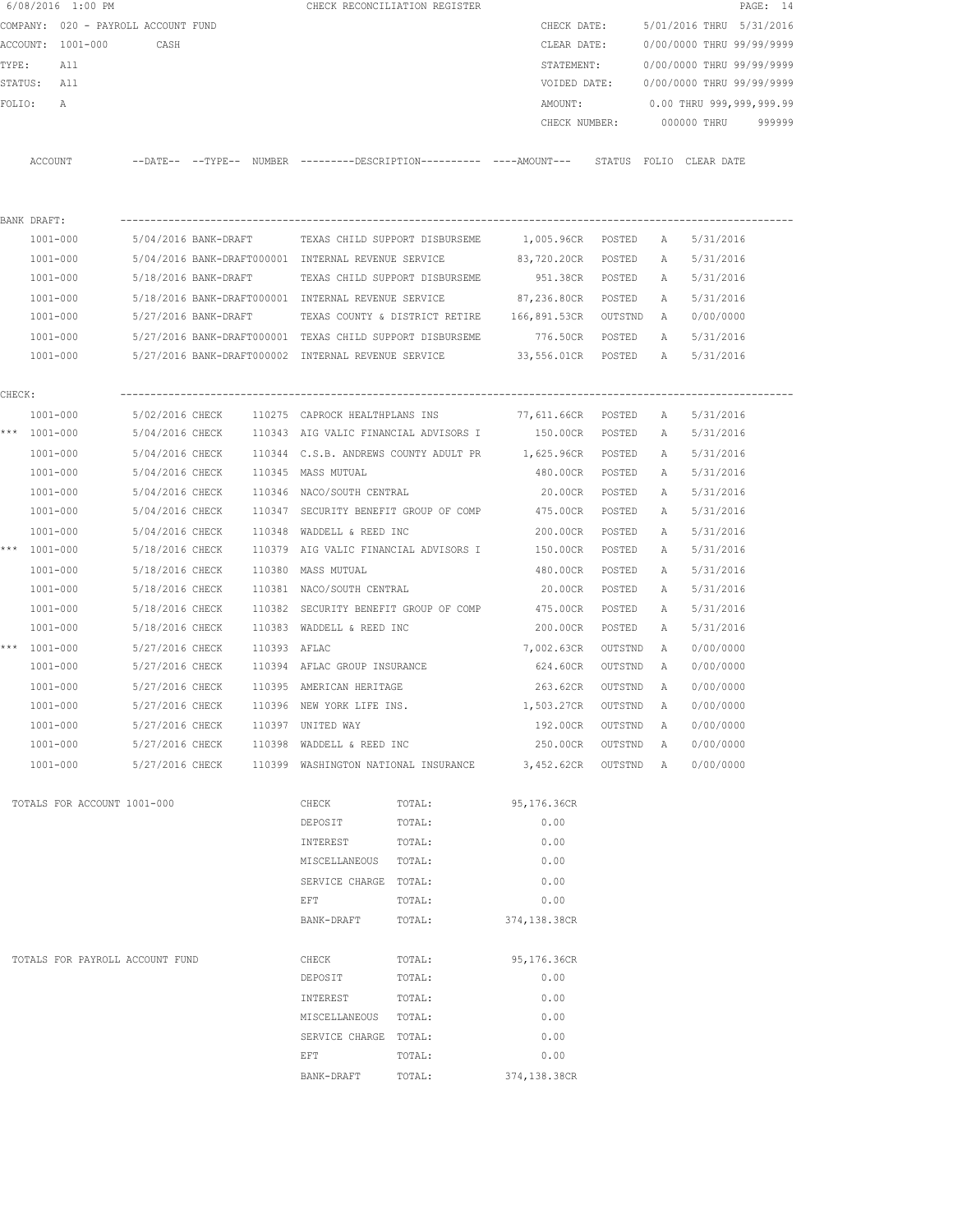|        | 6/08/2016 1:00 PM                    |                              |  |                                     | CHECK RECONCILIATION REGISTER                                                                |                     |                 |              |                           | PAGE: 15 |
|--------|--------------------------------------|------------------------------|--|-------------------------------------|----------------------------------------------------------------------------------------------|---------------------|-----------------|--------------|---------------------------|----------|
|        | COMPANY: 979 - ANDREWS CO DESIGNATED |                              |  |                                     |                                                                                              | CHECK DATE:         |                 |              | 5/01/2016 THRU 5/31/2016  |          |
|        | ACCOUNT: 1010-000                    | POOLED CASH-ANDREWS CO DESIG |  |                                     |                                                                                              | CLEAR DATE:         |                 |              | 0/00/0000 THRU 99/99/9999 |          |
| TYPE:  | All                                  |                              |  |                                     |                                                                                              | STATEMENT:          |                 |              | 0/00/0000 THRU 99/99/9999 |          |
|        | STATUS: All                          |                              |  |                                     |                                                                                              | VOIDED DATE:        |                 |              | 0/00/0000 THRU 99/99/9999 |          |
| FOLIO: | A                                    |                              |  |                                     |                                                                                              | AMOUNT:             |                 |              | 0.00 THRU 999,999,999.99  |          |
|        |                                      |                              |  |                                     |                                                                                              |                     | CHECK NUMBER:   |              | 000000 THRU 999999        |          |
|        | ACCOUNT                              |                              |  |                                     | --DATE-- --TYPE-- NUMBER --------DESCRIPTION---------- ----AMOUNT--- STATUS FOLIO CLEAR-DATE |                     |                 |              |                           |          |
| CHECK: |                                      |                              |  |                                     |                                                                                              |                     |                 |              |                           |          |
|        | 1010-000                             | 5/06/2016 CHECK              |  | 017903 DIRECTV                      |                                                                                              |                     | 110.98CR POSTED | $\mathbb{A}$ | 5/31/2016                 |          |
|        | 1010-000                             | 5/06/2016 CHECK              |  | 017904 GALLS, LLC                   |                                                                                              | 239.94CR OUTSTND A  |                 |              | 0/00/0000                 |          |
|        | 1010-000                             | 5/06/2016 CHECK              |  | 017905 VERIZON WIRELESS             |                                                                                              | 75.98CR             | POSTED          | A            | 5/31/2016                 |          |
|        | *** $1010 - 000$                     | 5/13/2016 CHECK              |  | 017923 JUST MOUNTS-GPS ZONE         |                                                                                              | 186.55CR            | POSTED          | A            | 5/31/2016                 |          |
|        | *** 1010-000                         | 5/27/2016 CHECK              |  |                                     | 017951 ANDREWS COUNTY LIBRARY 68 390.00CR POSTED                                             |                     |                 | A            | 5/31/2016                 |          |
|        | 1010-000                             |                              |  |                                     | 5/27/2016 CHECK 017952 CANON FINANCIAL SERVICES INC                                          | 339.42CR OUTSTND A  |                 |              | 0/00/0000                 |          |
|        | 1010-000                             |                              |  | 5/27/2016 CHECK 017953 GENERAL FUND |                                                                                              | 2,720.14CR POSTED A |                 |              | 5/31/2016                 |          |
|        | TOTALS FOR ACCOUNT 1010-000          |                              |  | CHECK                               | TOTAL:                                                                                       | 4,063.01CR          |                 |              |                           |          |
|        |                                      |                              |  | DEPOSIT                             | TOTAL:                                                                                       | 0.00                |                 |              |                           |          |
|        |                                      |                              |  | INTEREST                            | TOTAL:                                                                                       | 0.00                |                 |              |                           |          |
|        |                                      |                              |  | MISCELLANEOUS TOTAL:                |                                                                                              | 0.00                |                 |              |                           |          |
|        |                                      |                              |  | SERVICE CHARGE TOTAL:               |                                                                                              | 0.00                |                 |              |                           |          |
|        |                                      |                              |  | EFT                                 | TOTAL:                                                                                       | 0.00                |                 |              |                           |          |
|        |                                      |                              |  | BANK-DRAFT                          | TOTAL:                                                                                       | 0.00                |                 |              |                           |          |
|        | TOTALS FOR ANDREWS CO DESIGNATED     |                              |  | CHECK                               | TOTAL:                                                                                       | 4,063.01CR          |                 |              |                           |          |
|        |                                      |                              |  | DEPOSIT                             | TOTAL:                                                                                       | 0.00                |                 |              |                           |          |
|        |                                      |                              |  | INTEREST                            | TOTAL:                                                                                       | 0.00                |                 |              |                           |          |
|        |                                      |                              |  | MISCELLANEOUS TOTAL:                |                                                                                              | 0.00                |                 |              |                           |          |
|        |                                      |                              |  | SERVICE CHARGE TOTAL:               |                                                                                              | 0.00                |                 |              |                           |          |
|        |                                      |                              |  | EFT                                 | TOTAL:                                                                                       | 0.00                |                 |              |                           |          |
|        |                                      |                              |  | BANK-DRAFT                          | TOTAL:                                                                                       | 0.00                |                 |              |                           |          |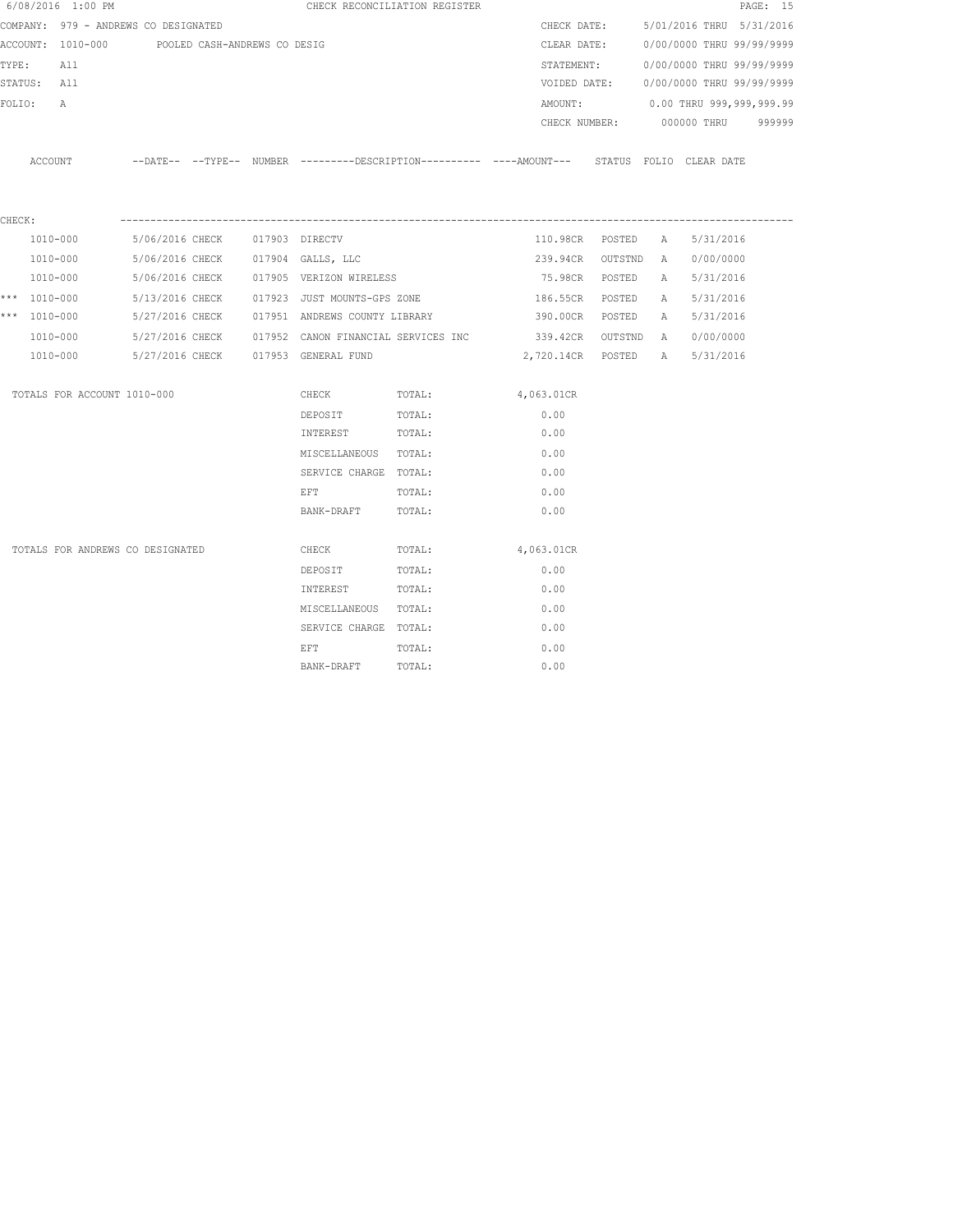|             | 6/08/2016 1:00 PM                    |                 |        | CHECK RECONCILIATION REGISTER                                                                         |                                |           |              |                                        | PAGE: 16 |
|-------------|--------------------------------------|-----------------|--------|-------------------------------------------------------------------------------------------------------|--------------------------------|-----------|--------------|----------------------------------------|----------|
|             | COMPANY: 989 - ROAD & BRIDGE POOLED  |                 |        |                                                                                                       | CHECK DATE:                    |           |              | 5/01/2016 THRU 5/31/2016               |          |
|             | ACCOUNT: 1010-000 POOLED R & B FUNDS |                 |        |                                                                                                       | CLEAR DATE:                    |           |              | 0/00/0000 THRU 99/99/9999              |          |
| TYPE: All   |                                      |                 |        |                                                                                                       |                                |           |              | STATEMENT: 0/00/0000 THRU 99/99/9999   |          |
| STATUS: All |                                      |                 |        |                                                                                                       |                                |           |              | VOIDED DATE: 0/00/0000 THRU 99/99/9999 |          |
| FOLIO:      | A                                    |                 |        |                                                                                                       |                                |           |              | AMOUNT: 0.00 THRU 999,999,999.99       |          |
|             |                                      |                 |        |                                                                                                       |                                |           |              | CHECK NUMBER: 000000 THRU 999999       |          |
|             |                                      |                 |        | ACCOUNT --DATE-- --TYPE-- NUMBER ---------DESCRIPTION---------- ----AMOUNT--- STATUS FOLIO CLEAR DATE |                                |           |              |                                        |          |
| CHECK:      |                                      |                 |        |                                                                                                       |                                |           |              |                                        |          |
|             | 1010-000                             |                 |        | 5/06/2016 CHECK 019880 ANDREWS EMPLOYEE TRUST FUND                                                    | 30,928.51CR POSTED A 5/29/2016 |           |              |                                        |          |
|             | 1010-000                             |                 |        | 5/06/2016 CHECK 019881 ANDREWS COUNTY TIF GRANT                                                       | 17,760.00CR POSTED A 5/29/2016 |           |              |                                        |          |
|             | 1010-000                             |                 |        | 5/06/2016 CHECK 019882 ANDREWS ENGINE & PUMP MACHINE                                                  | 1,019.40CR POSTED A 5/29/2016  |           |              |                                        |          |
|             | 1010-000                             |                 |        | 5/06/2016 CHECK 019883 ANDREWS IRON & SUPPLY                                                          | 155.11CR POSTED A              |           |              | 5/29/2016                              |          |
|             | 1010-000                             |                 |        | 5/06/2016 CHECK 019884 ANDREWS TIRE SERVICE INC                                                       | 16.00CR POSTED A               |           |              | 5/29/2016                              |          |
|             | 1010-000                             |                 |        | 5/06/2016 CHECK 019885 BRAD YOUNG                                                                     | 410.96CR POSTED A              |           |              | 5/29/2016                              |          |
|             | 1010-000                             |                 |        | 5/06/2016 CHECK 019886 CITY OF ANDREWS WATER DEPT. 178.05CR POSTED A                                  |                                |           |              | 5/29/2016                              |          |
|             | 1010-000                             |                 |        | 5/06/2016 CHECK 019887 ECONO SIGNS LLC                                                                | 2,467.00CR POSTED              |           | A            | 5/29/2016                              |          |
|             | 1010-000                             | 5/06/2016 CHECK |        | 019888 GENERAL FUND                                                                                   | 49,157.36CR POSTED A           |           |              | 5/29/2016                              |          |
|             | 1010-000                             |                 |        | 5/06/2016 CHECK 019889 GRIMMETT BROTHERS, INC.                                                        | 4,350.00CR POSTED A            |           |              | 5/29/2016                              |          |
|             | 1010-000                             |                 |        | 5/06/2016 CHECK 019890 KNIGHTS TIRE & SERVICE                                                         | 85.00CR POSTED A               |           |              | 5/29/2016                              |          |
|             | 1010-000                             |                 |        | 5/06/2016 CHECK 019891 PORTERS THRIFTWAY                                                              |                                |           |              | 24.45CR POSTED A 5/29/2016             |          |
|             | 1010-000                             |                 |        | 5/06/2016 CHECK 019892 ROBIN HARPER TAC                                                               | 37.50CR POSTED                 |           | A            | 5/29/2016                              |          |
|             | 1010-000                             |                 |        | 5/06/2016 CHECK 019893 RUFUS WILLIAMS                                                                 | 5.99CR POSTED                  |           |              | A 5/29/2016                            |          |
|             | 1010-000                             |                 |        | 5/06/2016 CHECK 019894 SIERRA SPRINGS                                                                 | 57.13CR POSTED                 |           | A            | 5/29/2016                              |          |
|             | 1010-000                             |                 |        | 5/06/2016 CHECK 019895 UM AUTO PARTS                                                                  | 1,709.66CR POSTED              |           | A            | 5/29/2016                              |          |
|             | 1010-000                             |                 |        | 5/06/2016 CHECK 019896 VERIZON WIRELESS                                                               | 75.98CR POSTED A               |           |              | 5/29/2016                              |          |
|             | 1010-000                             |                 |        | 5/06/2016 CHECK 019897 WARREN CAT                                                                     | 565.45CR POSTED                |           | A            | 5/29/2016                              |          |
|             | 1010-000                             |                 |        | 5/06/2016 CHECK 019898 WESTAIR-PRAXAIR                                                                | 159.12CR POSTED                |           | A            | 5/29/2016                              |          |
|             | 1010-000                             |                 |        | 5/06/2016 CHECK 019899 WTG FUELS, INC                                                                 | 405.65CR POSTED                |           | A            | 5/29/2016                              |          |
|             | 1010-000                             |                 |        | 5/13/2016 CHECK 019900 ANDREWS COUNTY TIF GRANT 52,135.00CR POSTED A                                  |                                |           |              | 5/29/2016                              |          |
|             | 1010-000                             |                 |        | 5/13/2016 CHECK 019901 ANDREWS ENGINE & PUMP MACHINE                                                  | 382.50CR POSTED A              |           |              | 5/29/2016                              |          |
|             | 1010-000                             |                 |        | 5/13/2016 CHECK 019902 GEBO CREDIT CORPORATION                                                        | 378.86CR POSTED A              |           |              | 5/29/2016                              |          |
|             | 1010-000                             |                 |        | 5/13/2016 CHECK 019903 JIM WALDROP                                                                    | 391.00CR                       | OUTSTND A |              | 0/00/0000                              |          |
|             | 1010-000                             | 5/13/2016 CHECK |        | 019904 ROBIN HARPER TAC                                                                               | 7.50CR                         | POSTED    | Α            | 5/29/2016                              |          |
|             | 1010-000                             | 5/13/2016 CHECK |        | 019905 SEWELL AUTOMOTIVE GROUP INC                                                                    | 1,025.89CR                     | POSTED    | Α            | 5/29/2016                              |          |
|             | 1010-000                             | 5/13/2016 CHECK |        | 019906 SOUTH PLAINS IMPLEMENT LTD                                                                     | 139.18CR                       | POSTED    | Α            | 5/29/2016                              |          |
|             | 1010-000                             | 5/13/2016 CHECK |        | 019907 WESTAIR-PRAXAIR                                                                                | 135.69CR                       | POSTED    | Α            | 5/29/2016                              |          |
|             | 1010-000                             | 5/13/2016 CHECK | 019908 | WTG FUELS, INC                                                                                        | 11,008.61CR                    | POSTED    | Α            | 5/29/2016                              |          |
|             | 1010-000                             | 5/13/2016 CHECK |        | 019909 YELLOWHOUSE MACHINERY CO                                                                       | 2,162.41CR                     | POSTED    | Α            | 5/29/2016                              |          |
|             | 1010-000                             | 5/20/2016 CHECK |        | 019910 ANDREWS COUNTY TIF GRANT                                                                       | 18,690.00CR                    | POSTED    | Α            | 5/29/2016                              |          |
|             | 1010-000                             | 5/20/2016 CHECK |        | 019911 B-P SUPPLY INC                                                                                 | 324.89CR                       | POSTED    | Α            | 5/29/2016                              |          |
|             | 1010-000                             | 5/20/2016 CHECK |        | 019912 GENERAL FUND                                                                                   | 46,529.99CR                    | POSTED    | Α            | 5/29/2016                              |          |
|             | 1010-000                             | 5/20/2016 CHECK |        | 019913 HIGGINBOTHAM BROS & CO LLC                                                                     | 87.50CR                        | POSTED    | Α            | 5/29/2016                              |          |
|             | 1010-000                             | 5/20/2016 CHECK |        | 019914 MUSTANG LUMBER CO                                                                              | 310.62CR                       | POSTED    | Α            | 5/29/2016                              |          |
|             | 1010-000                             | 5/20/2016 CHECK |        | 019915 NATHAN GRAY                                                                                    | 20.96CR                        | OUTSTND   | A            | 0/00/0000                              |          |
|             | 1010-000                             | 5/20/2016 CHECK |        | 019916 O'REILLY AUTO PARTS                                                                            | 240.54CR                       | POSTED    | Α            | 5/29/2016                              |          |
|             | 1010-000                             | 5/20/2016 CHECK |        | 019917 PAULCOR, INC.                                                                                  | 7.00CR                         | OUTSTND   | A            | 0/00/0000                              |          |
|             | 1010-000                             | 5/20/2016 CHECK |        | 019918 RELIANT ENERGY                                                                                 | 992.44CR                       | POSTED    | Α            | 5/29/2016                              |          |
|             | 1010-000                             | 5/20/2016 CHECK |        | 019919 TEXAS GAS SERVICE CORP                                                                         | 87.18CR                        | OUTSTND   | Α            | 0/00/0000                              |          |
|             | 1010-000                             | 5/20/2016 CHECK |        | 019920 TRIPLE P OVERHEAD DOOR                                                                         | 197.61CR                       | POSTED    | Α            | 5/29/2016                              |          |
|             | 1010-000                             | 5/20/2016 CHECK |        | 019921 WARREN CAT                                                                                     | 99.31CR                        | POSTED    | Α            | 5/29/2016                              |          |
|             | 1010-000                             | 5/27/2016 CHECK |        | 019922 ANDREWS COUNTY TIF GRANT 6,800.00CR                                                            |                                | POSTED    | Α            | 5/29/2016                              |          |
|             | 1010-000                             | 5/27/2016 CHECK |        | 019923 ANDREWS TRUCK MAINTENANCE INC                                                                  | 14.27CR                        | OUTSTND   | $\mathbb{A}$ | 0/00/0000                              |          |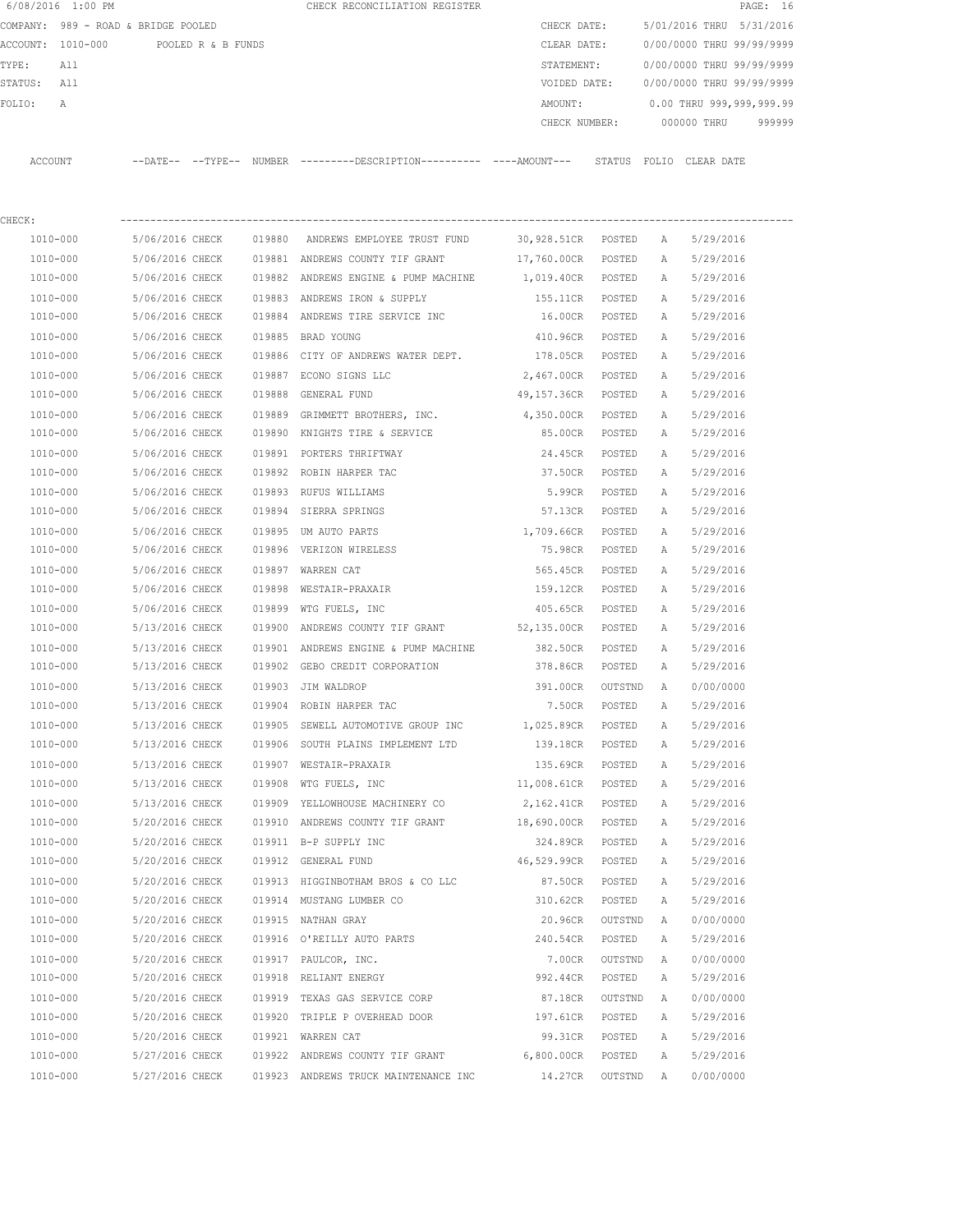|             | 6/08/2016 1:00 PM                    |  | CHECK RECONCILIATION REGISTER                                                                                                                                                                                                  |                                             |                                                                                                       |  |                                        | PAGE: 17 |
|-------------|--------------------------------------|--|--------------------------------------------------------------------------------------------------------------------------------------------------------------------------------------------------------------------------------|---------------------------------------------|-------------------------------------------------------------------------------------------------------|--|----------------------------------------|----------|
|             | COMPANY: 989 - ROAD & BRIDGE POOLED  |  |                                                                                                                                                                                                                                |                                             | CHECK DATE:                                                                                           |  | 5/01/2016 THRU 5/31/2016               |          |
|             | ACCOUNT: 1010-000 POOLED R & B FUNDS |  |                                                                                                                                                                                                                                |                                             | CLEAR DATE:                                                                                           |  | 0/00/0000 THRU 99/99/9999              |          |
| TYPE: All   |                                      |  |                                                                                                                                                                                                                                |                                             | STATEMENT:                                                                                            |  | 0/00/0000 THRU 99/99/9999              |          |
| STATUS: All |                                      |  |                                                                                                                                                                                                                                |                                             |                                                                                                       |  | VOIDED DATE: 0/00/0000 THRU 99/99/9999 |          |
| FOLIO: A    |                                      |  |                                                                                                                                                                                                                                |                                             |                                                                                                       |  | AMOUNT: 0.00 THRU 999,999,999.99       |          |
|             |                                      |  |                                                                                                                                                                                                                                |                                             |                                                                                                       |  | CHECK NUMBER: 000000 THRU 999999       |          |
|             |                                      |  |                                                                                                                                                                                                                                |                                             | ACCOUNT --DATE-- --TYPE-- NUMBER ---------DESCRIPTION---------- ----AMOUNT--- STATUS FOLIO CLEAR DATE |  |                                        |          |
| CHECK:      |                                      |  |                                                                                                                                                                                                                                |                                             |                                                                                                       |  |                                        |          |
|             | 1010-000                             |  | 5/27/2016 CHECK 019924 GENERAL FUND                                                                                                                                                                                            |                                             | 2,046.71CR POSTED A 5/29/2016                                                                         |  |                                        |          |
|             | 1010-000                             |  | 5/27/2016 CHECK 019925 GENERAL FUND                                                                                                                                                                                            |                                             | 30,809.68CR POSTED A 5/29/2016                                                                        |  |                                        |          |
|             | 1010-000                             |  |                                                                                                                                                                                                                                | 5/27/2016 CHECK 019926 J B & AUDREY WHATLEY | 8,640.00CR OUTSTND A 0/00/0000                                                                        |  |                                        |          |
|             | 1010-000                             |  | 5/27/2016 CHECK 019927 SIERRA SPRINGS                                                                                                                                                                                          |                                             |                                                                                                       |  | 66.19CR OUTSTND A 0/00/0000            |          |
|             | 1010-000                             |  |                                                                                                                                                                                                                                |                                             | 5/27/2016 CHECK 6019928 SOUTHERN TIRE MART, LLC 600 468.64CR OUTSTND A 60/00/0000                     |  |                                        |          |
|             |                                      |  |                                                                                                                                                                                                                                |                                             | 1010-000 5/27/2016 CHECK 019929 STANDARD COFFEE SERVICE CO 47.79CR OUTSTND A                          |  | 0/00/0000                              |          |
|             |                                      |  | 1010-000 5/27/2016 CHECK 019930 TEXAS GAS SERVICE CORP                                                                                                                                                                         |                                             | 70.23CR OUTSTND A 0/00/0000                                                                           |  |                                        |          |
|             | 1010-000                             |  | 5/27/2016 CHECK 019931 THERMO FLUIDS, INC.                                                                                                                                                                                     |                                             |                                                                                                       |  | 50.00CR OUTSTND A 0/00/0000            |          |
|             | TOTALS FOR ACCOUNT 1010-000          |  | CHECK                                                                                                                                                                                                                          | TOTAL:                                      | 293,936.51CR                                                                                          |  |                                        |          |
|             |                                      |  | DEPOSIT                                                                                                                                                                                                                        | TOTAL:                                      | 0.00                                                                                                  |  |                                        |          |
|             |                                      |  | INTEREST                                                                                                                                                                                                                       | TOTAL:                                      | 0.00                                                                                                  |  |                                        |          |
|             |                                      |  | MISCELLANEOUS TOTAL:                                                                                                                                                                                                           |                                             | 0.00                                                                                                  |  |                                        |          |
|             |                                      |  | SERVICE CHARGE TOTAL:                                                                                                                                                                                                          |                                             | 0.00                                                                                                  |  |                                        |          |
|             |                                      |  | EFT                                                                                                                                                                                                                            | TOTAL:                                      | 0.00                                                                                                  |  |                                        |          |
|             |                                      |  | BANK-DRAFT TOTAL:                                                                                                                                                                                                              |                                             | 0.00                                                                                                  |  |                                        |          |
|             | TOTALS FOR ROAD & BRIDGE POOLED      |  | CHECK                                                                                                                                                                                                                          | TOTAL:                                      | 293,936.51CR                                                                                          |  |                                        |          |
|             |                                      |  | DEPOSIT                                                                                                                                                                                                                        | TOTAL:                                      | 0.00                                                                                                  |  |                                        |          |
|             |                                      |  | INTEREST                                                                                                                                                                                                                       | TOTAL:                                      | 0.00                                                                                                  |  |                                        |          |
|             |                                      |  | MISCELLANEOUS TOTAL:                                                                                                                                                                                                           |                                             | 0.00                                                                                                  |  |                                        |          |
|             |                                      |  | SERVICE CHARGE TOTAL:                                                                                                                                                                                                          |                                             | 0.00                                                                                                  |  |                                        |          |
|             |                                      |  | EFT FOR THE RESIDENCE OF THE RESIDENCE OF THE RESIDENCE OF THE RESIDENCE OF THE RESIDENCE OF THE RESIDENCE OF THE RESIDENCE OF THE RESIDENCE OF THE RESIDENCE OF THE RESIDENCE OF THE RESIDENCE OF THE RESIDENCE OF THE RESIDE | TOTAL:                                      | 0.00                                                                                                  |  |                                        |          |
|             |                                      |  | BANK-DRAFT                                                                                                                                                                                                                     | TOTAL:                                      | 0.00                                                                                                  |  |                                        |          |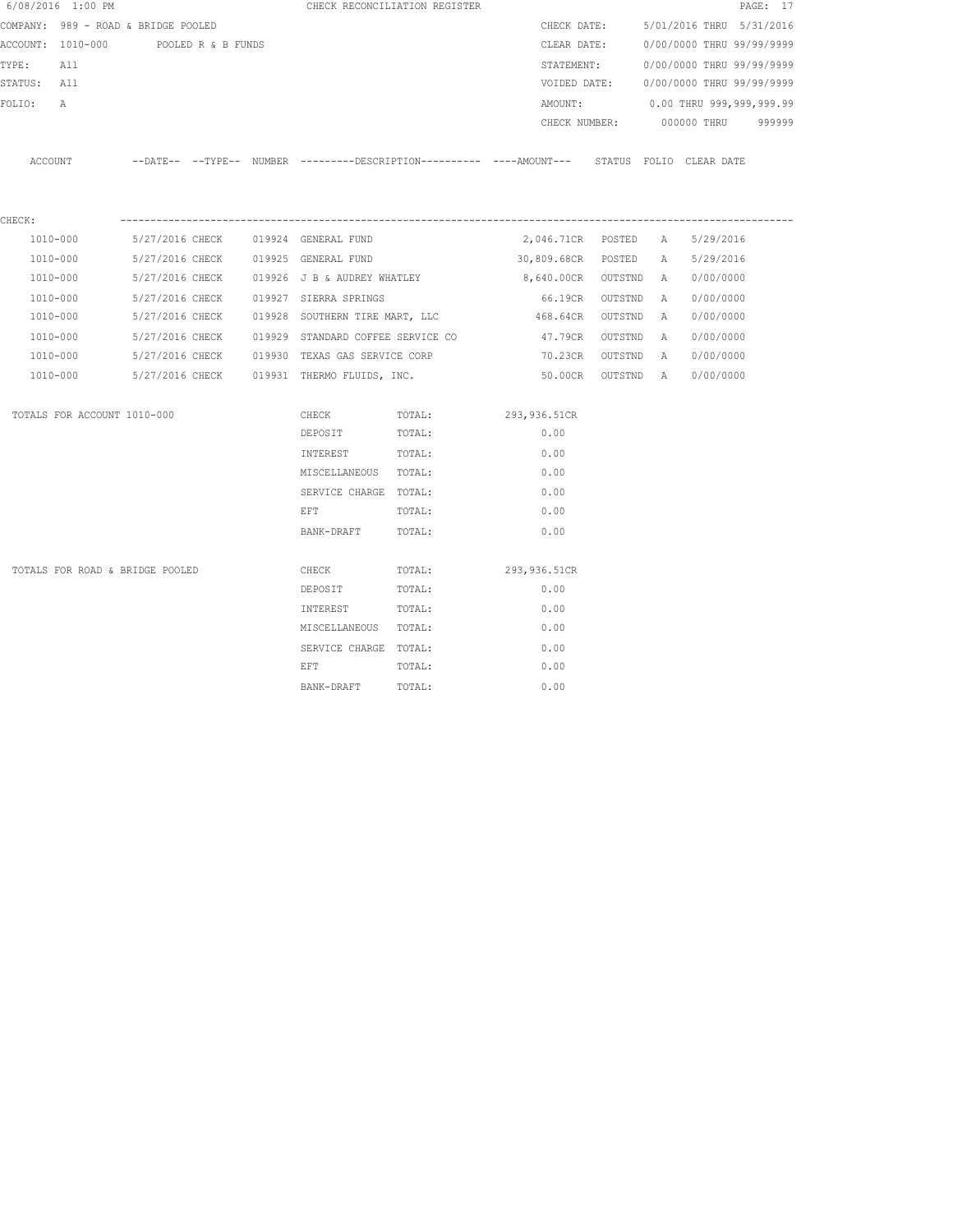|             | 6/08/2016 1:00 PM                          |                 |        | CHECK RECONCILIATION REGISTER                                                                |               |        |   |                           | PAGE: 18 |
|-------------|--------------------------------------------|-----------------|--------|----------------------------------------------------------------------------------------------|---------------|--------|---|---------------------------|----------|
|             | COMPANY: 999 - GENERAL FUND CASH POOLED    |                 |        |                                                                                              | CHECK DATE:   |        |   | 5/01/2016 THRU 5/31/2016  |          |
|             | ACCOUNT: 1010-000 GENERAL FUND POOLED CASH |                 |        |                                                                                              | CLEAR DATE:   |        |   | 0/00/0000 THRU 99/99/9999 |          |
| TYPE:       | All                                        |                 |        |                                                                                              | STATEMENT:    |        |   | 0/00/0000 THRU 99/99/9999 |          |
| STATUS: All |                                            |                 |        |                                                                                              | VOIDED DATE:  |        |   | 0/00/0000 THRU 99/99/9999 |          |
| FOLIO:      | Α                                          |                 |        |                                                                                              | AMOUNT:       |        |   | 0.00 THRU 999,999,999.99  |          |
|             |                                            |                 |        |                                                                                              | CHECK NUMBER: |        |   | 000000 THRU               | 999999   |
|             | ACCOUNT                                    |                 |        | --DATE-- --TYPE-- NUMBER ---------DESCRIPTION---------- ----AMOUNT--- STATUS FOLIO CLEARDATE |               |        |   |                           |          |
| BANK DRAFT: |                                            |                 |        |                                                                                              |               |        |   |                           |          |
|             | 1010-000                                   |                 |        | 5/27/2016 BANK-DRAFT052716 JPMORGAN CHASE BANK         21,221.96CR  POSTED   A               |               |        |   | 5/31/2016                 |          |
| CHECK:      |                                            |                 |        |                                                                                              |               |        |   |                           |          |
|             | 1010-000                                   | 5/06/2016 CHECK |        | 119273 VOID CHECK                                                                            | 0.00          | POSTED | A | 5/31/2016                 |          |
|             | 1010-000                                   | 5/06/2016 CHECK |        | 119274 VOID CHECK                                                                            | 0.00          | POSTED | A | 5/31/2016                 |          |
|             | 1010-000                                   | 5/06/2016 CHECK |        | 119275 VOID CHECK                                                                            | 0.00          | POSTED | A | 5/31/2016                 |          |
|             | 1010-000                                   | 5/06/2016 CHECK |        | 119276 VOID CHECK                                                                            | 0.00          | POSTED | A | 5/31/2016                 |          |
|             | 1010-000                                   | 5/06/2016 CHECK |        | 119277 VOID CHECK                                                                            | 0.00          | POSTED | A | 5/31/2016                 |          |
|             | 1010-000                                   | 5/06/2016 CHECK |        | 119278 VOID CHECK                                                                            | 0.00          | POSTED | A | 5/31/2016                 |          |
|             | 1010-000                                   | 5/06/2016 CHECK |        | 119279 VOID CHECK                                                                            | 0.00          | POSTED | A | 5/31/2016                 |          |
|             | 1010-000                                   | 5/06/2016 CHECK |        | 119280 VOID CHECK                                                                            | 0.00          | POSTED | А | 5/31/2016                 |          |
|             | 1010-000                                   | 5/06/2016 CHECK |        | 119281 VOID CHECK                                                                            | 0.00          | POSTED | A | 5/31/2016                 |          |
|             | 1010-000                                   | 5/06/2016 CHECK |        | 119282 VOID CHECK                                                                            | 0.00          | POSTED | А | 5/31/2016                 |          |
|             | 1010-000                                   | 5/06/2016 CHECK |        | 119283 VOID CHECK                                                                            | 0.00          | POSTED | Α | 5/31/2016                 |          |
|             | 1010-000                                   | 5/06/2016 CHECK |        | 119284 VOID CHECK                                                                            | 0.00          | POSTED | Α | 5/31/2016                 |          |
|             | 1010-000                                   | 5/06/2016 CHECK |        | 119285 VOID CHECK                                                                            | 0.00          | POSTED | Α | 5/31/2016                 |          |
|             | 1010-000                                   | 5/06/2016 CHECK |        | 119286 VOID CHECK                                                                            | 0.00          | POSTED | A | 5/31/2016                 |          |
|             | 1010-000                                   | 5/06/2016 CHECK |        | 119287 VOID CHECK                                                                            | 0.00          | POSTED | А | 5/31/2016                 |          |
|             | 1010-000                                   | 5/06/2016 CHECK | 119288 | VOID CHECK                                                                                   | 0.00          | POSTED | А | 5/31/2016                 |          |
|             | 1010-000                                   | 5/06/2016 CHECK |        | 119289 VOID CHECK                                                                            | 0.00          | POSTED | Α | 5/31/2016                 |          |
|             | 1010-000                                   | 5/06/2016 CHECK |        | 119290 VOID CHECK                                                                            | 0.00          | POSTED | Α | 5/31/2016                 |          |
|             | 1010-000                                   | 5/06/2016 CHECK |        | 119291 VOID CHECK                                                                            | 0.00          | POSTED | A | 5/31/2016                 |          |
|             | 1010-000                                   | 5/06/2016 CHECK |        | 119292 VOID CHECK                                                                            | 0.00          | POSTED | A | 5/31/2016                 |          |
|             | 1010-000                                   | 5/06/2016 CHECK |        | 119293 VOID CHECK                                                                            | 0.00          | POSTED | A | 5/31/2016                 |          |
|             | $1010 - 000$                               | 5/06/2016 CHECK |        | 119294 VOID CHECK                                                                            | 0.00          | POSTED | Α | 5/31/2016                 |          |
|             | 1010-000                                   | 5/06/2016 CHECK |        | 119295 VOID CHECK                                                                            | 0.00          | POSTED | Α | 5/31/2016                 |          |
|             | $1010 - 000$                               | 5/06/2016 CHECK |        | 119296 VOID CHECK                                                                            | 0.00          | POSTED | Α | 5/31/2016                 |          |
|             | 1010-000                                   | 5/06/2016 CHECK |        | 119297 VOID CHECK                                                                            | 0.00          | POSTED | Α | 5/31/2016                 |          |
|             | 1010-000                                   | 5/06/2016 CHECK | 119298 | VOID CHECK                                                                                   | 0.00          | POSTED | Α | 5/31/2016                 |          |
|             | 1010-000                                   | 5/06/2016 CHECK |        | 119299 VOID CHECK                                                                            | 0.00          | POSTED | Α | 5/31/2016                 |          |
|             | 1010-000                                   | 5/06/2016 CHECK | 119300 | VOID CHECK                                                                                   | 0.00          | POSTED | Α | 5/31/2016                 |          |
|             | 1010-000                                   | 5/06/2016 CHECK |        | 119301 VOID CHECK                                                                            | 0.00          | POSTED | Α | 5/31/2016                 |          |
|             | 1010-000                                   | 5/06/2016 CHECK |        | 119302 VOID CHECK                                                                            | 0.00          | POSTED | Α | 5/31/2016                 |          |
|             | $1010 - 000$                               | 5/06/2016 CHECK |        | 119303 VOID CHECK                                                                            | 0.00          | POSTED | Α | 5/31/2016                 |          |
|             | 1010-000                                   | 5/06/2016 CHECK | 119304 | VOID CHECK                                                                                   | 0.00          | POSTED | Α | 5/31/2016                 |          |
|             | 1010-000                                   | 5/06/2016 CHECK |        | 119305 VOID CHECK                                                                            | 0.00          | POSTED | Α | 5/31/2016                 |          |
|             | 1010-000                                   | 5/06/2016 CHECK |        | 119306 VOID CHECK                                                                            | 0.00          | POSTED | Α | 5/31/2016                 |          |
|             | 1010-000                                   | 5/06/2016 CHECK |        | 119307 VOID CHECK                                                                            | 0.00          | POSTED | Α | 5/31/2016                 |          |
|             | 1010-000                                   | 5/06/2016 CHECK | 119308 | VOID CHECK                                                                                   | 0.00          | POSTED | Α | 5/31/2016                 |          |
|             | 1010-000                                   | 5/06/2016 CHECK | 119309 | VOID CHECK                                                                                   | 0.00          | POSTED | Α | 5/31/2016                 |          |
|             | $1010 - 000$                               | 5/06/2016 CHECK |        | 119310 VOID CHECK                                                                            | 0.00          | POSTED | Α | 5/31/2016                 |          |
|             | 1010-000                                   | 5/06/2016 CHECK |        | 119311 VOID CHECK                                                                            | 0.00          | POSTED | Α | 5/31/2016                 |          |
|             | 1010-000                                   | 5/06/2016 CHECK |        | 119312 VOID CHECK                                                                            | 0.00          | POSTED | Α | 5/31/2016                 |          |
|             | 1010-000                                   | 5/06/2016 CHECK |        | 119313 VOID CHECK                                                                            | 0.00          | POSTED | Α | 5/31/2016                 |          |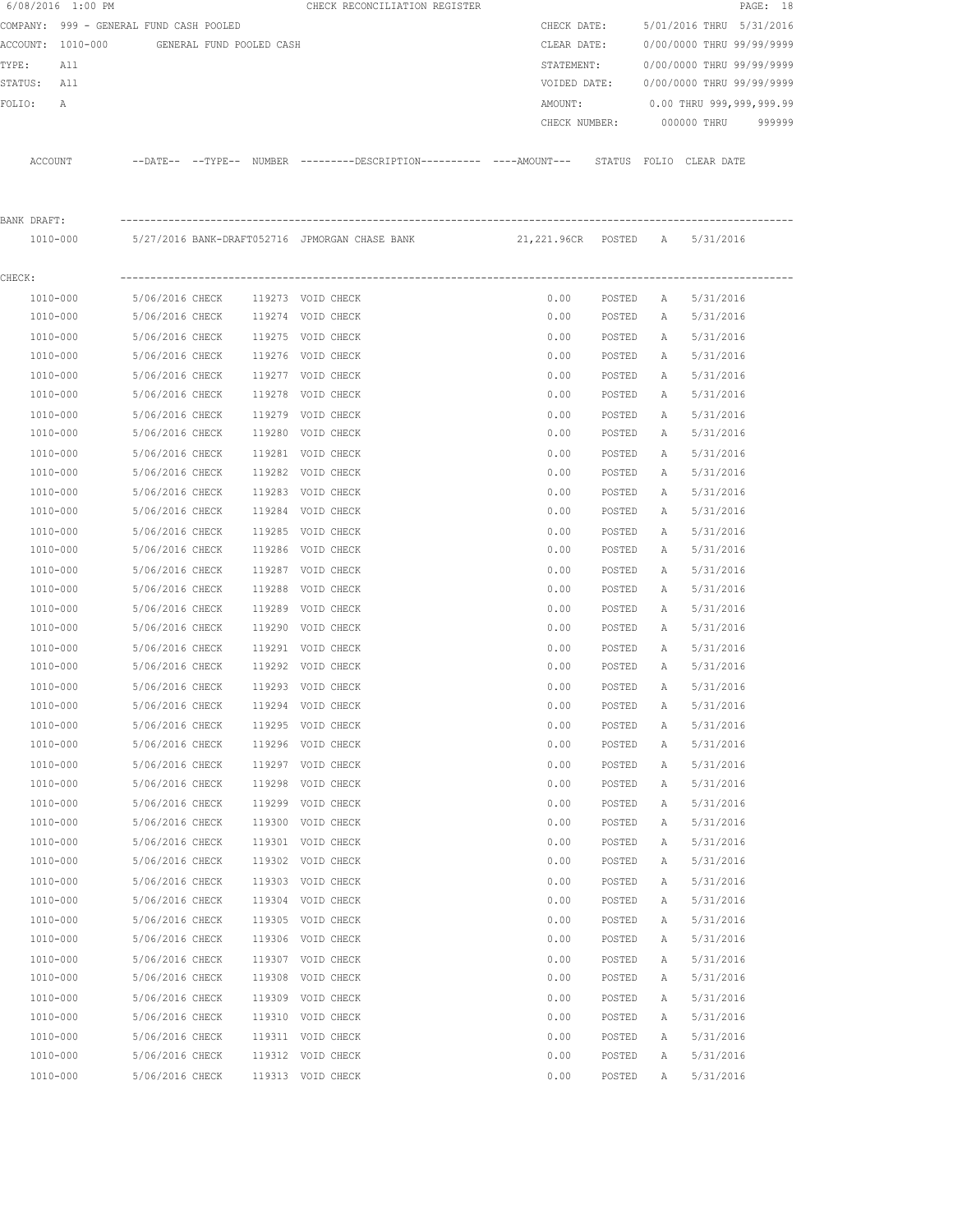|         | 6/08/2016 1:00 PM                       |                                    |                          |                  | CHECK RECONCILIATION REGISTER                                                               |               |                  |              |                           | PAGE: 19 |
|---------|-----------------------------------------|------------------------------------|--------------------------|------------------|---------------------------------------------------------------------------------------------|---------------|------------------|--------------|---------------------------|----------|
|         | COMPANY: 999 - GENERAL FUND CASH POOLED |                                    |                          |                  |                                                                                             | CHECK DATE:   |                  |              | 5/01/2016 THRU 5/31/2016  |          |
|         | ACCOUNT: 1010-000                       |                                    | GENERAL FUND POOLED CASH |                  |                                                                                             | CLEAR DATE:   |                  |              | 0/00/0000 THRU 99/99/9999 |          |
| TYPE:   | All                                     |                                    |                          |                  |                                                                                             | STATEMENT:    |                  |              | 0/00/0000 THRU 99/99/9999 |          |
| STATUS: | All                                     |                                    |                          |                  |                                                                                             | VOIDED DATE:  |                  |              | 0/00/0000 THRU 99/99/9999 |          |
| FOLIO:  | A                                       |                                    |                          |                  |                                                                                             | AMOUNT:       |                  |              | 0.00 THRU 999,999,999.99  |          |
|         |                                         |                                    |                          |                  |                                                                                             | CHECK NUMBER: |                  |              | 000000 THRU               | 999999   |
|         | ACCOUNT                                 |                                    |                          |                  | --DATE-- --TYPE-- NUMBER --------DESCRIPTION---------- ---AMOUNT--- STATUS FOLIO CLEAR DATE |               |                  |              |                           |          |
|         |                                         |                                    |                          |                  |                                                                                             |               |                  |              |                           |          |
| CHECK:  |                                         |                                    |                          |                  |                                                                                             |               |                  |              |                           |          |
|         | 1010-000                                | 5/06/2016 CHECK                    |                          |                  | 119314 VOID CHECK                                                                           | 0.00          | POSTED           | Α            | 5/31/2016                 |          |
|         | 1010-000                                | 5/06/2016 CHECK                    |                          |                  | 119315 VOID CHECK                                                                           | 0.00          | POSTED           | Α            | 5/31/2016                 |          |
|         | 1010-000                                | 5/06/2016 CHECK                    |                          |                  | 119316 VOID CHECK                                                                           | 0.00          | POSTED           | Α            | 5/31/2016                 |          |
|         | 1010-000                                | 5/06/2016 CHECK                    |                          |                  | 119317 VOID CHECK                                                                           | 0.00          | POSTED           | Α            | 5/31/2016                 |          |
|         | 1010-000                                | 5/06/2016 CHECK                    |                          | 119318           | VOID CHECK                                                                                  | 0.00          | POSTED           | Α            | 5/31/2016                 |          |
|         | 1010-000                                | 5/06/2016 CHECK                    |                          | 119319           | VOID CHECK                                                                                  | 0.00          | POSTED           | Α            | 5/31/2016                 |          |
|         | 1010-000                                | 5/06/2016 CHECK                    |                          | 119320           | VOID CHECK                                                                                  | 0.00          | POSTED           | Α            | 5/31/2016                 |          |
|         | 1010-000                                | 5/06/2016 CHECK                    |                          |                  | 119321 VOID CHECK                                                                           | 0.00          | POSTED           | Α            | 5/31/2016                 |          |
|         | 1010-000                                | 5/06/2016 CHECK                    |                          |                  | 119322 VOID CHECK                                                                           | 0.00          | POSTED           | Α            | 5/31/2016                 |          |
|         | 1010-000                                | 5/06/2016 CHECK                    |                          |                  | 119323 VOID CHECK<br>119324 VOID CHECK                                                      | 0.00          | POSTED           | А            | 5/31/2016                 |          |
|         | 1010-000                                | 5/06/2016 CHECK                    |                          |                  |                                                                                             | 0.00          | POSTED           | Α            | 5/31/2016                 |          |
|         | 1010-000<br>1010-000                    | 5/06/2016 CHECK<br>5/06/2016 CHECK |                          | 119325<br>119326 | VOID CHECK<br>VOID CHECK                                                                    | 0.00<br>0.00  | POSTED<br>POSTED | Α<br>Α       | 5/31/2016<br>5/31/2016    |          |
|         | 1010-000                                | 5/06/2016 CHECK                    |                          |                  | 119327 VOID CHECK                                                                           |               |                  |              |                           |          |
|         | 1010-000                                | 5/06/2016 CHECK                    |                          | 119328           | VOID CHECK                                                                                  | 0.00<br>0.00  | POSTED<br>POSTED | Α<br>Α       | 5/31/2016<br>5/31/2016    |          |
|         | 1010-000                                | 5/06/2016 CHECK                    |                          | 119329           | VOID CHECK                                                                                  | 0.00          |                  |              | 5/31/2016                 |          |
|         | 1010-000                                | 5/06/2016 CHECK                    |                          | 119330           | VOID CHECK                                                                                  | 0.00          | POSTED<br>POSTED | Α<br>Α       | 5/31/2016                 |          |
|         | 1010-000                                | 5/06/2016 CHECK                    |                          | 119331           | VOID CHECK                                                                                  | 0.00          | POSTED           | Α            | 5/31/2016                 |          |
|         | 1010-000                                | 5/06/2016 CHECK                    |                          | 119332           | VOID CHECK                                                                                  | 0.00          | POSTED           | Α            | 5/31/2016                 |          |
|         | 1010-000                                | 5/06/2016 CHECK                    |                          |                  | 119333 VOID CHECK                                                                           | 0.00          | POSTED           | Α            | 5/31/2016                 |          |
|         | 1010-000                                | 5/06/2016 CHECK                    |                          |                  | 119334 VOID CHECK                                                                           | 0.00          | POSTED           | Α            | 5/31/2016                 |          |
|         | 1010-000                                | 5/06/2016 CHECK                    |                          |                  | 119335 VOID CHECK                                                                           | 0.00          | POSTED           | Α            | 5/31/2016                 |          |
|         | 1010-000                                | 5/06/2016 CHECK                    |                          |                  | 119336 VOID CHECK                                                                           | 0.00          | POSTED           | Α            | 5/31/2016                 |          |
|         | 1010-000                                | 5/06/2016 CHECK                    |                          |                  | 119337 VOID CHECK                                                                           | 0.00          | POSTED           | $\mathbb{A}$ | 5/31/2016                 |          |
|         | 1010-000                                | 5/06/2016 CHECK                    |                          | 119338           | VOID CHECK                                                                                  | 0.00          | POSTED           | Α            | 5/31/2016                 |          |
|         | 1010-000                                | 5/06/2016 CHECK                    |                          |                  | 119339 VOID CHECK                                                                           | 0.00          | POSTED           | Α            | 5/31/2016                 |          |
|         | 1010-000                                | 5/06/2016 CHECK                    |                          | 119340           | VOID CHECK                                                                                  | 0.00          | POSTED           | Α            | 5/31/2016                 |          |
|         | 1010-000                                | 5/06/2016 CHECK                    |                          | 119341           | VOID CHECK                                                                                  | 0.00          | POSTED           | Α            | 5/31/2016                 |          |
|         | 1010-000                                | 5/06/2016 CHECK                    |                          | 119342           | VOID CHECK                                                                                  | 0.00          | POSTED           | Α            | 5/31/2016                 |          |
|         | 1010-000                                | 5/06/2016 CHECK                    |                          |                  | 119343 VOID CHECK                                                                           | 0.00          | POSTED           | Α            | 5/31/2016                 |          |
|         | 1010-000                                | 5/06/2016 CHECK                    |                          | 119344           | VOID CHECK                                                                                  | 0.00          | POSTED           | Α            | 5/31/2016                 |          |
|         | 1010-000                                | 5/06/2016 CHECK                    |                          |                  | 119345 VOID CHECK                                                                           | 0.00          | POSTED           | Α            | 5/31/2016                 |          |
|         | 1010-000                                | 5/06/2016 CHECK                    |                          | 119346           | VOID CHECK                                                                                  | 0.00          | POSTED           | А            | 5/31/2016                 |          |
|         | 1010-000                                | 5/06/2016 CHECK                    |                          |                  | 119347 VOID CHECK                                                                           | 0.00          | POSTED           | Α            | 5/31/2016                 |          |
|         | 1010-000                                | 5/06/2016 CHECK                    |                          | 119348           | VOID CHECK                                                                                  | 0.00          | POSTED           | Α            | 5/31/2016                 |          |
|         | 1010-000                                | 5/06/2016 CHECK                    |                          | 119349           | VOID CHECK                                                                                  | 0.00          | POSTED           | Α            | 5/31/2016                 |          |
|         | 1010-000                                | 5/06/2016 CHECK                    |                          | 119350           | VOID CHECK                                                                                  | 0.00          | POSTED           | Α            | 5/31/2016                 |          |
|         | 1010-000                                | 5/06/2016 CHECK                    |                          |                  | 119351 VOID CHECK                                                                           | 0.00          | POSTED           | Α            | 5/31/2016                 |          |
|         | 1010-000                                | 5/06/2016 CHECK                    |                          |                  | 119352 VOID CHECK                                                                           | 0.00          | POSTED           | Α            | 5/31/2016                 |          |
|         | 1010-000                                | 5/06/2016 CHECK                    |                          |                  | 119353 VOID CHECK                                                                           | 0.00          | POSTED           | Α            | 5/31/2016                 |          |
|         | 1010-000                                | 5/06/2016 CHECK                    |                          |                  | 119354 VOID CHECK                                                                           | 0.00          | POSTED           | Α            | 5/31/2016                 |          |
|         | 1010-000                                | 5/06/2016 CHECK                    |                          |                  | 119355 VOID CHECK                                                                           | 0.00          | POSTED           | Α            | 5/31/2016                 |          |
|         | 1010-000                                | 5/06/2016 CHECK                    |                          | 119356           | VOID CHECK                                                                                  | 0.00          | POSTED           | Α            | 5/31/2016                 |          |
|         | 1010-000                                | 5/06/2016 CHECK                    |                          |                  | 119357 VOID CHECK                                                                           | 0.00          | POSTED           | Α            | 5/31/2016                 |          |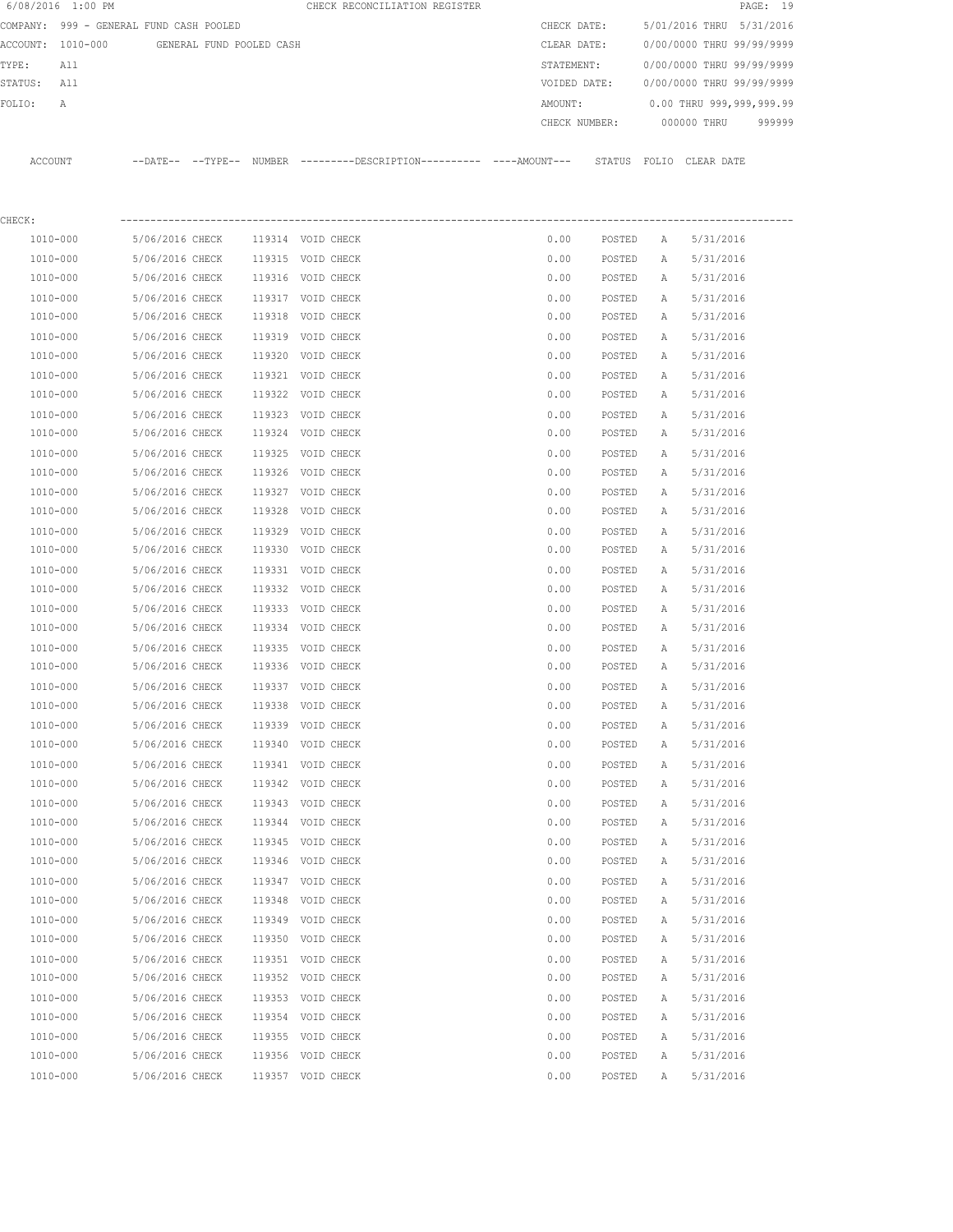|         | 6/08/2016 1:00 PM                       |                |                |                          | CHECK RECONCILIATION REGISTER |               |        |                           |             | PAGE: 20  |  |
|---------|-----------------------------------------|----------------|----------------|--------------------------|-------------------------------|---------------|--------|---------------------------|-------------|-----------|--|
|         | COMPANY: 999 - GENERAL FUND CASH POOLED |                |                |                          |                               | CHECK DATE:   |        | 5/01/2016 THRU            |             | 5/31/2016 |  |
|         | ACCOUNT: 1010-000                       |                |                | GENERAL FUND POOLED CASH |                               | CLEAR DATE:   |        | 0/00/0000 THRU 99/99/9999 |             |           |  |
| TYPE:   | All                                     |                |                |                          |                               | STATEMENT:    |        | 0/00/0000 THRU 99/99/9999 |             |           |  |
| STATUS: | All                                     |                |                |                          |                               | VOIDED DATE:  |        | 0/00/0000 THRU 99/99/9999 |             |           |  |
| FOLTO:  | $\mathbb{A}$                            |                |                |                          |                               | AMOUNT:       |        | 0.00 THRU 999,999,999.99  |             |           |  |
|         |                                         |                |                |                          |                               | CHECK NUMBER: |        |                           | 000000 THRU | 999999    |  |
|         |                                         |                |                |                          |                               |               |        |                           |             |           |  |
| ACCOUNT |                                         | $--$ DATE $--$ | $--$ TYPE $--$ | NUMBER                   | $------DESCRTPTTON--$         |               | STATUS | FOLTO                     | CLEAR DATE  |           |  |

| CHECK:   |                 |        |                                           |             |        |   |           |
|----------|-----------------|--------|-------------------------------------------|-------------|--------|---|-----------|
| 1010-000 | 5/06/2016 CHECK |        | 119358 VOID CHECK                         | 0.00        | POSTED | Α | 5/31/2016 |
| 1010-000 | 5/06/2016 CHECK | 119359 | ANDREWS EMPLOYEE TRUST FUND 207, 202.33CR |             | POSTED | Α | 5/31/2016 |
| 1010-000 | 5/06/2016 CHECK |        | 119360 AIR FILTRATION PRODUCTS VOIDED     | 534.39CR    | VOIDED | Α | 5/06/2016 |
| 1010-000 | 5/06/2016 CHECK |        | 119361 AMARANTHA GHANTA MD<br>VOIDED      | 79.62CR     | VOIDED | Α | 5/06/2016 |
| 1010-000 | 5/06/2016 CHECK |        | 119362 AMERICAN BUSINESS EQUIPMVOIDED     | 75.00CR     | VOIDED | A | 5/06/2016 |
| 1010-000 | 5/06/2016 CHECK |        | 119363 AMERICAN EXPRESS<br>VOIDED         | 45.00CR     | VOIDED | A | 5/06/2016 |
| 1010-000 | 5/06/2016 CHECK |        | 119364 ANDREWS FAMILY MEDICINE VOIDED     | 40.27CR     | VOIDED | A | 5/06/2016 |
| 1010-000 | 5/06/2016 CHECK |        | 119365 ANDREWS FAMILY MEDICINE VOIDED     | 507.00CR    | VOIDED | Α | 5/06/2016 |
| 1010-000 | 5/06/2016 CHECK |        | 119366 ANDREWS PEST CONTROL<br>VOIDED     | 55.00CR     | VOIDED | Α | 5/06/2016 |
| 1010-000 | 5/06/2016 CHECK |        | 119367 ANDREWS PRESCRIPTION SHOVOIDED     | 80.00CR     | VOIDED | Α | 5/06/2016 |
| 1010-000 | 5/06/2016 CHECK |        | 119368 ANDREWS VETERINARY CLINIVOIDED     | 184.00CR    | VOIDED | Α | 5/06/2016 |
| 1010-000 | 5/06/2016 CHECK | 119369 | ANDREWS WRECKIN CREW, LLVOIDED            | 85.00CR     | VOIDED | Α | 5/06/2016 |
| 1010-000 | 5/06/2016 CHECK |        | 119370 AUTO-CHLOR SYSTEM OF GOLVOIDED     | 153.00CR    | VOIDED | Α | 5/06/2016 |
| 1010-000 | 5/06/2016 CHECK |        | 119371 BAILEY COUNTY SHERIFF DEVOIDED     | 5,223.30CR  | VOIDED | Α | 5/06/2016 |
| 1010-000 | 5/06/2016 CHECK |        | 119372 BASIN DENTISTRY<br>VOIDED          | 862.70CR    | VOIDED | Α | 5/06/2016 |
| 1010-000 | 5/06/2016 CHECK |        | 119373 BASIN PEDIATRIC DENTISTRVOIDED     | 1,056.00CR  | VOIDED | Α | 5/06/2016 |
| 1010-000 | 5/06/2016 CHECK |        | 119374 BILLY & GINGER ELLIOTT VOIDED      | 438.91CR    | VOIDED | Α | 5/06/2016 |
| 1010-000 | 5/06/2016 CHECK |        | 119375 CANON FINANCIAL SERVICESVOIDED     | 141.49CR    | VOIDED | Α | 5/06/2016 |
| 1010-000 | 5/06/2016 CHECK |        | 119376 CASSANDRA CHEEK<br>VOIDED          | 20.00CR     | VOIDED | Α | 5/06/2016 |
| 1010-000 | 5/06/2016 CHECK |        | 119377 CASSIDY'S SUB SHOP<br>VOIDED       | 76.70CR     | VOIDED | Α | 5/06/2016 |
| 1010-000 | 5/06/2016 CHECK | 119378 | CERTIFIED LABORATORIES VOIDED             | 465.00CR    | VOIDED | Α | 5/06/2016 |
| 1010-000 | 5/06/2016 CHECK |        | 119379 CITY OF ANDREWS WATER DEVOIDED     | 7,727.75CR  | VOIDED | А | 5/06/2016 |
| 1010-000 | 5/06/2016 CHECK |        | 119380 CP SUPPORT LLC<br>VOIDED           | 4,776.00CR  | VOIDED | А | 5/06/2016 |
| 1010-000 | 5/06/2016 CHECK |        | 119381 CRS DIAGNOSTIC SERVICE LVOIDED     | 105.00CR    | VOIDED | Α | 5/06/2016 |
| 1010-000 | 5/06/2016 CHECK |        | 119382 CYNTHIA JONES<br>VOIDED            | 666.04CR    | VOIDED | Α | 5/06/2016 |
| 1010-000 | 5/06/2016 CHECK | 119383 | DARIO RICARDO GOMEZ<br>VOIDED             | 87.66CR     | VOIDED | Α | 5/06/2016 |
| 1010-000 | 5/06/2016 CHECK |        | 119384 DAVID B BROOKS<br>VOIDED           | 100.00CR    | VOIDED | Α | 5/06/2016 |
| 1010-000 | 5/06/2016 CHECK |        | 119385 DE LAGE LANDEN FINANCIALVOIDED     | 252.81CR    | VOIDED | Α | 5/06/2016 |
| 1010-000 | 5/06/2016 CHECK |        | 119386 DEB MCCULLOUGH<br>VOIDED           | 186.20CR    | VOIDED | A | 5/06/2016 |
| 1010-000 | 5/06/2016 CHECK | 119387 | DISH NETWORK<br>VOIDED                    | 11.19CR     | VOIDED | Α | 5/06/2016 |
| 1010-000 | 5/06/2016 CHECK | 119388 | EAN HOLDINGS LLC<br>VOIDED                | 144.30CR    | VOIDED | A | 5/06/2016 |
| 1010-000 | 5/06/2016 CHECK |        | 119389 EL PASO PUBLIC LIBRARY VOIDED      | 26.00CR     | VOIDED | Α | 5/06/2016 |
| 1010-000 | 5/06/2016 CHECK |        | 119390 ENTERPRISE TOLLS<br>VOIDED         | 14.12CR     | VOIDED | Α | 5/06/2016 |
| 1010-000 | 5/06/2016 CHECK |        | 119391 EXXON/MOBIL<br>VOIDED              | 112.40CR    | VOIDED | Α | 5/06/2016 |
| 1010-000 | 5/06/2016 CHECK |        | 119392 GARZA COUNTY LAW ENFORCEVOIDED     | 4,095.00CR  | VOIDED | Α | 5/06/2016 |
| 1010-000 | 5/06/2016 CHECK |        | 119393 GARZA COUNTY TREASURER VOIDED      | 392.52CR    | VOIDED | А | 5/06/2016 |
| 1010-000 | 5/06/2016 CHECK | 119394 | GENERAL FUND<br>VOIDED                    | 22,226.70CR | VOIDED | А | 5/06/2016 |
| 1010-000 | 5/06/2016 CHECK | 119395 | GEORGE F GOMEZ<br>VOIDED                  | 1,996.88CR  | VOIDED | А | 5/06/2016 |
| 1010-000 | 5/06/2016 CHECK | 119396 | GOLDSTAR PRODUCTS, INC VOIDED             | 5,632.26CR  | VOIDED | А | 5/06/2016 |
| 1010-000 | 5/06/2016 CHECK | 119397 | HIGGINBOTHAM BROS & CO LVOIDED            | 58.79CR     | VOIDED | А | 5/06/2016 |
| 1010-000 | 5/06/2016 CHECK | 119398 | HIGH PLAINS RADIOLOGICALVOIDED            | 33.00CR     | VOIDED | А | 5/06/2016 |
| 1010-000 | 5/06/2016 CHECK | 119399 | HIGH PLAINS RADIOLOGICALVOIDED            | 216.00CR    | VOIDED | А | 5/06/2016 |
| 1010-000 | 5/06/2016 CHECK | 119400 | HOMETOWN PHARMACY<br>VOIDED               | 307.78CR    | VOIDED | Α | 5/06/2016 |
| 1010-000 | 5/06/2016 CHECK |        | 119401 JACINTO BANDA<br>VOIDED            | 424.77CR    | VOIDED | Α | 5/06/2016 |
|          |                 |        |                                           |             |        |   |           |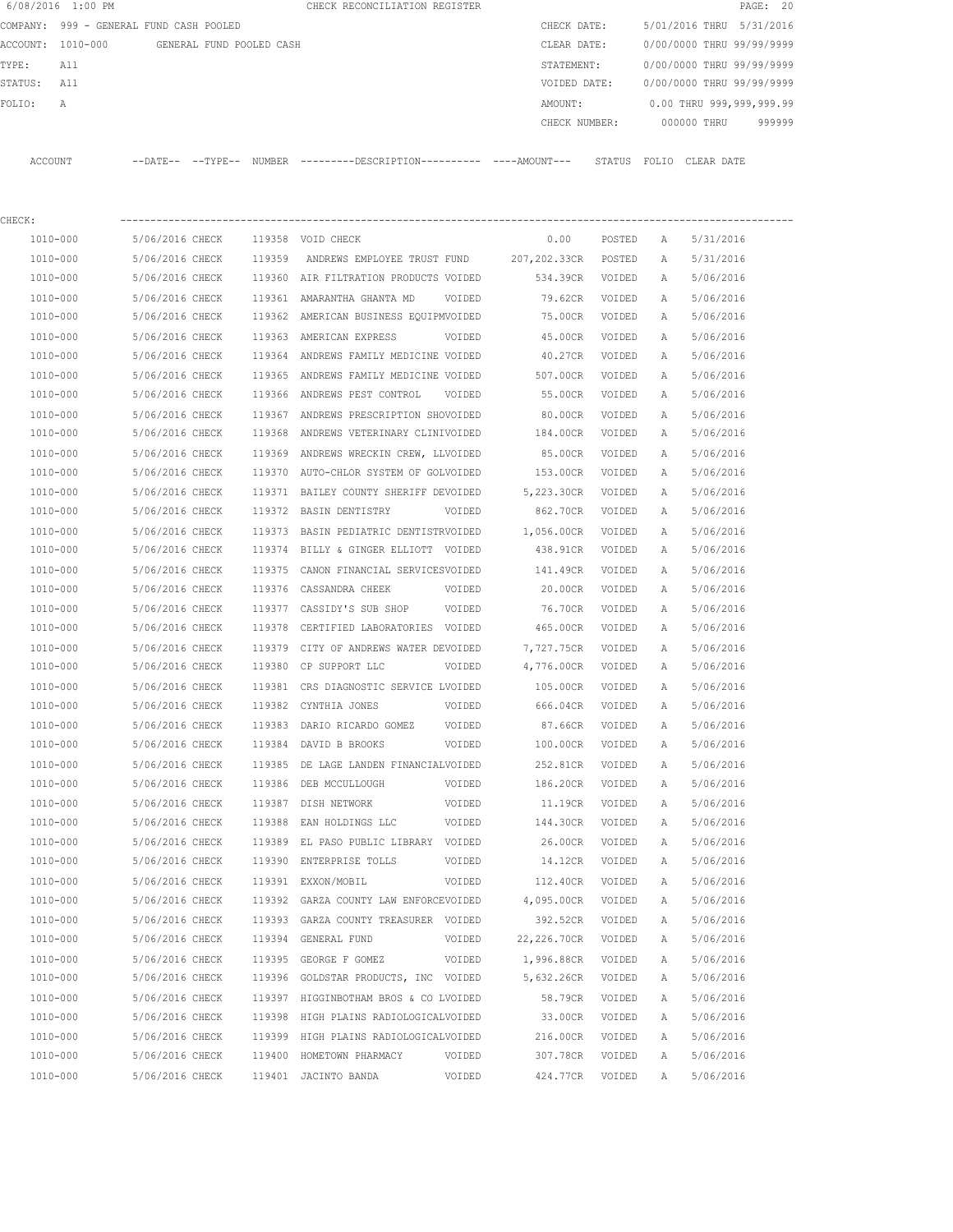|         | 6/08/2016 1:00 PM |                                         |        | CHECK RECONCILIATION REGISTER                                                                |                  |                          |                  |        | PAGE: 21                                          |
|---------|-------------------|-----------------------------------------|--------|----------------------------------------------------------------------------------------------|------------------|--------------------------|------------------|--------|---------------------------------------------------|
|         |                   | COMPANY: 999 - GENERAL FUND CASH POOLED |        |                                                                                              |                  | CHECK DATE:              |                  |        | 5/01/2016 THRU<br>5/31/2016                       |
|         | ACCOUNT: 1010-000 | GENERAL FUND POOLED CASH                |        |                                                                                              |                  | CLEAR DATE:              |                  |        | 0/00/0000 THRU 99/99/9999                         |
| TYPE:   | All               |                                         |        |                                                                                              |                  | STATEMENT:               |                  |        | 0/00/0000 THRU 99/99/9999                         |
| STATUS: | All               |                                         |        |                                                                                              |                  | VOIDED DATE:             |                  |        | 0/00/0000 THRU 99/99/9999                         |
| FOLIO:  | Α                 |                                         |        |                                                                                              |                  | AMOUNT:<br>CHECK NUMBER: |                  |        | 0.00 THRU 999,999,999.99<br>000000 THRU<br>999999 |
|         | ACCOUNT           |                                         |        | --DATE-- --TYPE-- NUMBER --------DESCRIPTION---------- ----AMOUNT--- STATUS FOLIO CLEAR-DATE |                  |                          |                  |        |                                                   |
|         |                   |                                         |        |                                                                                              |                  |                          |                  |        |                                                   |
| CHECK:  |                   |                                         |        |                                                                                              |                  |                          |                  |        |                                                   |
|         | 1010-000          | 5/06/2016 CHECK                         |        | 119402 JERRY W. WADE, D.D.S. VOIDED                                                          |                  | 106.00CR VOIDED          |                  | A      | 5/06/2016                                         |
|         | 1010-000          | 5/06/2016 CHECK                         |        | 119403 JO BETH PLUMMER                                                                       | VOIDED           | 295.37CR                 | VOIDED           | Α      | 5/06/2016                                         |
|         | 1010-000          | 5/06/2016 CHECK                         |        | 119404 JOE BLANCO                                                                            | VOIDED           | 49.00CR VOIDED           |                  | A      | 5/06/2016                                         |
|         | 1010-000          | 5/06/2016 CHECK                         |        | 119405 JOSE RAMOS                                                                            | VOIDED           | 152.48CR                 | VOIDED           | Α      | 5/06/2016                                         |
|         | 1010-000          | 5/06/2016 CHECK                         |        | 119406 KELLY'S AUTO                                                                          | VOIDED           | 1,138.72CR VOIDED        |                  | Α      | 5/06/2016                                         |
|         | 1010-000          | 5/06/2016 CHECK                         |        | 119407 KENDA HECKLER                                                                         | VOIDED           | 661.65CR                 | VOIDED           | Α      | 5/06/2016                                         |
|         | 1010-000          | 5/06/2016 CHECK                         |        | 119408 KNIGHTS TIRE & SERVICE VOIDED                                                         |                  | 177.00CR                 | VOIDED           | А      | 5/06/2016                                         |
|         | 1010-000          | 5/06/2016 CHECK                         |        | 119409 KYOCERA MITA AMERICA, INVOIDED                                                        |                  | 210.94CR                 | VOIDED           | Α      | 5/06/2016                                         |
|         | 1010-000          | 5/06/2016 CHECK                         |        | 119410 LEX & DIANA CRAWFORD VOIDED                                                           |                  | 213.41CR                 | VOIDED           | А      | 5/06/2016                                         |
|         | 1010-000          | 5/06/2016 CHECK                         |        | 119411 LEXISNEXIS                                                                            | VOIDED           | 291.00CR                 | VOIDED           | Α      | 5/06/2016                                         |
|         | 1010-000          | 5/06/2016 CHECK                         |        | 119412 LUPKE RICE ASSOCIATES VOIDED                                                          |                  | 718.25CR                 | VOIDED           | A      | 5/06/2016                                         |
|         | 1010-000          | 5/06/2016 CHECK                         |        | 119413 MARY LOU CORNEJO                                                                      | VOIDED           | 143.00CR                 | VOIDED           | Α      | 5/06/2016                                         |
|         | 1010-000          | 5/06/2016 CHECK                         |        | 119414 NACCHO                                                                                | VOIDED           | 144.30CR                 | VOIDED           | A      | 5/06/2016                                         |
|         | 1010-000          | 5/06/2016 CHECK                         |        | 119415 NAVICURE, INC                                                                         | VOIDED           | 158.00CR                 | VOIDED           | Α      | 5/06/2016                                         |
|         | 1010-000          | 5/06/2016 CHECK                         |        | 119416 OFFICE DEPOT                                                                          | VOIDED           | 75.84CR                  | VOIDED           | А      | 5/06/2016                                         |
|         | 1010-000          | 5/06/2016 CHECK                         | 119417 | PATTY DRIVER                                                                                 | VOIDED           | 213.93CR                 | VOIDED           | Α      | 5/06/2016                                         |
|         | 1010-000          | 5/06/2016 CHECK                         | 119418 | PERMIAN REGIONAL MEDICALVOIDED                                                               |                  | 2,254.34CR               | VOIDED           | Α      | 5/06/2016                                         |
|         | 1010-000          | 5/06/2016 CHECK                         | 119419 | PERMIAN REGIONAL MEDICALVOIDED                                                               |                  | 245.93CR                 | VOIDED           | Α      | 5/06/2016                                         |
|         | 1010-000          | 5/06/2016 CHECK                         |        | 119420 PHILLIPS 66 CO/GECRB                                                                  | VOIDED           | 26.75CR                  | VOIDED           | Α      | 5/06/2016                                         |
|         | 1010-000          | 5/06/2016 CHECK                         |        | 119421 OUILL CORPORATION                                                                     | VOIDED           | 390.88CR                 | VOIDED           | А      | 5/06/2016                                         |
|         | 1010-000          | 5/06/2016 CHECK                         |        | 119422 REDWOOD TOXICOLOGY LABORVOIDED                                                        |                  | 100.11CR                 | VOIDED           | Α      | 5/06/2016                                         |
|         | 1010-000          | 5/06/2016 CHECK                         | 119423 | ROBERT W GARCIA MD                                                                           | VOIDED           | 2,731.00CR               | VOIDED           | A      | 5/06/2016                                         |
|         | 1010-000          | 5/06/2016 CHECK                         |        | 119424 SIERRA SPRINGS                                                                        | VOIDED           | 49.46CR                  | VOIDED           | Α      | 5/06/2016                                         |
|         | 1010-000          | 5/06/2016 CHECK                         |        | 119425 SOUTH PLAINS IMPLEMENT LVOIDED                                                        |                  | 2,103.02CR               | VOIDED           | Α      | 5/06/2016                                         |
|         | 1010-000          | 5/06/2016 CHECK                         |        | 119426 SOUTHERN TIRE MART, LLC VOIDED                                                        |                  | 880.00CR                 | VOIDED           | А      | 5/06/2016                                         |
|         | 1010-000          | 5/06/2016 CHECK                         |        | 119427 STANDARD COFFEE SERVICE VOIDED                                                        |                  | 47.89CR                  | VOIDED           | Α      | 5/06/2016                                         |
|         | 1010-000          | 5/06/2016 CHECK                         |        | 119428 STATE COMPTROLLER SALESVOIDED                                                         |                  | 207.83CR                 | VOIDED           | Α      | 5/06/2016                                         |
|         | 1010-000          | 5/06/2016 CHECK                         | 119429 | STERICYCLE INC                                                                               | VOIDED           | 1,338.80CR               | VOIDED           | Α      | 5/06/2016                                         |
|         | 1010-000          | 5/06/2016 CHECK                         | 119430 | TASCOSA OFFICE MACHINES VOIDED                                                               |                  | 445.04CR                 | VOIDED           | Α      | 5/06/2016                                         |
|         | 1010-000          | 5/06/2016 CHECK                         | 119431 | TEXAS A&M AGRILIFE EXTENVOIDED                                                               |                  | 25.00CR                  | VOIDED           | Α      | 5/06/2016                                         |
|         | 1010-000          | 5/06/2016 CHECK                         | 119432 | TEXAS ASSOCIATION OF COUVOIDED                                                               |                  | 225.00CR                 | VOIDED           | Α      | 5/06/2016                                         |
|         | 1010-000          | 5/06/2016 CHECK                         | 119433 | TEXAS GAS SERVICE CORP VOIDED                                                                |                  | 1,687.99CR               | VOIDED           | Α      | 5/06/2016                                         |
|         | 1010-000          | 5/06/2016 CHECK                         | 119434 | THE GOUGLER COMPANY                                                                          | VOIDED           | 500.00CR                 | VOIDED           | Α      | 5/06/2016                                         |
|         | 1010-000          | 5/06/2016 CHECK                         | 119435 | TINA'S CLEANING SERVICE VOIDED                                                               |                  | 200.00CR                 | VOIDED           | Α      | 5/06/2016                                         |
|         | 1010-000          | 5/06/2016 CHECK                         |        | 119436 TX EMERGENCY STAFFING SOVOIDED                                                        |                  | 1,939.00CR               | VOIDED           | Α      | 5/06/2016                                         |
|         | 1010-000          | 5/06/2016 CHECK                         |        |                                                                                              |                  |                          |                  |        |                                                   |
|         | 1010-000          | 5/06/2016 CHECK                         |        | 119437 UM AUTO PARTS<br>119438 UPTON COUNTY                                                  | VOIDED<br>VOIDED | 14.69CR<br>3,825.00CR    | VOIDED<br>VOIDED | Α<br>Α | 5/06/2016<br>5/06/2016                            |
|         |                   |                                         |        |                                                                                              |                  |                          |                  |        |                                                   |
|         | 1010-000          | 5/06/2016 CHECK                         |        | 119439 VERIZON WIRELESS                                                                      | VOIDED           | 2,078.88CR               | VOIDED           | Α      | 5/06/2016                                         |
|         | 1010-000          | 5/06/2016 CHECK                         |        | 119440 WAGNER SUPPLY COMPANY VOIDED                                                          |                  | 1,739.60CR               | VOIDED           | Α      | 5/06/2016                                         |
|         | 1010-000          | 5/06/2016 CHECK                         |        | 119441 WEST TEXAS WINDSHIELDS VOIDED                                                         |                  | 290.00CR                 | VOIDED           | Α      | 5/06/2016                                         |
|         | 1010-000          | 5/06/2016 CHECK                         |        | 119442 WINDSTREAM COMMUNICATIONVOIDED                                                        |                  | 4,688.20CR               | VOIDED           | Α      | 5/06/2016                                         |
|         | 1010-000          | 5/06/2016 CHECK                         |        | 119443 VOID CHECK                                                                            |                  | 0.00                     | POSTED           | Α      | 5/31/2016                                         |
|         | $1010 - 000$      | 5/06/2016 CHECK                         |        | 119444 WTG FUELS, INC                                                                        | VOIDED           | 3,803.37CR               | VOIDED           | Α      | 5/06/2016                                         |
|         | *** 1010-000      | 5/06/2016 CHECK                         |        | 119446 VOID CHECK                                                                            |                  | 0.00                     | POSTED           | Α      | 5/31/2016                                         |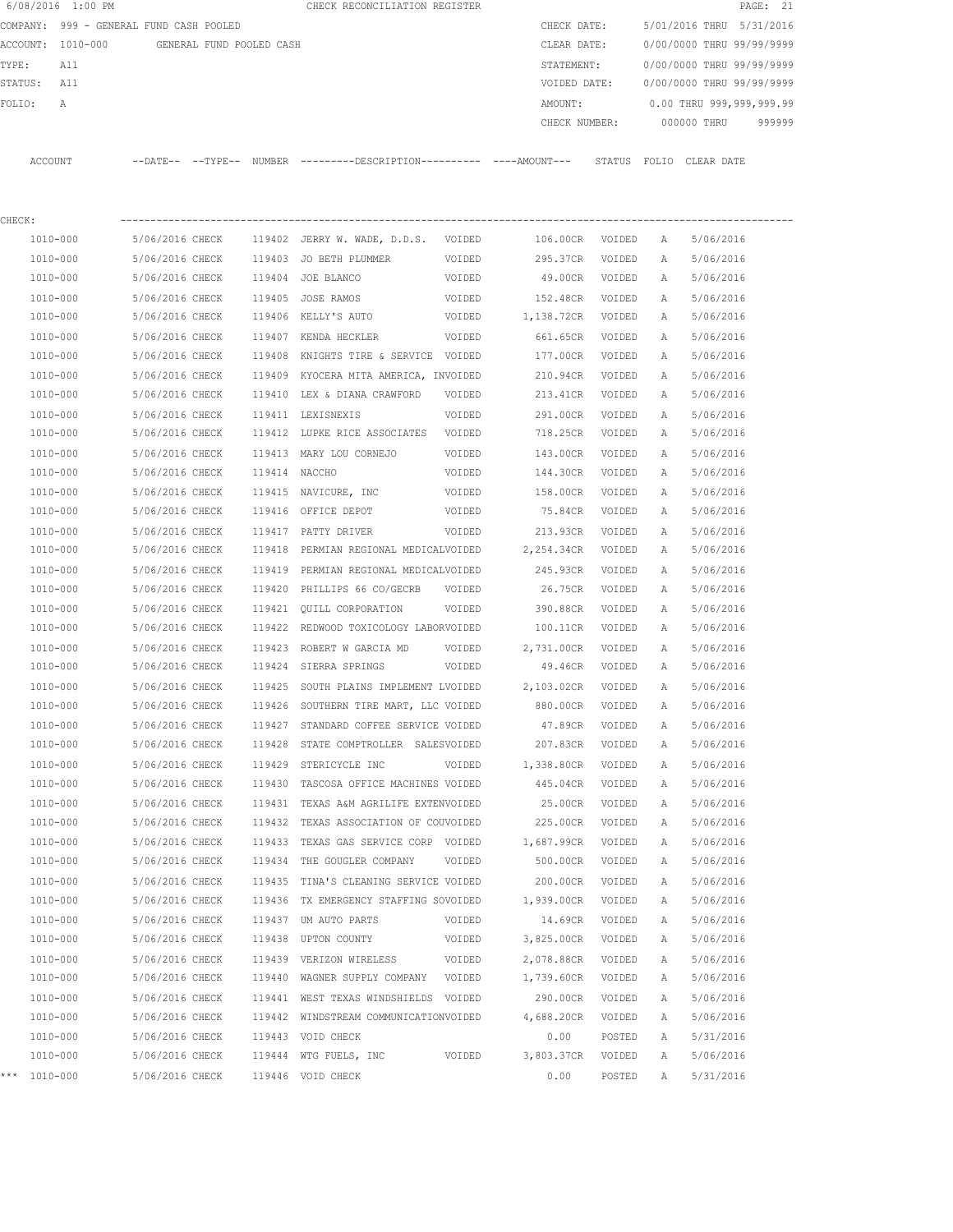|         | 6/08/2016 1:00 PM                       |                 |                          |        | CHECK RECONCILIATION REGISTER                                                                |         |               |              |                           | PAGE: 22 |
|---------|-----------------------------------------|-----------------|--------------------------|--------|----------------------------------------------------------------------------------------------|---------|---------------|--------------|---------------------------|----------|
|         | COMPANY: 999 - GENERAL FUND CASH POOLED |                 |                          |        |                                                                                              |         | CHECK DATE:   |              | 5/01/2016 THRU 5/31/2016  |          |
|         | ACCOUNT: 1010-000                       |                 | GENERAL FUND POOLED CASH |        |                                                                                              |         | CLEAR DATE:   |              | 0/00/0000 THRU 99/99/9999 |          |
| TYPE:   | All                                     |                 |                          |        |                                                                                              |         | STATEMENT:    |              | 0/00/0000 THRU 99/99/9999 |          |
| STATUS: | All                                     |                 |                          |        |                                                                                              |         | VOIDED DATE:  |              | 0/00/0000 THRU 99/99/9999 |          |
| FOLIO:  | A                                       |                 |                          |        |                                                                                              | AMOUNT: |               |              | 0.00 THRU 999,999,999.99  |          |
|         |                                         |                 |                          |        |                                                                                              |         | CHECK NUMBER: |              | 000000 THRU               | 999999   |
|         | ACCOUNT                                 |                 |                          |        | --DATE-- --TYPE-- NUMBER --------DESCRIPTION---------- ----AMOUNT--- STATUS FOLIO CLEAR DATE |         |               |              |                           |          |
|         |                                         |                 |                          |        |                                                                                              |         |               |              |                           |          |
| CHECK:  |                                         |                 |                          |        |                                                                                              |         |               |              |                           |          |
|         | 1010-000                                | 5/06/2016 CHECK |                          |        | 119447 VOID CHECK                                                                            | 0.00    | POSTED        | A            | 5/31/2016                 |          |
|         | 1010-000                                | 5/06/2016 CHECK |                          | 119448 | VOID CHECK                                                                                   | 0.00    | POSTED        | Α            | 5/31/2016                 |          |
|         | 1010-000                                | 5/06/2016 CHECK |                          |        | 119449 VOID CHECK                                                                            | 0.00    | POSTED        | Α            | 5/31/2016                 |          |
|         | 1010-000                                | 5/06/2016 CHECK |                          |        | 119450 VOID CHECK                                                                            | 0.00    | POSTED        | Α            | 5/31/2016                 |          |
|         | 1010-000                                | 5/06/2016 CHECK |                          |        | 119451 VOID CHECK                                                                            | 0.00    | POSTED        | А            | 5/31/2016                 |          |
|         | 1010-000                                | 5/06/2016 CHECK |                          |        | 119452 VOID CHECK                                                                            | 0.00    | POSTED        | А            | 5/31/2016                 |          |
|         | 1010-000                                | 5/06/2016 CHECK |                          |        | 119453 VOID CHECK                                                                            | 0.00    | POSTED        | А            | 5/31/2016                 |          |
|         | 1010-000                                | 5/06/2016 CHECK |                          |        | 119454 VOID CHECK                                                                            | 0.00    | POSTED        | Α            | 5/31/2016                 |          |
|         | 1010-000                                | 5/06/2016 CHECK |                          |        | 119455 VOID CHECK                                                                            | 0.00    | POSTED        | Α            | 5/31/2016                 |          |
|         | 1010-000                                | 5/06/2016 CHECK |                          |        | 119456 VOID CHECK                                                                            | 0.00    | POSTED        | Α            | 5/31/2016                 |          |
|         | 1010-000                                | 5/06/2016 CHECK |                          |        | 119457 VOID CHECK                                                                            | 0.00    | POSTED        | Α            | 5/31/2016                 |          |
|         | 1010-000                                | 5/06/2016 CHECK |                          | 119458 | VOID CHECK                                                                                   | 0.00    | POSTED        | Α            | 5/31/2016                 |          |
|         | 1010-000                                | 5/06/2016 CHECK |                          |        | 119459 VOID CHECK                                                                            | 0.00    | POSTED        | Α            | 5/31/2016                 |          |
|         | 1010-000                                | 5/06/2016 CHECK |                          |        | 119460 VOID CHECK                                                                            | 0.00    | POSTED        | Α            | 5/31/2016                 |          |
|         | 1010-000                                | 5/06/2016 CHECK |                          |        | 119461 VOID CHECK                                                                            | 0.00    | POSTED        | Α            | 5/31/2016                 |          |
|         | 1010-000                                | 5/06/2016 CHECK |                          | 119462 | VOID CHECK                                                                                   | 0.00    | POSTED        | Α            | 5/31/2016                 |          |
|         | 1010-000                                | 5/06/2016 CHECK |                          |        | 119463 VOID CHECK                                                                            | 0.00    | POSTED        | Α            | 5/31/2016                 |          |
|         | 1010-000                                | 5/06/2016 CHECK |                          |        | 119464 VOID CHECK                                                                            | 0.00    | POSTED        | Α            | 5/31/2016                 |          |
|         | 1010-000                                | 5/06/2016 CHECK |                          |        | 119465 VOID CHECK                                                                            | 0.00    | POSTED        | Α            | 5/31/2016                 |          |
|         | 1010-000                                | 5/06/2016 CHECK |                          | 119466 | VOID CHECK                                                                                   | 0.00    | POSTED        | Α            | 5/31/2016                 |          |
|         | 1010-000                                | 5/06/2016 CHECK |                          |        | 119467 VOID CHECK                                                                            | 0.00    | POSTED        | Α            | 5/31/2016                 |          |
|         | 1010-000                                | 5/06/2016 CHECK |                          | 119468 | VOID CHECK                                                                                   | 0.00    | POSTED        | Α            | 5/31/2016                 |          |
|         | 1010-000                                | 5/06/2016 CHECK |                          |        | 119469 VOID CHECK                                                                            | 0.00    | POSTED        | Α            | 5/31/2016                 |          |
|         | 1010-000                                | 5/06/2016 CHECK |                          |        | 119470 VOID CHECK                                                                            | 0.00    | POSTED        | $\mathbb{A}$ | 5/31/2016                 |          |
|         | 1010-000                                | 5/06/2016 CHECK |                          |        | 119471 VOID CHECK                                                                            | 0.00    | POSTED        | Α            | 5/31/2016                 |          |
|         | 1010-000                                | 5/06/2016 CHECK |                          |        | 119472 VOID CHECK                                                                            | 0.00    | POSTED        | Α            | 5/31/2016                 |          |
|         | 1010-000                                | 5/06/2016 CHECK |                          |        | 119473 VOID CHECK                                                                            | 0.00    | POSTED        | Α            | 5/31/2016                 |          |
|         | 1010-000                                | 5/06/2016 CHECK |                          |        | 119474 VOID CHECK                                                                            | 0.00    | POSTED        | Α            | 5/31/2016                 |          |
|         | 1010-000                                | 5/06/2016 CHECK |                          |        | 119475 VOID CHECK                                                                            | 0.00    | POSTED        | Α            | 5/31/2016                 |          |
|         | 1010-000                                | 5/06/2016 CHECK |                          |        | 119476 VOID CHECK                                                                            | 0.00    | POSTED        | Α            | 5/31/2016                 |          |
|         | 1010-000                                | 5/06/2016 CHECK |                          |        | 119477 VOID CHECK                                                                            | 0.00    | POSTED        | Α            | 5/31/2016                 |          |
|         | 1010-000                                | 5/06/2016 CHECK |                          |        | 119478 VOID CHECK                                                                            | 0.00    | POSTED        | Α            | 5/31/2016                 |          |
|         | 1010-000                                | 5/06/2016 CHECK |                          |        | 119479 VOID CHECK                                                                            | 0.00    | POSTED        | Α            | 5/31/2016                 |          |
|         | $1010 - 000$                            | 5/06/2016 CHECK |                          |        | 119480 VOID CHECK                                                                            | 0.00    | POSTED        | Α            | 5/31/2016                 |          |
|         | $1010 - 000$                            | 5/06/2016 CHECK |                          |        | 119481 VOID CHECK                                                                            | 0.00    | POSTED        | Α            | 5/31/2016                 |          |
|         | 1010-000                                | 5/06/2016 CHECK |                          |        | 119482 VOID CHECK                                                                            | 0.00    | POSTED        | Α            | 5/31/2016                 |          |
|         | 1010-000                                | 5/06/2016 CHECK |                          |        | 119483 VOID CHECK                                                                            | 0.00    | POSTED        | Α            | 5/31/2016                 |          |
|         | 1010-000                                | 5/06/2016 CHECK |                          |        | 119484 VOID CHECK                                                                            | 0.00    | POSTED        | Α            | 5/31/2016                 |          |
|         | 1010-000                                | 5/06/2016 CHECK |                          |        | 119485 VOID CHECK                                                                            | 0.00    | POSTED        | Α            | 5/31/2016                 |          |
|         | 1010-000                                | 5/06/2016 CHECK |                          |        | 119486 VOID CHECK                                                                            | 0.00    | POSTED        | Α            | 5/31/2016                 |          |
|         | $1010 - 000$                            | 5/06/2016 CHECK |                          |        | 119487 VOID CHECK                                                                            | 0.00    | POSTED        | Α            | 5/31/2016                 |          |
|         | 1010-000                                | 5/06/2016 CHECK |                          | 119488 | VOID CHECK                                                                                   | 0.00    | POSTED        | Α            | 5/31/2016                 |          |
|         | 1010-000                                | 5/06/2016 CHECK |                          |        | 119489 VOID CHECK                                                                            | 0.00    | POSTED        | Α            | 5/31/2016                 |          |
|         | 1010-000                                | 5/06/2016 CHECK |                          |        | 119490 VOID CHECK                                                                            | 0.00    | POSTED        | Α            | 5/31/2016                 |          |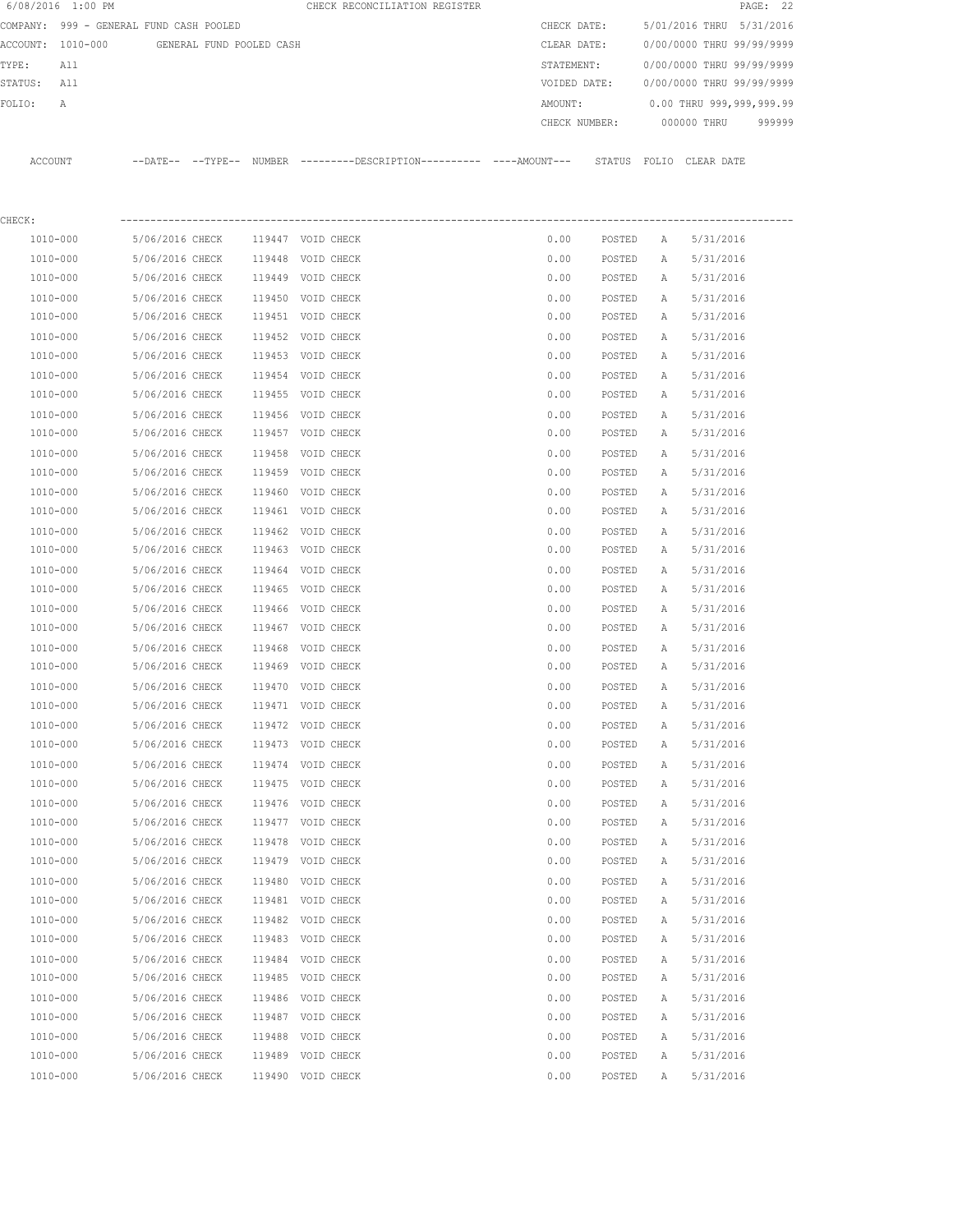|         | 6/08/2016 1:00 PM                       |                 |                          |        | CHECK RECONCILIATION REGISTER                                                                |                     |                   |        |                           | PAGE: 23 |
|---------|-----------------------------------------|-----------------|--------------------------|--------|----------------------------------------------------------------------------------------------|---------------------|-------------------|--------|---------------------------|----------|
|         | COMPANY: 999 - GENERAL FUND CASH POOLED |                 |                          |        |                                                                                              | CHECK DATE:         |                   |        | 5/01/2016 THRU 5/31/2016  |          |
|         | ACCOUNT: 1010-000                       |                 | GENERAL FUND POOLED CASH |        |                                                                                              | CLEAR DATE:         |                   |        | 0/00/0000 THRU 99/99/9999 |          |
| TYPE:   | All                                     |                 |                          |        |                                                                                              | STATEMENT:          |                   |        | 0/00/0000 THRU 99/99/9999 |          |
| STATUS: | All                                     |                 |                          |        |                                                                                              | VOIDED DATE:        |                   |        | 0/00/0000 THRU 99/99/9999 |          |
| FOLIO:  | А                                       |                 |                          |        |                                                                                              | AMOUNT:             |                   |        | 0.00 THRU 999,999,999.99  |          |
|         |                                         |                 |                          |        |                                                                                              | CHECK NUMBER:       |                   |        | 000000 THRU               | 999999   |
|         | ACCOUNT                                 |                 |                          |        | --DATE-- --TYPE-- NUMBER ---------DESCRIPTION---------- ----AMOUNT--- STATUS FOLIO CLEARDATE |                     |                   |        |                           |          |
|         |                                         |                 |                          |        |                                                                                              |                     |                   |        |                           |          |
| CHECK:  |                                         |                 |                          |        |                                                                                              |                     |                   |        |                           |          |
|         | 1010-000                                | 5/06/2016 CHECK |                          |        | 119491 VOID CHECK                                                                            | 0.00                | POSTED            | Α      | 5/31/2016                 |          |
|         | 1010-000                                | 5/06/2016 CHECK |                          |        | 119492 VOID CHECK                                                                            | 0.00                | POSTED            | Α      | 5/31/2016                 |          |
|         | 1010-000                                | 5/06/2016 CHECK |                          |        | 119493 VOID CHECK                                                                            | 0.00                | POSTED            | Α      | 5/31/2016                 |          |
|         | 1010-000                                | 5/06/2016 CHECK |                          |        | 119494 VOID CHECK                                                                            | 0.00                | POSTED            | А      | 5/31/2016                 |          |
|         | 1010-000                                | 5/06/2016 CHECK |                          |        | 119495 VOID CHECK                                                                            | 0.00                | POSTED            | А      | 5/31/2016                 |          |
|         | 1010-000                                | 5/06/2016 CHECK |                          | 119496 | VOID CHECK                                                                                   | 0.00                | POSTED            | Α      | 5/31/2016                 |          |
|         | 1010-000                                | 5/06/2016 CHECK |                          |        | 119497 VOID CHECK                                                                            | 0.00                | POSTED            | Α      | 5/31/2016                 |          |
|         | 1010-000                                | 5/06/2016 CHECK |                          | 119498 | VOID CHECK                                                                                   | 0.00                | POSTED            | Α      | 5/31/2016                 |          |
|         | 1010-000                                | 5/06/2016 CHECK |                          | 119499 | VOID CHECK                                                                                   | 0.00                | POSTED            | Α      | 5/31/2016                 |          |
|         | 1010-000                                | 5/06/2016 CHECK |                          | 119500 | VOID CHECK                                                                                   | 0.00                | POSTED            | Α      | 5/31/2016                 |          |
|         | 1010-000                                | 5/06/2016 CHECK |                          |        | 119501 VOID CHECK                                                                            | 0.00                | POSTED            | Α      | 5/31/2016                 |          |
|         | 1010-000                                | 5/06/2016 CHECK |                          |        | 119502 VOID CHECK                                                                            | 0.00                | POSTED            | Α      | 5/31/2016                 |          |
|         | 1010-000                                | 5/06/2016 CHECK |                          |        | 119503 VOID CHECK                                                                            | 0.00                | POSTED            | Α      | 5/31/2016                 |          |
|         | 1010-000                                | 5/06/2016 CHECK |                          | 119504 | VOID CHECK                                                                                   | 0.00                | POSTED            | Α      | 5/31/2016                 |          |
|         | 1010-000                                | 5/06/2016 CHECK |                          | 119505 | VOID CHECK                                                                                   | 0.00                | POSTED            | Α      | 5/31/2016                 |          |
|         | 1010-000                                | 5/06/2016 CHECK |                          | 119506 | VOID CHECK                                                                                   | 0.00                | POSTED            | Α      | 5/31/2016                 |          |
|         | 1010-000                                | 5/06/2016 CHECK |                          |        | 119507 VOID CHECK                                                                            | 0.00                | POSTED            | Α      | 5/31/2016                 |          |
|         | 1010-000                                | 5/06/2016 CHECK |                          | 119508 | VOID CHECK                                                                                   | 0.00                | POSTED            | Α      | 5/31/2016                 |          |
|         | 1010-000                                | 5/06/2016 CHECK |                          | 119509 | VOID CHECK                                                                                   | 0.00                | POSTED            | Α      | 5/31/2016                 |          |
|         | 1010-000                                | 5/06/2016 CHECK |                          | 119510 | VOID CHECK                                                                                   | 0.00                | POSTED            | Α      | 5/31/2016                 |          |
|         | 1010-000                                | 5/06/2016 CHECK |                          |        | 119511 VOID CHECK                                                                            | 0.00                | POSTED            | Α      | 5/31/2016                 |          |
|         | 1010-000                                | 5/06/2016 CHECK |                          |        | 119512 VOID CHECK                                                                            | 0.00                | POSTED            | Α      | 5/31/2016                 |          |
|         | 1010-000                                | 5/06/2016 CHECK |                          |        | 119513 VOID CHECK                                                                            | 0.00                | POSTED            | Α      | 5/31/2016                 |          |
|         | 1010-000                                | 5/06/2016 CHECK |                          |        | 119514 VOID CHECK                                                                            | 0.00                | POSTED            | Α      | 5/31/2016                 |          |
|         | 1010-000                                | 5/06/2016 CHECK |                          |        | 119515 VOID CHECK                                                                            | 0.00                | POSTED            | А      | 5/31/2016                 |          |
|         | 1010-000                                | 5/06/2016 CHECK |                          |        | 119516 VOID CHECK                                                                            | 0.00                | POSTED            | Α      | 5/31/2016                 |          |
|         | 1010-000                                | 5/06/2016 CHECK |                          |        | 119517 VOID CHECK                                                                            | 0.00                | POSTED            | Α      | 5/31/2016                 |          |
|         | 1010-000                                | 5/06/2016 CHECK |                          |        | 119518 VOID CHECK                                                                            | 0.00                | POSTED            | Α      | 5/31/2016                 |          |
|         | 1010-000                                | 5/06/2016 CHECK |                          |        | 119519 VOID CHECK                                                                            | 0.00                | POSTED            | Α      | 5/31/2016                 |          |
|         | 1010-000                                | 5/06/2016 CHECK |                          |        | 119520 VOID CHECK                                                                            | 0.00                | POSTED            | Α      | 5/31/2016                 |          |
|         | 1010-000                                | 5/06/2016 CHECK |                          |        | 119521 VOID CHECK                                                                            | 0.00                | POSTED            | Α      | 5/31/2016                 |          |
|         | 1010-000                                | 5/06/2016 CHECK |                          |        | 119522 VOID CHECK                                                                            | 0.00                | POSTED            | Α      | 5/31/2016                 |          |
|         | 1010-000                                | 5/06/2016 CHECK |                          |        | 119523 VOID CHECK                                                                            | 0.00                | POSTED            | Α      | 5/31/2016                 |          |
|         | 1010-000                                | 5/06/2016 CHECK |                          |        | 119524 VOID CHECK                                                                            | 0.00                | POSTED            | Α      | 5/31/2016                 |          |
|         | 1010-000                                | 5/06/2016 CHECK |                          |        | 119525 VOID CHECK                                                                            | 0.00                | POSTED            | Α      | 5/31/2016                 |          |
|         | 1010-000                                | 5/06/2016 CHECK |                          |        | 119526 VOID CHECK                                                                            | 0.00                | POSTED            | Α      | 5/31/2016                 |          |
|         | 1010-000                                | 5/06/2016 CHECK |                          |        | 119527 VOID CHECK                                                                            | 0.00                | POSTED            | Α      | 5/31/2016                 |          |
|         | 1010-000                                | 5/06/2016 CHECK |                          | 119528 | VOID CHECK                                                                                   | 0.00                | POSTED            | Α      | 5/31/2016                 |          |
|         | 1010-000                                | 5/06/2016 CHECK |                          | 119529 | VOID CHECK                                                                                   | 0.00                | POSTED            | Α      | 5/31/2016                 |          |
|         | 1010-000                                | 5/06/2016 CHECK |                          | 119530 | VOID CHECK                                                                                   | 0.00                | POSTED            | Α      | 5/31/2016                 |          |
|         | 1010-000                                | 5/06/2016 CHECK |                          |        | 119531 VOID CHECK                                                                            | 0.00                | POSTED            | Α      | 5/31/2016                 |          |
|         | 1010-000                                | 5/06/2016 CHECK |                          |        |                                                                                              |                     |                   |        |                           |          |
|         | 1010-000                                | 5/06/2016 CHECK |                          |        | 119532 AIR FILTRATION PRODUCTS AND SE<br>119533 AMARANTHA GHANTA MD                          | 534.39CR<br>79.62CR | OUTSTND<br>POSTED | Α<br>Α | 0/00/0000<br>5/31/2016    |          |
|         | 1010-000                                | 5/06/2016 CHECK |                          |        | 119534 AMERICAN BUSINESS EQUIPMENT CO                                                        | 75.00CR             | POSTED            | Α      | 5/31/2016                 |          |
|         |                                         |                 |                          |        |                                                                                              |                     |                   |        |                           |          |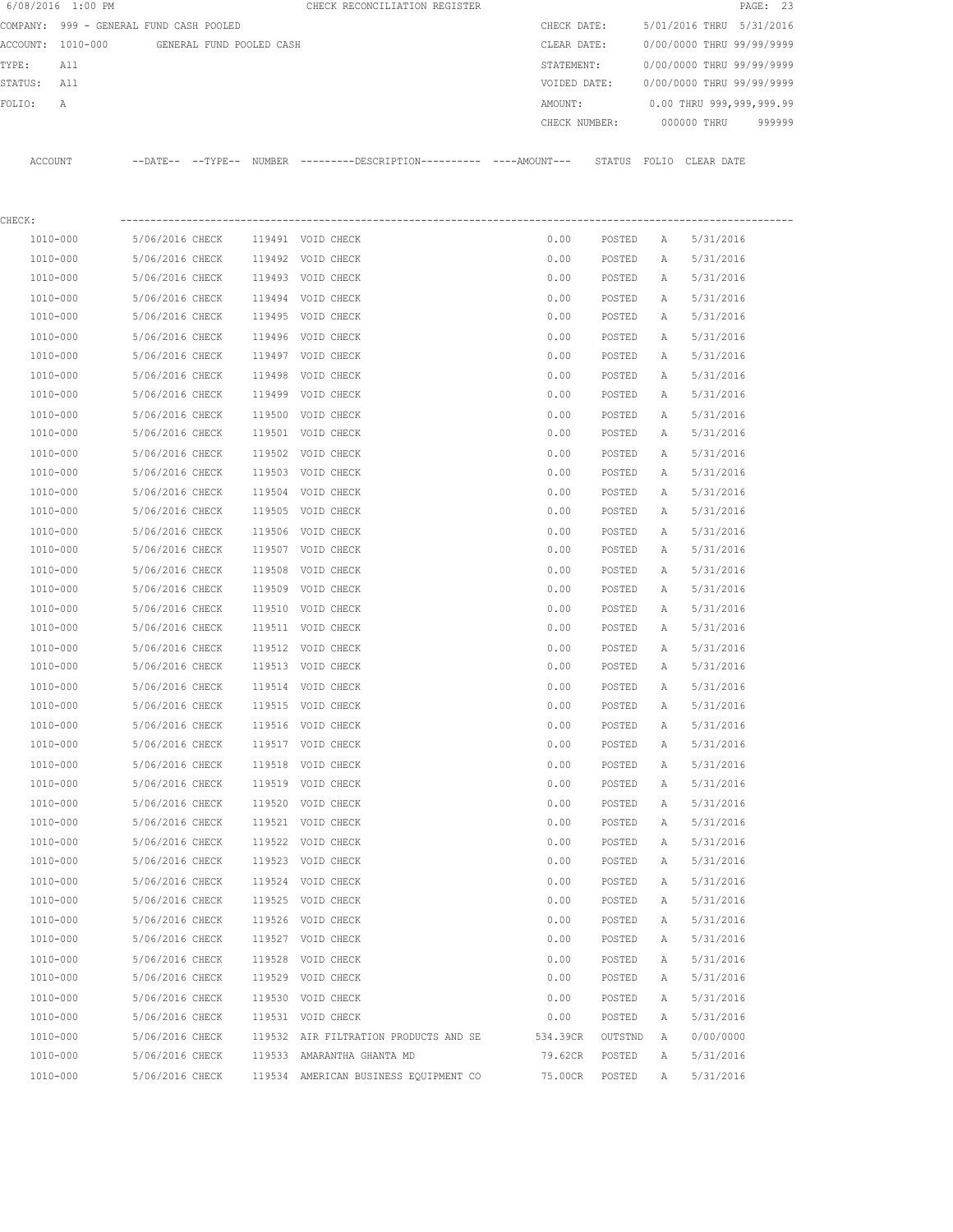|                   | 6/08/2016 1:00 PM                       |                          |        |                  | CHECK RECONCILIATION REGISTER |                                          |             |               |              |                           | PAGE: 24 |  |
|-------------------|-----------------------------------------|--------------------------|--------|------------------|-------------------------------|------------------------------------------|-------------|---------------|--------------|---------------------------|----------|--|
|                   | COMPANY: 999 - GENERAL FUND CASH POOLED |                          |        |                  |                               |                                          | CHECK DATE: |               |              | 5/01/2016 THRU 5/31/2016  |          |  |
| ACCOUNT: 1010-000 |                                         | GENERAL FUND POOLED CASH |        |                  |                               |                                          | CLEAR DATE: |               |              | 0/00/0000 THRU 99/99/9999 |          |  |
| TYPE:             | All                                     |                          |        |                  |                               |                                          | STATEMENT:  |               |              | 0/00/0000 THRU 99/99/9999 |          |  |
| STATUS:           | All                                     |                          |        |                  |                               |                                          |             | VOIDED DATE:  |              | 0/00/0000 THRU 99/99/9999 |          |  |
| FOLIO:            | $\overline{A}$                          |                          |        |                  |                               |                                          | AMOUNT:     |               |              | 0.00 THRU 999,999,999.99  |          |  |
|                   |                                         |                          |        |                  |                               |                                          |             | CHECK NUMBER: |              | 000000 THRU               | 999999   |  |
| ACCOUNT           |                                         | --DATE-- --TYPE-- NUMBER |        |                  |                               | $------DESCRTPTTON-------- ---AMOUNT---$ |             | STATUS        | FOLIO        | CLEAR DATE                |          |  |
| CHECK:            |                                         |                          |        |                  |                               |                                          |             |               |              |                           |          |  |
| 1010-000          |                                         | 5/06/2016 CHECK          | 119535 | AMERICAN EXPRESS |                               |                                          | 45.00CR     | POSTED        | $\mathsf{A}$ | 5/31/2016                 |          |  |

| 1010-000     | 5/06/2016 CHECK |        | 119536 ANDREWS FAMILY MEDICINE                                         | 40.27CR POSTED     |        | A | 5/31/2016 |
|--------------|-----------------|--------|------------------------------------------------------------------------|--------------------|--------|---|-----------|
| 1010-000     | 5/06/2016 CHECK |        | 119537 ANDREWS FAMILY MEDICINE                                         | 507.00CR           | POSTED | A | 5/31/2016 |
| 1010-000     | 5/06/2016 CHECK |        | 119538 ANDREWS PEST CONTROL                                            | 55.00CR            | POSTED | Α | 5/31/2016 |
| 1010-000     | 5/06/2016 CHECK |        | 119539 ANDREWS PRESCRIPTION SHOP LLC                                   | 80.00CR            | POSTED | Α | 5/31/2016 |
| 1010-000     | 5/06/2016 CHECK |        | 119540 ANDREWS VETERINARY CLINIC CORP 184.00CR                         |                    | POSTED | Α | 5/31/2016 |
| 1010-000     | 5/06/2016 CHECK |        | 119541 ANDREWS WRECKIN CREW, LLC                                       | 85.00CR            | POSTED | Α | 5/31/2016 |
| 1010-000     | 5/06/2016 CHECK |        | 119542 AUTO-CHLOR SYSTEM OF GOLDEN LI 153.00CR                         |                    | POSTED | Α | 5/31/2016 |
| 1010-000     | 5/06/2016 CHECK |        | 119543 BAILEY COUNTY SHERIFF DEPT 5,223.30CR POSTED                    |                    |        | Α | 5/31/2016 |
| 1010-000     | 5/06/2016 CHECK |        | 119544 BASIN DENTISTRY                                                 | 862.70CR           | POSTED | Α | 5/31/2016 |
| 1010-000     | 5/06/2016 CHECK |        | 119545 BASIN PEDIATRIC DENTISTRY AND                                   | 1,056.00CR         | POSTED | Α | 5/31/2016 |
| 1010-000     | 5/06/2016 CHECK |        | 119546 BILLY & GINGER ELLIOTT                                          | 438.91CR           | POSTED | Α | 5/31/2016 |
| 1010-000     | 5/06/2016 CHECK |        | 119547 CANON FINANCIAL SERVICES INC                                    | 141.49CR           | POSTED | Α | 5/31/2016 |
| 1010-000     | 5/06/2016 CHECK |        | 119548 CASSANDRA CHEEK                                                 | 20.00CR            | POSTED | Α | 5/31/2016 |
| 1010-000     | 5/06/2016 CHECK |        | 119549 CASSIDY'S SUB SHOP                                              | 76.70CR            | POSTED | Α | 5/31/2016 |
| 1010-000     | 5/06/2016 CHECK |        | 119550 CERTIFIED LABORATORIES                                          | 465.00CR           | POSTED | Α | 5/31/2016 |
| 1010-000     | 5/06/2016 CHECK |        | 119551 CITY OF ANDREWS WATER DEPT.                                     | 7,727.75CR         | POSTED | Α | 5/31/2016 |
| 1010-000     | 5/06/2016 CHECK |        | 119552 CP SUPPORT LLC                                                  | 4,776.00CR         | POSTED | Α | 5/31/2016 |
| 1010-000     | 5/06/2016 CHECK |        | 119553 CRS DIAGNOSTIC SERVICE LLC                                      | 105.00CR           | POSTED | Α | 5/31/2016 |
| 1010-000     | 5/06/2016 CHECK |        | 119554 CYNTHIA JONES                                                   | 666.04CR           | POSTED | Α | 5/31/2016 |
| 1010-000     | 5/06/2016 CHECK |        | 119555 DARIO RICARDO GOMEZ                                             | 87.66CR            | POSTED | Α | 5/31/2016 |
| 1010-000     | 5/06/2016 CHECK |        | 119556 DAVID B BROOKS                                                  | 100.00CR           | POSTED | Α | 5/31/2016 |
| 1010-000     | 5/06/2016 CHECK |        | 119557 DE LAGE LANDEN FINANCIAL SERVI 252.81CR                         |                    | POSTED | Α | 5/31/2016 |
| 1010-000     | 5/06/2016 CHECK |        | 119558 DEB MCCULLOUGH                                                  | 186.20CR           | POSTED | Α | 5/31/2016 |
| 1010-000     | 5/06/2016 CHECK |        | 119559 DISH NETWORK                                                    | 11.19CR            | POSTED | Α | 5/31/2016 |
| 1010-000     | 5/06/2016 CHECK |        | 119560 EAN HOLDINGS LLC                                                | 144.30CR           | POSTED | Α | 5/31/2016 |
| 1010-000     | 5/06/2016 CHECK |        | 119561 EL PASO PUBLIC LIBRARY                                          | 26.00CR POSTED     |        | Α | 5/31/2016 |
| 1010-000     | 5/06/2016 CHECK |        | 119562 ENTERPRISE TOLLS                                                | 14.12CR            | POSTED | Α | 5/31/2016 |
| 1010-000     | 5/06/2016 CHECK |        | 119563 EXXON/MOBIL                                                     | 112.40CR POSTED    |        | Α | 5/31/2016 |
| 1010-000     | 5/06/2016 CHECK |        | 119564 GARZA COUNTY LAW ENFORCEMENT C 4,095.00CR POSTED                |                    |        | Α | 5/31/2016 |
| 1010-000     | 5/06/2016 CHECK |        | 119565 GARZA COUNTY TREASURER                                          | 392.52CR POSTED    |        | Α | 5/31/2016 |
| 1010-000     | 5/06/2016 CHECK |        | 119566 GENERAL FUND                                                    | 22,226.70CR POSTED |        | Α | 5/31/2016 |
| 1010-000     | 5/06/2016 CHECK |        | 119567 GEORGE F GOMEZ                                                  | 1,996.88CR POSTED  |        | Α | 5/31/2016 |
| 1010-000     | 5/06/2016 CHECK |        | 119568 GOLDSTAR PRODUCTS, INC                                          | 5,632.26CR         | POSTED | Α | 5/31/2016 |
| 1010-000     | 5/06/2016 CHECK |        | 119569 HIGGINBOTHAM BROS & CO LLC                                      | 58.79CR            | POSTED | Α | 5/31/2016 |
| 1010-000     | 5/06/2016 CHECK |        | 119570 HIGH PLAINS RADIOLOGICAL AS                                     | 33.00CR            | POSTED | A | 5/31/2016 |
| 1010-000     |                 |        | 5/06/2016 CHECK 119571 HIGH PLAINS RADIOLOGICAL ASSN 216.00CR POSTED A |                    |        |   | 5/31/2016 |
| 1010-000     | 5/06/2016 CHECK |        | 119572 HOMETOWN PHARMACY                                               | 307.78CR           | POSTED | Α | 5/31/2016 |
| $1010 - 000$ | 5/06/2016 CHECK |        | 119573 JACINTO BANDA                                                   | 424.77CR           | POSTED | Α | 5/31/2016 |
| 1010-000     | 5/06/2016 CHECK |        | 119574 JERRY W. WADE, D.D.S.                                           | 106.00CR           | POSTED | Α | 5/31/2016 |
| 1010-000     | 5/06/2016 CHECK |        | 119575 JO BETH PLUMMER                                                 | 295.37CR           | POSTED | Α | 5/31/2016 |
| 1010-000     | 5/06/2016 CHECK |        | 119576 JOE BLANCO                                                      | 49.00CR            | POSTED | Α | 5/31/2016 |
| 1010-000     | 5/06/2016 CHECK | 119577 | JOSE RAMOS                                                             | 152.48CR           | POSTED | Α | 5/31/2016 |
| $1010 - 000$ | 5/06/2016 CHECK | 119578 | KELLY'S AUTO                                                           | 1,138.72CR         | POSTED | Α | 5/31/2016 |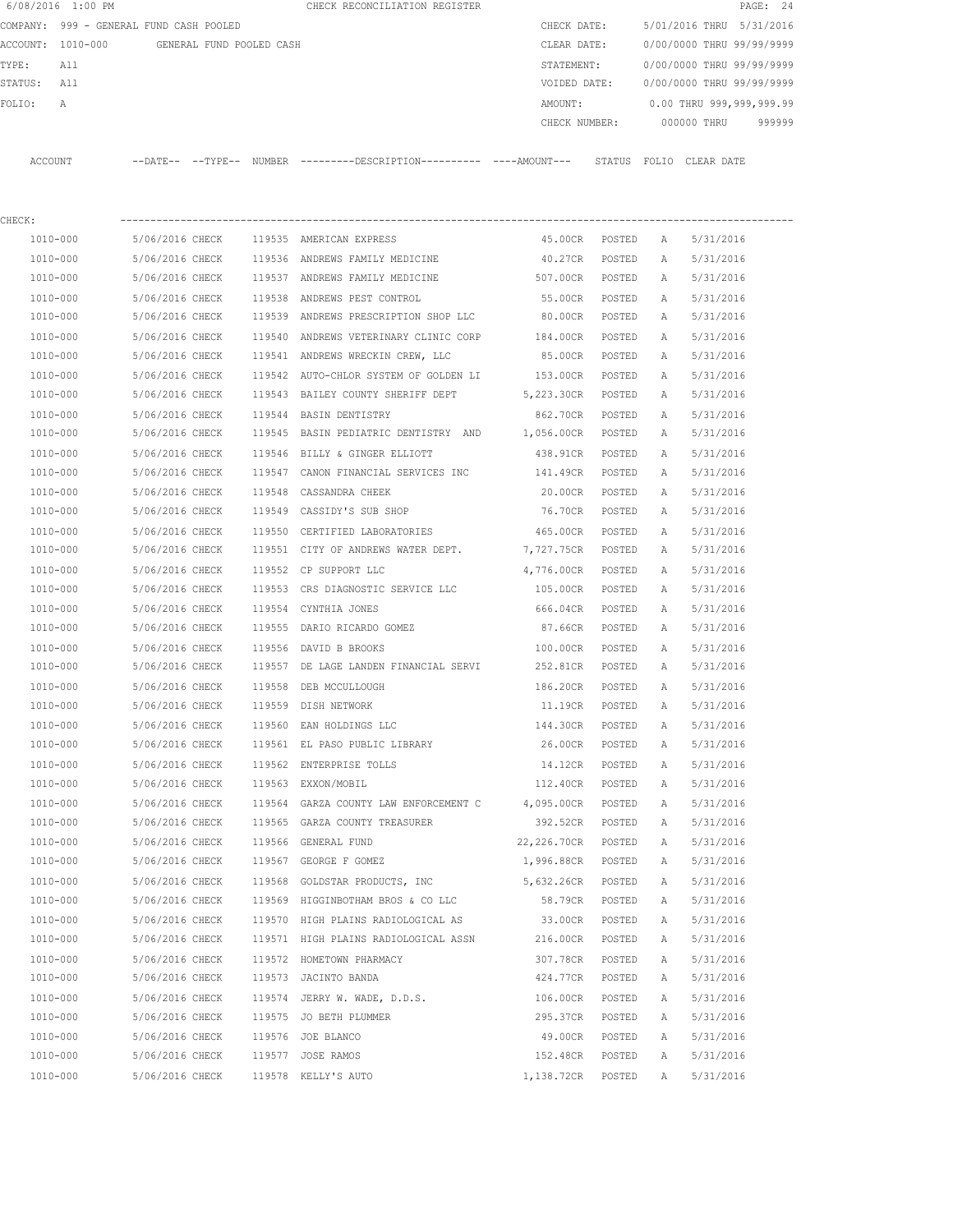|          | 6/08/2016 1:00 PM              |                   |                          | CHECK RECONCILIATION REGISTER                                                                 |               |               |              |                           | PAGE: 25 |
|----------|--------------------------------|-------------------|--------------------------|-----------------------------------------------------------------------------------------------|---------------|---------------|--------------|---------------------------|----------|
| COMPANY: | 999 - GENERAL FUND CASH POOLED |                   |                          |                                                                                               | CHECK DATE:   |               |              | 5/01/2016 THRU 5/31/2016  |          |
| ACCOUNT: | 1010-000                       |                   | GENERAL FUND POOLED CASH |                                                                                               | CLEAR DATE:   |               |              | 0/00/0000 THRU 99/99/9999 |          |
| TYPE:    | All                            |                   |                          |                                                                                               | STATEMENT:    |               |              | 0/00/0000 THRU 99/99/9999 |          |
| STATUS:  | All                            |                   |                          |                                                                                               | VOIDED DATE:  |               |              | 0/00/0000 THRU 99/99/9999 |          |
| FOLIO:   | Α                              |                   |                          |                                                                                               | AMOUNT:       |               |              | 0.00 THRU 999,999,999.99  |          |
|          |                                |                   |                          |                                                                                               | CHECK NUMBER: |               |              | 000000 THRU               | 999999   |
|          |                                |                   |                          |                                                                                               |               |               |              |                           |          |
| ACCOUNT  |                                |                   |                          | --DATE-- --TYPE-- NUMBER ---------DESCRIPTION---------- ----AMOUNT--- STATUS FOLIO CLEAR DATE |               |               |              |                           |          |
|          |                                |                   |                          |                                                                                               |               |               |              |                           |          |
|          |                                |                   |                          |                                                                                               |               |               |              |                           |          |
| CHECK:   |                                |                   |                          |                                                                                               |               |               |              |                           |          |
| 1010-000 |                                | 5/06/2016 CHECK   |                          | 119579 KENDA HECKLER                                                                          | 661.65CR      | POSTED        | A            | 5/31/2016                 |          |
| 1010-000 |                                | 5/06/2016 CHECK   | 119580                   | KNIGHTS TIRE & SERVICE                                                                        | 177.00CR      | POSTED        | $\mathbb A$  | 5/31/2016                 |          |
| 1010-000 |                                | 5/06/2016 CHECK   | 119581                   | KYOCERA MITA AMERICA, INC.                                                                    | 210.94CR      | POSTED        | Α            | 5/31/2016                 |          |
| 1010-000 |                                | 5/06/2016 CHECK   | 119582                   | LEX & DIANA CRAWFORD                                                                          | 213.41CR      | POSTED        | Α            | 5/31/2016                 |          |
| 1010-000 |                                | 5/06/2016 CHECK   | 119583                   | LEXISNEXIS                                                                                    | 291.00CR      | POSTED        | Α            | 5/31/2016                 |          |
| 1010-000 |                                | 5/06/2016 CHECK   | 119584                   | LUPKE RICE ASSOCIATES                                                                         | 718.25CR      | POSTED        | Α            | 5/31/2016                 |          |
| 1010-000 |                                | 5/06/2016 CHECK   | 119585                   | MARY LOU CORNEJO                                                                              | 143.00CR      | POSTED        | Α            | 5/31/2016                 |          |
| 1010-000 |                                | 5/06/2016 CHECK   | 119586                   | NACCHO                                                                                        | 144.30CR      | POSTED        | $\mathbb{A}$ | 5/31/2016                 |          |
| 1010-000 |                                | 5/06/2016 CHECK   |                          | 119587 NAVICURE, INC                                                                          | 158.00CR      | POSTED        | $\mathbb{A}$ | 5/31/2016                 |          |
| 1010-000 |                                | $5/06/2016$ CHECK |                          | $119588$ OFFICE DEDOT                                                                         | 75 84CP       | <b>DOSTED</b> | $\mathbb{Z}$ | 5/31/2016                 |          |

| 1010-000     | 5/06/2016 CHECK |               | 119581 KYOCERA MITA AMERICA, INC.            | 210.94CR   | POSTED  | А            | 5/31/2016 |
|--------------|-----------------|---------------|----------------------------------------------|------------|---------|--------------|-----------|
| 1010-000     | 5/06/2016 CHECK |               | 119582 LEX & DIANA CRAWFORD                  | 213.41CR   | POSTED  | Α            | 5/31/2016 |
| 1010-000     | 5/06/2016 CHECK |               | 119583 LEXISNEXIS                            | 291.00CR   | POSTED  | Α            | 5/31/2016 |
| 1010-000     | 5/06/2016 CHECK |               | 119584 LUPKE RICE ASSOCIATES                 | 718.25CR   | POSTED  | Α            | 5/31/2016 |
| 1010-000     | 5/06/2016 CHECK |               | 119585 MARY LOU CORNEJO                      | 143.00CR   | POSTED  | Α            | 5/31/2016 |
| 1010-000     | 5/06/2016 CHECK | 119586 NACCHO |                                              | 144.30CR   | POSTED  | Α            | 5/31/2016 |
| 1010-000     | 5/06/2016 CHECK |               | 119587 NAVICURE, INC                         | 158.00CR   | POSTED  | Α            | 5/31/2016 |
| 1010-000     | 5/06/2016 CHECK |               | 119588 OFFICE DEPOT                          | 75.84CR    | POSTED  | Α            | 5/31/2016 |
| 1010-000     | 5/06/2016 CHECK |               | 119589 PATTY DRIVER                          | 213.93CR   | POSTED  | Α            | 5/31/2016 |
| 1010-000     | 5/06/2016 CHECK |               | 119590 PERMIAN REGIONAL MEDICAL CENTE        | 2,254.34CR | POSTED  | А            | 5/31/2016 |
| 1010-000     | 5/06/2016 CHECK |               | 119591 PERMIAN REGIONAL MEDICAL CENTE        | 245.93CR   | POSTED  | А            | 5/31/2016 |
| 1010-000     | 5/06/2016 CHECK |               | 119592 PHILLIPS 66 CO/GECRB                  | 26.75CR    | POSTED  | Α            | 5/31/2016 |
| 1010-000     | 5/06/2016 CHECK |               | 119593 QUILL CORPORATION                     | 390.88CR   | POSTED  | Α            | 5/31/2016 |
| 1010-000     | 5/06/2016 CHECK |               | 119594 REDWOOD TOXICOLOGY LABORATORY         | 100.11CR   | POSTED  | Α            | 5/31/2016 |
| 1010-000     | 5/06/2016 CHECK |               | 119595 ROBERT W GARCIA MD                    | 2,731.00CR | OUTSTND | Α            | 0/00/0000 |
| 1010-000     | 5/06/2016 CHECK |               | 119596 SIERRA SPRINGS                        | 49.46CR    | POSTED  | Α            | 5/31/2016 |
| 1010-000     | 5/06/2016 CHECK |               | 119597 SOUTH PLAINS IMPLEMENT LTD 2,103.02CR |            | POSTED  | А            | 5/31/2016 |
| 1010-000     | 5/06/2016 CHECK |               | 119598 SOUTHERN TIRE MART, LLC               | 880.00CR   | POSTED  | Α            | 5/31/2016 |
| 1010-000     | 5/06/2016 CHECK |               | 119599 STANDARD COFFEE SERVICE CO            | 47.89CR    | POSTED  | Α            | 5/31/2016 |
| 1010-000     | 5/06/2016 CHECK |               | 119600 STATE COMPTROLLER SALES TAX           | 207.83CR   | POSTED  | Α            | 5/31/2016 |
| 1010-000     | 5/06/2016 CHECK |               | 119601 STERICYCLE INC                        | 1,338.80CR | POSTED  | Α            | 5/31/2016 |
| 1010-000     | 5/06/2016 CHECK |               | 119602 TASCOSA OFFICE MACHINES INC           | 445.04CR   | POSTED  | Α            | 5/31/2016 |
| 1010-000     | 5/06/2016 CHECK |               | 119603 TEXAS A&M AGRILIFE EXTENSION S        | 25.00CR    | POSTED  | А            | 5/31/2016 |
| 1010-000     | 5/06/2016 CHECK |               | 119604 TEXAS ASSOCIATION OF COUNTIES         | 225.00CR   | POSTED  | Α            | 5/31/2016 |
| 1010-000     | 5/06/2016 CHECK |               | 119605 TEXAS GAS SERVICE CORP                | 1,687.99CR | POSTED  | Α            | 5/31/2016 |
| 1010-000     | 5/06/2016 CHECK |               | 119606 THE GOUGLER COMPANY                   | 500.00CR   | POSTED  | Α            | 5/31/2016 |
| 1010-000     | 5/06/2016 CHECK |               | 119607 TINA'S CLEANING SERVICE               | 200.00CR   | POSTED  | Α            | 5/31/2016 |
| 1010-000     | 5/06/2016 CHECK |               | 119608 TX EMERGENCY STAFFING SOLUTION        | 1,939.00CR | POSTED  | Α            | 5/31/2016 |
| 1010-000     | 5/06/2016 CHECK |               | 119609 UM AUTO PARTS                         | 14.69CR    | OUTSTND | А            | 0/00/0000 |
| 1010-000     | 5/06/2016 CHECK |               | 119610 UPTON COUNTY                          | 3,825.00CR | POSTED  | Α            | 5/31/2016 |
| 1010-000     | 5/06/2016 CHECK |               | 119611 VERIZON WIRELESS                      | 2,078.88CR | POSTED  | Α            | 5/31/2016 |
| 1010-000     | 5/06/2016 CHECK |               | 119612 WAGNER SUPPLY COMPANY                 | 1,739.60CR | POSTED  | Α            | 5/31/2016 |
| 1010-000     | 5/06/2016 CHECK |               | 119613 WEST TEXAS WINDSHIELDS                | 290.00CR   | POSTED  | А            | 5/31/2016 |
| 1010-000     | 5/06/2016 CHECK |               | 119614 WINDSTREAM COMMUNICATIONS             | 4,688.20CR | POSTED  | А            | 5/31/2016 |
| 1010-000     | 5/06/2016 CHECK |               | 119615 VOID CHECK                            | 0.00       | POSTED  | A            | 5/31/2016 |
| 1010-000     | 5/06/2016 CHECK |               | 119616 WTG FUELS, INC                        | 3,803.37CR | POSTED  | $\mathbb{A}$ | 5/31/2016 |
| 1010-000     | 5/13/2016 CHECK |               | 119617 AIR FILTRATION PRODUCTS AND SE        | 1,798.92CR | POSTED  | Α            | 5/31/2016 |
| $1010 - 000$ | 5/13/2016 CHECK |               | 119618 AMARANTHA GHANTA MD                   | 33.27CR    | POSTED  | Α            | 5/31/2016 |
| 1010-000     | 5/13/2016 CHECK |               | 119619 ANDREWS PEST CONTROL                  | 80.00CR    | POSTED  | Α            | 5/31/2016 |
| $1010 - 000$ | 5/13/2016 CHECK |               | 119620 ANDREWS WRECKIN CREW, LLC             | 150.00CR   | POSTED  | Α            | 5/31/2016 |
| 1010-000     | 5/13/2016 CHECK |               | 119621 AUSTIN TURF & TRACTOR                 | 1,475.98CR | POSTED  | Α            | 5/31/2016 |
| 1010-000     | 5/13/2016 CHECK |               | 119622 AUTOZONE COMMERCIAL                   | 814.46CR   | POSTED  | Α            | 5/31/2016 |
|              |                 |               |                                              |            |         |              |           |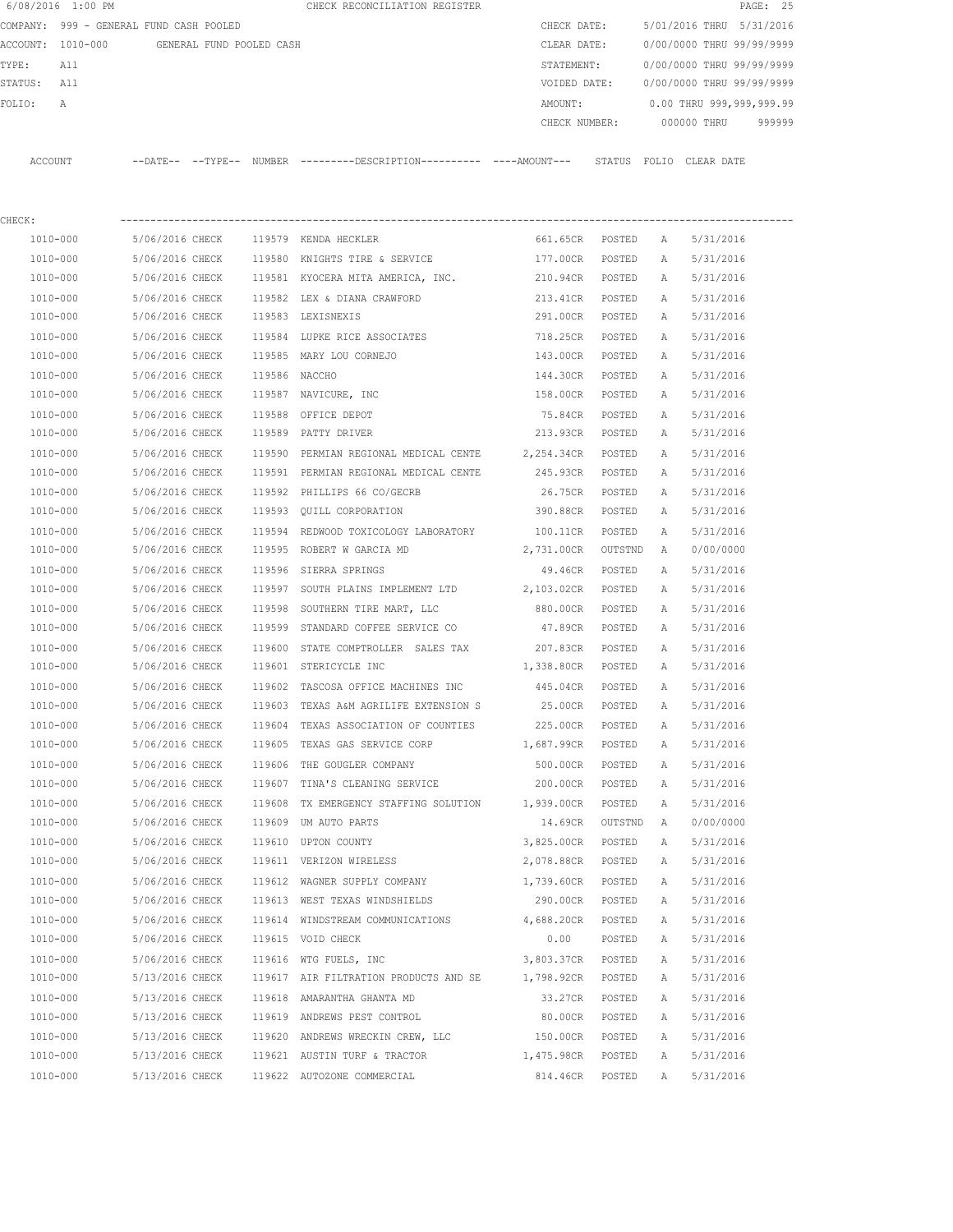|             | 6/08/2016 1:00 PM                       |                 |                          |        | CHECK RECONCILIATION REGISTER                                                                |                   |         |   |                           | PAGE: 26 |
|-------------|-----------------------------------------|-----------------|--------------------------|--------|----------------------------------------------------------------------------------------------|-------------------|---------|---|---------------------------|----------|
|             | COMPANY: 999 - GENERAL FUND CASH POOLED |                 |                          |        |                                                                                              | CHECK DATE:       |         |   | 5/01/2016 THRU 5/31/2016  |          |
|             | ACCOUNT: 1010-000                       |                 | GENERAL FUND POOLED CASH |        |                                                                                              | CLEAR DATE:       |         |   | 0/00/0000 THRU 99/99/9999 |          |
| TYPE:       | All                                     |                 |                          |        |                                                                                              | STATEMENT:        |         |   | 0/00/0000 THRU 99/99/9999 |          |
| STATUS: All |                                         |                 |                          |        |                                                                                              | VOIDED DATE:      |         |   | 0/00/0000 THRU 99/99/9999 |          |
| FOLIO:      | Α                                       |                 |                          |        |                                                                                              | AMOUNT:           |         |   | 0.00 THRU 999,999,999.99  |          |
|             |                                         |                 |                          |        |                                                                                              | CHECK NUMBER:     |         |   | 000000 THRU               | 999999   |
|             | ACCOUNT                                 |                 |                          |        | --DATE-- --TYPE-- NUMBER ---------DESCRIPTION---------- ----AMOUNT--- STATUS FOLIO CLEARDATE |                   |         |   |                           |          |
| CHECK:      |                                         |                 |                          |        |                                                                                              |                   |         |   |                           |          |
|             | 1010-000                                | 5/13/2016 CHECK |                          |        | 119623 BAILEY COUNTY SHERIFF DEPT 3,460.95CR OUTSTND A                                       |                   |         |   | 0/00/0000                 |          |
|             | 1010-000                                | 5/13/2016 CHECK |                          |        | 119624 BAKER & TAYLOR                                                                        | 125.00CR          | POSTED  | Α | 5/31/2016                 |          |
|             | 1010-000                                | 5/13/2016 CHECK |                          |        | 119625 BASIN PEDIATRIC DENTISTRY AND                                                         | 1,758.00CR POSTED |         | А | 5/31/2016                 |          |
|             | 1010-000                                | 5/13/2016 CHECK |                          |        | 119626 BEN E. KEITH                                                                          | 4,067.75CR POSTED |         | Α | 5/31/2016                 |          |
|             | 1010-000                                | 5/13/2016 CHECK |                          |        | 119627 BRIAN CHAVEZ                                                                          | 500.00CR          | POSTED  | Α | 5/31/2016                 |          |
|             | 1010-000                                | 5/13/2016 CHECK |                          |        | 119628 BRODART CO                                                                            | 27.60CR           | POSTED  | Α | 5/31/2016                 |          |
|             | 1010-000                                | 5/13/2016 CHECK |                          |        | 119629 CENTER FOR DISEASE DETECTION                                                          | 647.00CR          | POSTED  | Α | 5/31/2016                 |          |
|             | 1010-000                                | 5/13/2016 CHECK |                          | 119630 | CHEM-AQUA, INC                                                                               | 116.66CR          | POSTED  | Α | 5/31/2016                 |          |
|             | 1010-000                                | 5/13/2016 CHECK |                          |        | 119631 CINDY JONES                                                                           | 733.04CR          | POSTED  | А | 5/31/2016                 |          |
|             | 1010-000                                | 5/13/2016 CHECK |                          | 119632 | CINDY NUTTER                                                                                 | 1,200.00CR        | OUTSTND | A | 0/00/0000                 |          |
|             | 1010-000                                | 5/13/2016 CHECK |                          |        | 119633 DAVID PACE                                                                            | 157.68CR          | POSTED  | Α | 5/31/2016                 |          |
|             | 1010-000                                | 5/13/2016 CHECK |                          |        | 119634 DECOTY COFFEE CO                                                                      | 182.00CR          | POSTED  | Α | 5/31/2016                 |          |
|             | 1010-000                                | 5/13/2016 CHECK |                          | 119635 | DEECO RUBBER COMPANY INC.                                                                    | 60.92CR           | POSTED  | Α | 5/31/2016                 |          |
|             | 1010-000                                | 5/13/2016 CHECK |                          | 119636 | EAN HOLDINGS LLC                                                                             | 141.18CR          | POSTED  | А | 5/31/2016                 |          |
|             | 1010-000                                | 5/13/2016 CHECK |                          |        | 119637 ECLINICAL WORKS LLC                                                                   | 1,736.05CR        | POSTED  | Α | 5/31/2016                 |          |
|             | 1010-000                                | 5/13/2016 CHECK |                          | 119638 | ELLIOTT ELECTRIC SUPPLY                                                                      | 999.57CR          | POSTED  | Α | 5/31/2016                 |          |
|             | 1010-000                                | 5/13/2016 CHECK |                          |        | 119639 GALE/CENGAGE LEARNING                                                                 | 207.76CR          | POSTED  | А | 5/31/2016                 |          |
|             | 1010-000                                | 5/13/2016 CHECK |                          | 119640 | GEBO CREDIT CORPORATION                                                                      | 999.88CR          | POSTED  | Α | 5/31/2016                 |          |
|             | 1010-000                                | 5/13/2016 CHECK |                          |        | 119641 GRAINGER INC                                                                          | 267.54CR          | POSTED  | Α | 5/31/2016                 |          |
|             | 1010-000                                | 5/13/2016 CHECK |                          |        | 119642 HARRELL'S LLC                                                                         | 1,177.90CR        | POSTED  | А | 5/31/2016                 |          |
|             | 1010-000                                | 5/13/2016 CHECK |                          |        | 119643 HENRY SCHEIN                                                                          | 1,019.00CR        | POSTED  | А | 5/31/2016                 |          |
|             | 1010-000                                | 5/13/2016 CHECK |                          |        | 119644 HILL MANUFACTURING COMPANY INC                                                        | 287.44CR          | POSTED  | Α | 5/31/2016                 |          |
|             | 1010-000                                | 5/13/2016 CHECK |                          |        | 119645 J & J RENTALS                                                                         | 100.00CR          | POSTED  | Α | 5/31/2016                 |          |
|             | 1010-000                                | 5/13/2016 CHECK |                          |        | 119646 J. VIVIAN ESCOVEDO                                                                    | 517.20CR          | POSTED  | A | 5/31/2016                 |          |
|             | 1010-000                                | 5/13/2016 CHECK |                          |        | 119647 JONES ENTERPRISES                                                                     | 694.82CR          | POSTED  | Α | 5/31/2016                 |          |
|             | 1010-000                                | 5/13/2016 CHECK |                          |        | 119648 KENDA HECKLER                                                                         | 113.51CR          | POSTED  | Α | 5/31/2016                 |          |
|             | 1010-000                                | 5/13/2016 CHECK |                          |        | 119649 LEXISNEXIS RISK DATA MANAGEMEN                                                        | 50.00CR           | POSTED  | Α | 5/31/2016                 |          |
|             | 1010-000                                | 5/13/2016 CHECK |                          |        | 119650 MANUEL AND RITA GONZLES DBA                                                           | 25.00CR           | POSTED  | Α | 5/31/2016                 |          |
|             | 1010-000                                | 5/13/2016 CHECK |                          |        | 119651 MARILU CHAVEZ                                                                         | 344.43CR POSTED   |         | Α | 5/31/2016                 |          |
|             | 1010-000                                | 5/13/2016 CHECK |                          |        | 119652 MCH PROFESSIONAL CARE                                                                 | 46.73CR           | POSTED  | Α | 5/31/2016                 |          |
|             | 1010-000                                | 5/13/2016 CHECK |                          |        | 119653 MCNETT FUNERAL HOME INC                                                               | 1,560.00CR        | OUTSTND | A | 0/00/0000                 |          |
|             | 1010-000                                | 5/13/2016 CHECK |                          |        | 119654 MIDLAND MEMORIAL HOSP                                                                 | 1,281.00CR POSTED |         | Α | 5/31/2016                 |          |
|             | 1010-000                                | 5/13/2016 CHECK |                          |        | 119655 MIDLAND RAPE CRISIS AND CHILDR                                                        | 1,103.00CR        | POSTED  | Α | 5/31/2016                 |          |
|             | 1010-000                                | 5/13/2016 CHECK |                          |        | 119656 MIKE HOLMES                                                                           | 350.00CR          | POSTED  | Α | 5/31/2016                 |          |
|             | 1010-000                                | 5/13/2016 CHECK |                          |        | 119657 NATHAN WOODY                                                                          | 100.00CR          | POSTED  | Α | 5/31/2016                 |          |
|             | 1010-000                                | 5/13/2016 CHECK |                          |        | 119658 OFFICEWISE FURNITURE AND SUPPL 146.63CR                                               |                   | POSTED  | Α | 5/31/2016                 |          |
|             | 1010-000                                | 5/13/2016 CHECK |                          |        | 119659 PARACLETE PRESS INC                                                                   | 85.74CR           | POSTED  | Α | 5/31/2016                 |          |
|             | 1010-000                                | 5/13/2016 CHECK |                          |        | 119660 PATTY DRIVER                                                                          | 1,160.60CR        | POSTED  | Α | 5/31/2016                 |          |
|             | 1010-000                                | 5/13/2016 CHECK |                          |        | 119661 PAULCOR, INC.                                                                         | 14.00CR           | OUTSTND | Α | 0/00/0000                 |          |
|             | 1010-000                                | 5/13/2016 CHECK |                          |        | 119662 PERMIAN BASIN REGIONAL PLANNIN                                                        | 86.12CR           | POSTED  | Α | 5/31/2016                 |          |
|             | 1010-000                                | 5/13/2016 CHECK |                          |        | 119663 PERMIAN PHYSCIAN SERVICES                                                             | 704.62CR          | POSTED  | Α | 5/31/2016                 |          |
|             | 1010-000                                | 5/13/2016 CHECK |                          |        | 119664 PERMIAN REGIONAL MEDICAL CENTE                                                        | 965.96CR          | POSTED  | Α | 5/31/2016                 |          |
|             | 1010-000                                | 5/13/2016 CHECK |                          |        | 119665 PORTERS THRIFTWAY                                                                     | 580.69CR          | POSTED  | Α | 5/31/2016                 |          |
|             | 1010-000                                | 5/13/2016 CHECK |                          |        | 119666 VOID CHECK                                                                            | 0.00              | POSTED  | A | 5/31/2016                 |          |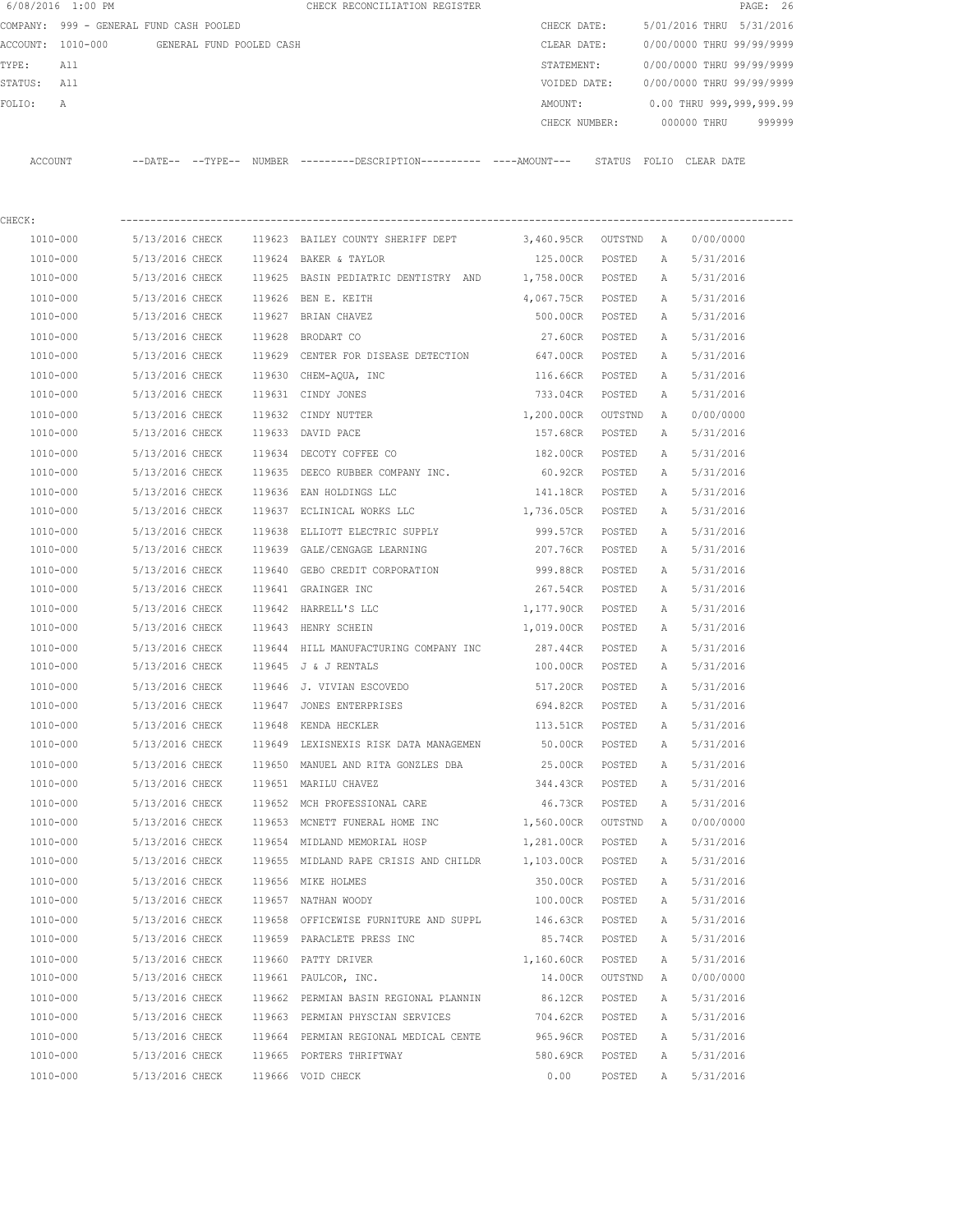| 6/08/2016 1:00 PM |                                            |        | CHECK RECONCILIATION REGISTER                                                               |                     |         |          | PAGE: 27                  |  |
|-------------------|--------------------------------------------|--------|---------------------------------------------------------------------------------------------|---------------------|---------|----------|---------------------------|--|
|                   | COMPANY: 999 - GENERAL FUND CASH POOLED    |        |                                                                                             | CHECK DATE:         |         |          | 5/01/2016 THRU 5/31/2016  |  |
|                   | ACCOUNT: 1010-000 GENERAL FUND POOLED CASH |        |                                                                                             | CLEAR DATE:         |         |          | 0/00/0000 THRU 99/99/9999 |  |
| TYPE:<br>All      |                                            |        |                                                                                             | STATEMENT:          |         |          | 0/00/0000 THRU 99/99/9999 |  |
| STATUS:<br>All    |                                            |        |                                                                                             | VOIDED DATE:        |         |          | 0/00/0000 THRU 99/99/9999 |  |
| FOLIO:<br>Α       |                                            |        |                                                                                             | AMOUNT:             |         |          | 0.00 THRU 999,999,999.99  |  |
|                   |                                            |        |                                                                                             | CHECK NUMBER:       |         |          | 000000 THRU<br>999999     |  |
| ACCOUNT           |                                            |        | --DATE-- --TYPE-- NUMBER ---------DESCRIPTION---------- ---AMOUNT--- STATUS FOLIO CLEARDATE |                     |         |          |                           |  |
| CHECK:            |                                            |        |                                                                                             |                     |         |          |                           |  |
| 1010-000          | 5/13/2016 CHECK                            |        | 119667 PROFESSIONAL TURF PRODUCTS                                                           | 520.78CR POSTED     |         | A        | 5/31/2016                 |  |
| 1010-000          | 5/13/2016 CHECK                            |        | 119668 QUICK CARE CLINIC                                                                    | 120.00CR POSTED     |         | A        | 5/31/2016                 |  |
| 1010-000          | 5/13/2016 CHECK                            |        | 119669 QUILL CORPORATION                                                                    | 470.65CR POSTED     |         | A        | 5/31/2016                 |  |
| 1010-000          | 5/13/2016 CHECK                            |        | 119670 RECORDED BOOKS, LLC                                                                  | 1,070.14CR POSTED   |         |          | 5/31/2016                 |  |
| 1010-000          | 5/13/2016 CHECK                            |        | 119671 RECOVERY HEALTHCARE CORP                                                             | 600.00CR POSTED     |         | A<br>A   | 5/31/2016                 |  |
|                   |                                            |        |                                                                                             |                     |         |          |                           |  |
| 1010-000          | 5/13/2016 CHECK<br>5/13/2016 CHECK         |        | 119672 RURAL DUMPSTER SERVICE INC                                                           | 141.18CR<br>49.00CR | POSTED  | Α        | 5/31/2016                 |  |
| 1010-000          |                                            |        | 119673 SERENA PAYNE                                                                         |                     | OUTSTND | <b>A</b> | 0/00/0000                 |  |
| 1010-000          | 5/13/2016 CHECK                            |        | 119674 SIERRA SPRINGS                                                                       | 470.12CR            | POSTED  | A        | 5/31/2016                 |  |
| 1010-000          | 5/13/2016 CHECK                            |        | 119675 SIGNS FOR SUCCESS                                                                    | 100.00CR            | OUTSTND | A        | 0/00/0000                 |  |
| 1010-000          | 5/13/2016 CHECK                            |        | 119676 SONYA TORBERT MA, LPC, NCC, LS 1,500.00CR POSTED                                     |                     |         | Α        | 5/31/2016                 |  |
| 1010-000          | 5/13/2016 CHECK                            |        | 119677 SOUTH PLAINS FORENSIC PATHOLOG 4,400.00CR POSTED                                     |                     |         | A        | 5/31/2016                 |  |
| 1010-000          | 5/13/2016 CHECK                            |        | 119678 SOUTH PLAINS IMPLEMENT LTD                                                           | 615.11CR            | POSTED  | Α        | 5/31/2016                 |  |
| 1010-000          | 5/13/2016 CHECK                            |        | 119679 SPORT VIDEOS                                                                         | 54.00CR             | OUTSTND | A        | 0/00/0000                 |  |
| 1010-000          | 5/13/2016 CHECK                            |        | 119680 SUDDENLINK                                                                           | 41.80CR POSTED      |         | Α        | 5/31/2016                 |  |
| 1010-000          | 5/13/2016 CHECK                            |        | 119681 SYSCO WEST TEXAS INC                                                                 | 2,586.99CR          | POSTED  | А        | 5/31/2016                 |  |
| 1010-000          | 5/13/2016 CHECK                            |        | 119682 TASCOSA OFFICE MACHINES INC                                                          | 127.96CR            | OUTSTND | A        | 0/00/0000                 |  |
| 1010-000          | 5/13/2016 CHECK                            |        | 119683 TOM GREEN COUNTY CLERK                                                               | 676.00CR            | POSTED  | А        | 5/31/2016                 |  |
| 1010-000          | 5/13/2016 CHECK                            | 119684 | UM AUTO PARTS                                                                               | 346.13CR            | POSTED  | Α        | 5/31/2016                 |  |
| 1010-000          | 5/13/2016 CHECK                            |        | 119685 UPTON COUNTY                                                                         | 402.00CR            | POSTED  | А        | 5/31/2016                 |  |
| 1010-000          | 5/13/2016 CHECK                            |        | 119686 VERIZON WIRELESS                                                                     | 412.04CR            | POSTED  | А        | 5/31/2016                 |  |
| 1010-000          | 5/13/2016 CHECK                            |        | 119687 WAGNER SUPPLY COMPANY                                                                | 1,895.91CR          | POSTED  | A        | 5/31/2016                 |  |
| 1010-000          | 5/13/2016 CHECK                            | 119688 | WAYNE FROST ATTORNEY AT LAW                                                                 | 500.00CR            | POSTED  | A        | 5/31/2016                 |  |
| 1010-000          |                                            |        | 5/13/2016 CHECK 119689 WEST TEXAS WINDSHIELDS                                               | 340.00CR            | POSTED  | A        | 5/31/2016                 |  |
| 1010-000          | 5/13/2016 CHECK                            |        | 119690 WTG FUELS, INC                                                                       | 4,642.72CR          | POSTED  | A        | 5/31/2016                 |  |
| 1010-000          | 5/13/2016 CHECK                            |        | 119691 CHAD DODSON ROOFING SYSTEM INC                                                       | 55,916.20CR         | POSTED  | А        | 5/31/2016                 |  |
| 1010-000          | 5/17/2016 CHECK                            |        | 119692 VOID CHECK                                                                           | 0.00                | POSTED  | Α        | 5/31/2016                 |  |
| 1010-000          | 5/17/2016 CHECK                            |        | 119693 VOID CHECK                                                                           | 0.00                | POSTED  | Α        | 5/31/2016                 |  |
| 1010-000          | 5/17/2016 CHECK                            |        | 119694 VOID CHECK                                                                           | 0.00                | POSTED  | Α        | 5/31/2016                 |  |
| 1010-000          | 5/17/2016 CHECK                            |        | 119695 VOID CHECK                                                                           | 0.00                | POSTED  | Α        | 5/31/2016                 |  |
| 1010-000          | 5/17/2016 CHECK                            |        | 119696 VOID CHECK                                                                           | 0.00                | POSTED  | Α        | 5/31/2016                 |  |
| 1010-000          | 5/17/2016 CHECK                            |        | 119697 VOID CHECK                                                                           | 0.00                | POSTED  | Α        | 5/31/2016                 |  |
| 1010-000          | 5/17/2016 CHECK                            |        | 119698 VOID CHECK                                                                           | 0.00                | POSTED  | Α        | 5/31/2016                 |  |
| 1010-000          | 5/17/2016 CHECK                            |        | 119699 VOID CHECK                                                                           | 0.00                | POSTED  | Α        | 5/31/2016                 |  |
| 1010-000          | 5/17/2016 CHECK                            |        | 119700 VOID CHECK                                                                           | 0.00                | POSTED  | Α        | 5/31/2016                 |  |
| 1010-000          | 5/17/2016 CHECK                            |        | 119701 VOID CHECK                                                                           | 0.00                | POSTED  | Α        | 5/31/2016                 |  |
| 1010-000          | 5/17/2016 CHECK                            |        | 119702 VOID CHECK                                                                           | 0.00                | POSTED  | Α        | 5/31/2016                 |  |
| 1010-000          | 5/17/2016 CHECK                            |        | 119703 VOID CHECK                                                                           | 0.00                | POSTED  | Α        | 5/31/2016                 |  |
| 1010-000          | 5/17/2016 CHECK                            |        | 119704 BARBARA JOAN MCKINNEY                                                                | 40.00CR             | POSTED  | Α        | 5/31/2016                 |  |
| 1010-000          | 5/17/2016 CHECK                            |        | 119705 DARRYL K MOTE                                                                        | 40.00CR             | OUTSTND | Α        | 0/00/0000                 |  |
| 1010-000          | 5/17/2016 CHECK                            |        | 119706 DENIA LYNN PEARCE                                                                    | 40.00CR             | OUTSTND | Α        | 0/00/0000                 |  |
| 1010-000          | 5/17/2016 CHECK                            |        | 119707 DIANA NATIVIDAD DALE                                                                 | 40.00CR             | POSTED  | Α        | 5/31/2016                 |  |
| 1010-000          | 5/17/2016 CHECK                            | 119708 | ERIKA BAEZA                                                                                 | 40.00CR             | POSTED  | Α        | 5/31/2016                 |  |
| 1010-000          | 5/17/2016 CHECK                            |        | 119709 GLEN E HACKLER                                                                       | 40.00CR             | POSTED  | Α        | 5/31/2016                 |  |
| 1010-000          | 5/17/2016 CHECK                            |        | 119710 HECTOR C CONTRERAS                                                                   | 40.00CR             | OUTSTND | Α        | 0/00/0000                 |  |
|                   |                                            |        |                                                                                             |                     |         |          |                           |  |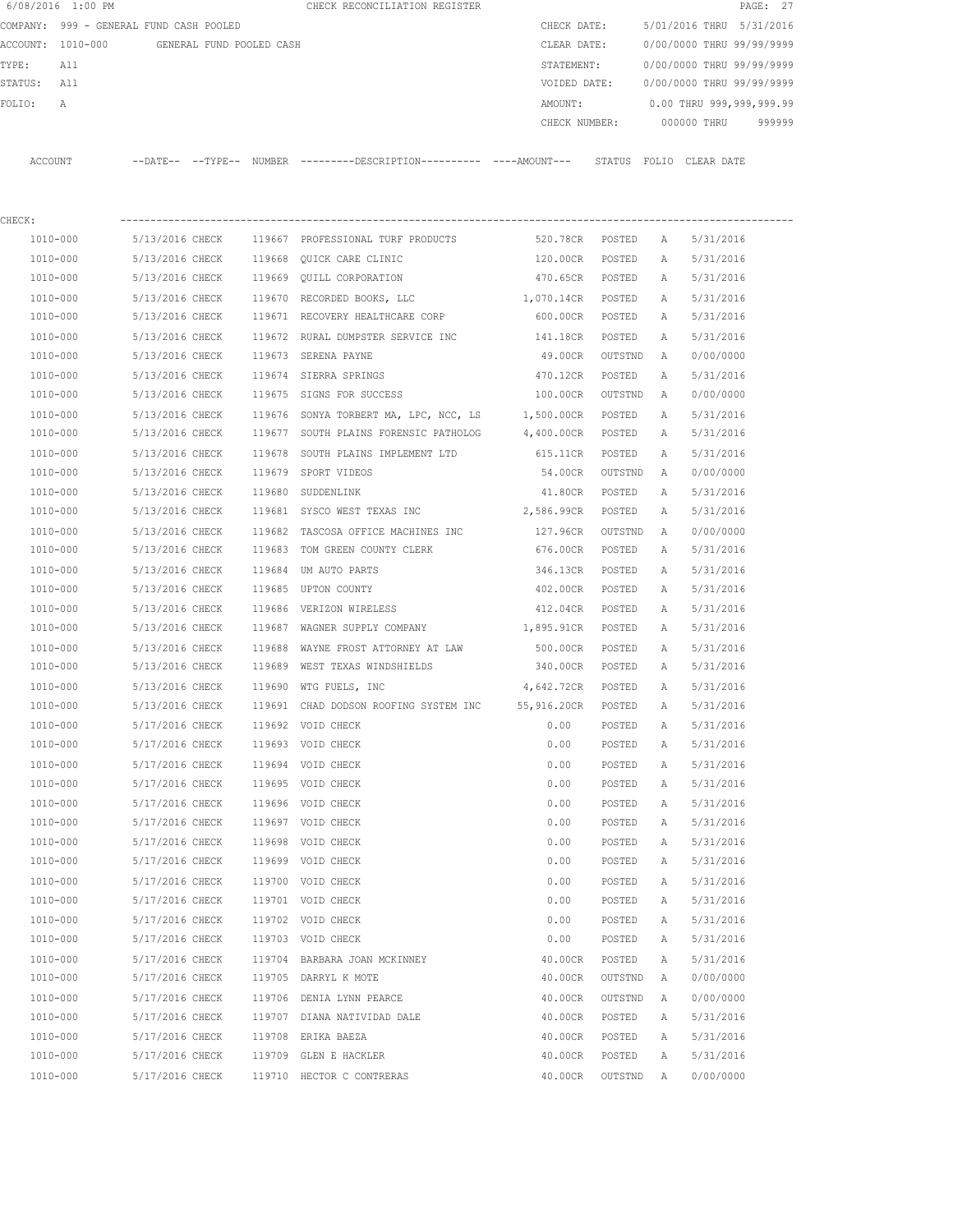|         | 6/08/2016 1:00 PM                       |                 |                          |        | CHECK RECONCILIATION REGISTER                                                               |                   |                 |              |                           | PAGE: 28 |
|---------|-----------------------------------------|-----------------|--------------------------|--------|---------------------------------------------------------------------------------------------|-------------------|-----------------|--------------|---------------------------|----------|
|         | COMPANY: 999 - GENERAL FUND CASH POOLED |                 |                          |        |                                                                                             | CHECK DATE:       |                 |              | 5/01/2016 THRU 5/31/2016  |          |
|         | ACCOUNT: 1010-000                       |                 | GENERAL FUND POOLED CASH |        |                                                                                             | CLEAR DATE:       |                 |              | 0/00/0000 THRU 99/99/9999 |          |
| TYPE:   | All                                     |                 |                          |        |                                                                                             | STATEMENT:        |                 |              | 0/00/0000 THRU 99/99/9999 |          |
| STATUS: | All                                     |                 |                          |        |                                                                                             | VOIDED DATE:      |                 |              | 0/00/0000 THRU 99/99/9999 |          |
| FOLIO:  | Α                                       |                 |                          |        |                                                                                             | AMOUNT:           |                 |              | 0.00 THRU 999,999,999.99  |          |
|         |                                         |                 |                          |        |                                                                                             | CHECK NUMBER:     |                 |              | 000000 THRU               | 999999   |
|         | ACCOUNT                                 |                 |                          |        | --DATE-- --TYPE-- NUMBER --------DESCRIPTION---------- ----AMOUNT--- STATUS FOLIO CLEARDATE |                   |                 |              |                           |          |
|         |                                         |                 |                          |        |                                                                                             |                   |                 |              |                           |          |
| CHECK:  |                                         |                 |                          |        |                                                                                             |                   |                 |              |                           |          |
|         | 1010-000                                | 5/17/2016 CHECK |                          |        | 119711 JAMES THOMAS CHRISTIAN                                                               |                   | 40.00CR OUTSTND | A            | 0/00/0000                 |          |
|         | 1010-000                                | 5/17/2016 CHECK |                          |        | 119712 JOSE URIEL SANDOVAL                                                                  | 40.00CR           | POSTED          | A            | 5/31/2016                 |          |
|         | 1010-000                                | 5/17/2016 CHECK |                          |        | 119713 MARY LOU CORNEJO                                                                     | 40.00CR POSTED    |                 | Α            | 5/31/2016                 |          |
|         | 1010-000                                | 5/17/2016 CHECK |                          |        | 119714 NOEMI INFANTE SANCHEZ                                                                | 40.00CR POSTED    |                 | A            | 5/31/2016                 |          |
|         | 1010-000                                | 5/20/2016 CHECK |                          |        | 119715 110TH JUDICIAL DISTRICT                                                              | 2,675.00CR POSTED |                 | Α            | 5/31/2016                 |          |
|         | 1010-000                                | 5/20/2016 CHECK |                          |        | 119716 ANDREWS COUNTY NEWS INC                                                              | 140.00CR          | OUTSTND         | A            | 0/00/0000                 |          |
|         | 1010-000                                | 5/20/2016 CHECK |                          |        | 119717 ANDREWS FAMILY MEDICINE                                                              | 196.00CR          | POSTED          | Α            | 5/31/2016                 |          |
|         | 1010-000                                | 5/20/2016 CHECK |                          | 119718 | ANDREWS PRESCRIPTION SHOP 1,069.04CR                                                        |                   | POSTED          | Α            | 5/31/2016                 |          |
|         | 1010-000                                | 5/20/2016 CHECK |                          |        | 119719 AT&T MOBILITY                                                                        | 275.60CR          | POSTED          | А            | 5/31/2016                 |          |
|         | 1010-000                                | 5/20/2016 CHECK |                          |        | 119720 AUSTIN TURF & TRACTOR                                                                | 38.48CR           | POSTED          | A            | 5/31/2016                 |          |
|         | 1010-000                                | 5/20/2016 CHECK |                          |        | 119721 BI INC.                                                                              | 78.45CR           | POSTED          | Α            | 5/31/2016                 |          |
|         | 1010-000                                | 5/20/2016 CHECK |                          |        | 119722 BIG COUNTRY BG                                                                       | 269.90CR          | OUTSTND         | A            | 0/00/0000                 |          |
|         | 1010-000                                | 5/20/2016 CHECK |                          |        | 119723 BSN SPORTS INC.                                                                      | 736.78CR          | POSTED          | A            | 5/31/2016                 |          |
|         | 1010-000                                | 5/20/2016 CHECK |                          |        | 119724 C & M AIR COOLED ENGINE, INC                                                         | 239.59CR          | POSTED          | Α            | 5/31/2016                 |          |
|         | 1010-000                                | 5/20/2016 CHECK |                          |        | 119725 CHARLES SILVERMAN MS LPA LSSP                                                        | 400.00CR          | POSTED          | Α            | 5/31/2016                 |          |
|         | 1010-000                                | 5/20/2016 CHECK |                          |        | 119726 CITY OF ANDREWS                                                                      | 700.00CR          | POSTED          | A            | 5/31/2016                 |          |
|         | 1010-000                                | 5/20/2016 CHECK |                          |        | 119727 CITY OF ODESSA                                                                       | 14.00CR           | POSTED          | А            | 5/31/2016                 |          |
|         | 1010-000                                | 5/20/2016 CHECK |                          | 119728 | CORNERSTONE PROGRAMS CORPORATI 5,051.00CR                                                   |                   | OUTSTND         | A            | 0/00/0000                 |          |
|         | 1010-000                                | 5/20/2016 CHECK |                          | 119729 | CORY MARSHALL                                                                               | 221.17CR          | POSTED          | A            | 5/31/2016                 |          |
|         | 1010-000                                | 5/20/2016 CHECK |                          | 119730 | CRS DIAGNOSTIC SERVICE LLC                                                                  | 420.00CR          | POSTED          | A            | 5/31/2016                 |          |
|         | 1010-000                                | 5/20/2016 CHECK |                          |        | 119731 CUSTOM WHOLESALE SUPPLY CO INC                                                       | 348.83CR          | POSTED          | А            | 5/31/2016                 |          |
|         | 1010-000                                | 5/20/2016 CHECK |                          |        | 119732 ENTENMANN ROVIN CO                                                                   | 203.50CR          | POSTED          | A            | 5/31/2016                 |          |
|         | 1010-000                                |                 |                          |        | 5/20/2016 CHECK 119733 EXXON/MOBIL                                                          | 40.56CR           | POSTED          | Α            | 5/31/2016                 |          |
|         | 1010-000                                | 5/20/2016 CHECK |                          |        | 119734 F & E PAYMENTPROS                                                                    | 445.00CR          | POSTED          | $\mathbb{A}$ | 5/31/2016                 |          |
|         | 1010-000                                | 5/20/2016 CHECK |                          |        | 119735 FALCON SEPTIC SERVICE INC                                                            | 300.00CR          | POSTED          | А            | 5/31/2016                 |          |
|         | 1010-000                                | 5/20/2016 CHECK |                          |        | 119736 GARZA COUNTY LAW ENFORCEMENT C                                                       | 4,995.00CR        | POSTED          | Α            | 5/31/2016                 |          |
|         | 1010-000                                | 5/20/2016 CHECK |                          |        | 119737 GOLF ASSOCIATES SCORECARD COMP                                                       | 772.18CR          | OUTSTND         | Α            | 0/00/0000                 |          |
|         | 1010-000                                | 5/20/2016 CHECK |                          |        | 119738 GRAINGER INC                                                                         | 35.67CR           | POSTED          | Α            | 5/31/2016                 |          |
|         | 1010-000                                | 5/20/2016 CHECK |                          |        | 119739 HARRELL'S LLC                                                                        | 1,187.62CR        | POSTED          | Α            | 5/31/2016                 |          |
|         | 1010-000                                | 5/20/2016 CHECK |                          |        | 119740 HIGGINBOTHAM BROS & CO LLC                                                           | 201.85CR          | POSTED          | Α            | 5/31/2016                 |          |
|         | 1010-000                                | 5/20/2016 CHECK |                          |        | 119741 HOMETOWN PHARMACY                                                                    | 151.05CR          | POSTED          | Α            | 5/31/2016                 |          |
|         | $1010 - 000$                            | 5/20/2016 CHECK |                          |        | 119742 JACKSONCO SUPPLY LLC                                                                 | 36.65CR           | POSTED          | Α            | 5/31/2016                 |          |
|         | 1010-000                                | 5/20/2016 CHECK |                          |        | 119743 KLEINMAN CONSULTANTS PLLC                                                            | 900.00CR          | POSTED          | Α            | 5/31/2016                 |          |
|         | 1010-000                                | 5/20/2016 CHECK |                          |        | 119744 KYOCERA DOCUMENT SOLUTIONS AME                                                       | 137.60CR          | POSTED          | Α            |                           |          |
|         | 1010-000                                | 5/20/2016 CHECK |                          |        | 119745 LEARNSMART LLC                                                                       | 2,495.00CR        | OUTSTND         | Α            | 5/31/2016<br>0/00/0000    |          |
|         |                                         |                 |                          |        |                                                                                             |                   |                 |              |                           |          |
|         | 1010-000                                | 5/20/2016 CHECK |                          |        | 119746 LEXISNEXIS                                                                           | 153.00CR          | POSTED          | Α            | 5/31/2016                 |          |
|         | 1010-000                                | 5/20/2016 CHECK |                          |        | 119747 LINDA FOSTER                                                                         | 175.00CR          | OUTSTND         | Α            | 0/00/0000                 |          |
|         | 1010-000                                | 5/20/2016 CHECK |                          |        | 119748 LONE STAR FLAGS & GOLF                                                               | 286.00CR          | POSTED          | Α            | 5/31/2016                 |          |
|         | 1010-000                                | 5/20/2016 CHECK |                          |        | 119749 MAL ENTERPRISES INC                                                                  | 178.96CR          | POSTED          | Α            | 5/31/2016                 |          |
|         | 1010-000                                | 5/20/2016 CHECK |                          |        | 119750 MANUEL AND RITA GONZLES DBA                                                          | 25.00CR           | POSTED          | Α            | 5/31/2016                 |          |
|         | 1010-000                                | 5/20/2016 CHECK |                          |        | 119751 MICRON CPG                                                                           | 214.87CR          | POSTED          | Α            | 5/31/2016                 |          |
|         | 1010-000                                | 5/20/2016 CHECK |                          |        | 119752 MUSTANG LUMBER CO                                                                    | 1,115.22CR        | POSTED          | Α            | 5/31/2016                 |          |
|         | 1010-000                                | 5/20/2016 CHECK |                          |        | 119753 VOID CHECK                                                                           | 0.00              | POSTED          | Α            | 5/31/2016                 |          |
|         | 1010-000                                | 5/20/2016 CHECK |                          |        | 119754 VOID CHECK                                                                           | 0.00              | POSTED          | Α            | 5/31/2016                 |          |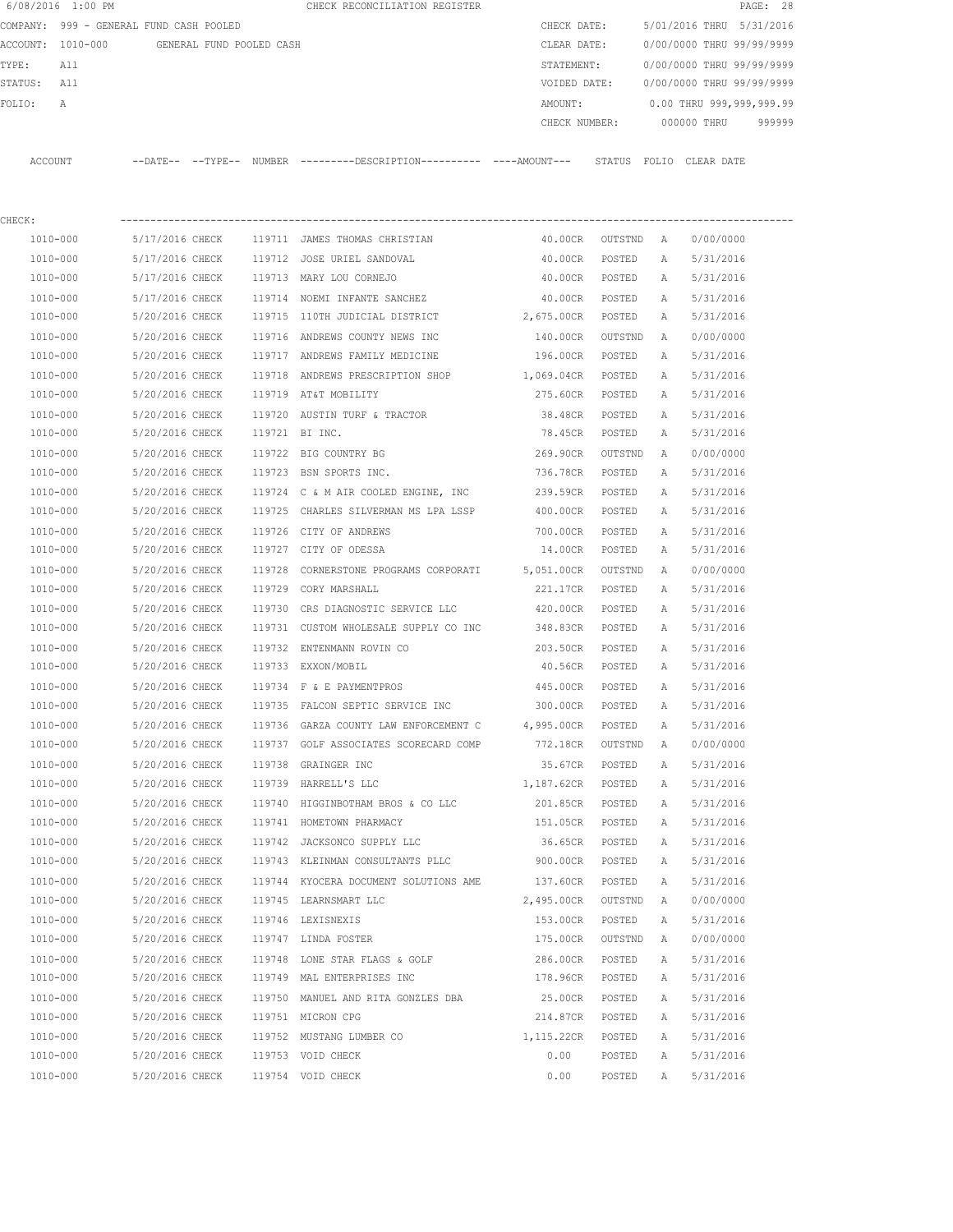|         | 6/08/2016 1:00 PM                       |                   |                          | CHECK RECONCILIATION REGISTER |  |               |        |                           |            | PAGE: 29  |        |
|---------|-----------------------------------------|-------------------|--------------------------|-------------------------------|--|---------------|--------|---------------------------|------------|-----------|--------|
|         | COMPANY: 999 - GENERAL FUND CASH POOLED |                   |                          |                               |  | CHECK DATE:   |        | 5/01/2016 THRU            |            | 5/31/2016 |        |
|         | ACCOUNT: 1010-000                       |                   | GENERAL FUND POOLED CASH |                               |  | CLEAR DATE:   |        | 0/00/0000 THRU 99/99/9999 |            |           |        |
| TYPE:   | All                                     |                   |                          |                               |  | STATEMENT:    |        | 0/00/0000 THRU 99/99/9999 |            |           |        |
| STATUS: | All                                     |                   |                          |                               |  | VOIDED DATE:  |        | 0/00/0000 THRU 99/99/9999 |            |           |        |
| FOLTO:  | A                                       |                   |                          |                               |  | AMOUNT:       |        | 0.00 THRU 999,999,999.99  |            |           |        |
|         |                                         |                   |                          |                               |  | CHECK NUMBER: |        | 000000 THRU               |            |           | 999999 |
|         |                                         |                   |                          |                               |  |               |        |                           |            |           |        |
| ACCOUNT |                                         | --DATE-- --TYPE-- | NUMBER                   |                               |  |               | STATUS | FOLIO                     | CLEAR DATE |           |        |

| CHECK:       |                                         |        |                                                                       |                    |          |              |           |  |
|--------------|-----------------------------------------|--------|-----------------------------------------------------------------------|--------------------|----------|--------------|-----------|--|
| 1010-000     | 5/20/2016 CHECK 119755 VOID CHECK       |        |                                                                       | 0.00               | POSTED A |              | 5/31/2016 |  |
| 1010-000     | 5/20/2016 CHECK 119756 VOID CHECK       |        |                                                                       | 0.00               | POSTED   | Α            | 5/31/2016 |  |
| 1010-000     |                                         |        | 5/20/2016 CHECK 119757 O'REILLY AUTO PARTS                            | 300.04CR POSTED    |          | A            | 5/31/2016 |  |
| 1010-000     | 5/20/2016 CHECK 119758 PATTY DRIVER     |        |                                                                       | 72.95CR            | POSTED   | A            | 5/31/2016 |  |
| 1010-000     |                                         |        | 5/20/2016 CHECK 119759 PAUL M. SLAUGHTER, JR., P.C. 350.00CR OUTSTND  |                    |          | A            | 0/00/0000 |  |
| 1010-000     | 5/20/2016 CHECK 119760 PCM-G            |        |                                                                       | 1,540.93CR POSTED  |          | Α            | 5/31/2016 |  |
| 1010-000     |                                         |        | 5/20/2016 CHECK 119761 PEGASUS SCHOOLS, INC. 4,869.00CR               |                    | POSTED   | Α            | 5/31/2016 |  |
| $1010 - 000$ |                                         |        | 5/20/2016 CHECK 119762 PETRO COMMUNICATION INC                        | 393.00CR           | OUTSTND  | A            | 0/00/0000 |  |
| 1010-000     |                                         |        | 5/20/2016 CHECK 119763 QUILL CORPORATION                              | 39.32CR            | POSTED   | A            | 5/31/2016 |  |
| 1010-000     |                                         |        | 5/20/2016 CHECK 119764 RANKIN COUNTY HOSPITAL DISTRIC 100.00CR POSTED |                    |          | A            | 5/31/2016 |  |
| 1010-000     | 5/20/2016 CHECK 119765 RELIANT ENERGY   |        |                                                                       | 25,102.93CR POSTED |          | A            | 5/31/2016 |  |
| 1010-000     |                                         |        | 5/20/2016 CHECK 119766 RITE OF PASSAGE, INC.                          | 4,480.19CR POSTED  |          | A            | 5/31/2016 |  |
| 1010-000     | 5/20/2016 CHECK                         |        | 119767 ROBIN HARPER TAC                                               | 7.50CR POSTED      |          | A            | 5/31/2016 |  |
| 1010-000     | 5/20/2016 CHECK                         |        | 119768 SECURED DOCUMENT SHREDDING, IN                                 | 144.90CR POSTED    |          | A            | 5/31/2016 |  |
| 1010-000     | 5/20/2016 CHECK                         |        | 119769 SEWELL AUTOMOTIVE GROUP INC                                    | 2,131.55CR POSTED  |          | A            | 5/31/2016 |  |
| 1010-000     | 5/20/2016 CHECK                         |        | 119770 SIERRA SPRINGS                                                 | 27.57CR POSTED     |          | A            | 5/31/2016 |  |
| 1010-000     | 5/20/2016 CHECK                         |        | 119771 SYNETRA INC                                                    | 1,085.00CR POSTED  |          | A            | 5/31/2016 |  |
| 1010-000     | 5/20/2016 CHECK                         |        | 119772 TALLY, LLC                                                     | 1,431.00CR         | OUTSTND  | A            | 0/00/0000 |  |
| 1010-000     |                                         |        | 5/20/2016 CHECK 119773 TEXAS CHIEF DEPUTIES ASSO 225.00CR             |                    | OUTSTND  | A            | 0/00/0000 |  |
| 1010-000     |                                         |        | 5/20/2016 CHECK 119774 TEXAS JUVENILE JUSTICE DEPT                    | 75.00CR            | OUTSTND  | A            | 0/00/0000 |  |
| 1010-000     |                                         |        | 5/20/2016 CHECK 119775 THOMSON REUTERS - WEST 437.72CR POSTED         |                    |          | Α            | 5/31/2016 |  |
| 1010-000     |                                         |        | 5/20/2016 CHECK 119776 TX EMERGENCY STAFFING SOLUTION 429.00CR POSTED |                    |          | A            | 5/31/2016 |  |
| 1010-000     | 5/20/2016 CHECK 119777 UPTON COUNTY     |        |                                                                       | 3,375.00CR OUTSTND |          | A            | 0/00/0000 |  |
| 1010-000     | 5/20/2016 CHECK 119778 USGA             |        |                                                                       | 110.00CR OUTSTND   |          | A            | 0/00/0000 |  |
| 1010-000     | 5/20/2016 CHECK 119779 VERIZON WIRELESS |        |                                                                       | 163.83CR POSTED    |          | A            | 5/31/2016 |  |
| 1010-000     |                                         |        | 5/20/2016 CHECK 119780 WEST TEXAS CENTERS FOR MHMR                    | 480.00CR POSTED    |          | Α            | 5/31/2016 |  |
| 1010-000     | 5/20/2016 CHECK                         |        | 119781 WEST TX FIRE EXTINGUISHER INC                                  | 1,129.84CR POSTED  |          | Α            | 5/31/2016 |  |
| 1010-000     | 5/20/2016 CHECK                         |        | 119782 WTG FUELS, INC                                                 | 3,957.41CR POSTED  |          | $\mathbb{A}$ | 5/31/2016 |  |
| 1010-000     | 5/20/2016 CHECK                         | 119783 | ZENO OFFICE SOLUTIONS                                                 | 415.00CR           | OUTSTND  | A            | 0/00/0000 |  |
| 1010-000     | 5/25/2016 CHECK                         | 119784 | TOMMY DARLAND GOLF SALESVOIDED 9,440.42CR                             |                    | VOIDED   | Α            | 5/25/2016 |  |
| 1010-000     |                                         |        | 5/27/2016 CHECK 119785 ALEJANDRO RAMON GUIDINO                        | 235.49CR           | OUTSTND  | Α            | 0/00/0000 |  |
| 1010-000     |                                         |        | 5/27/2016 CHECK 119786 AMANDA CORNELIUS LINCOLN                       | 9.85CR             | OUTSTND  | Α            | 0/00/0000 |  |
| 1010-000     | 5/27/2016 CHECK 119787 AMANDA NECESSARY |        |                                                                       | 15.00CR            | OUTSTND  | A            | 0/00/0000 |  |
| 1010-000     |                                         |        | 5/27/2016 CHECK 119788 ANDREWS COUNTY APPRAISAL DISTR 64,845.00CR     |                    | OUTSTND  | A            | 0/00/0000 |  |
| 1010-000     |                                         |        | 5/27/2016 CHECK 119789 ANDREWS COUNTY NEWS INC                        | 96.00CR            | OUTSTND  | A            | 0/00/0000 |  |
| 1010-000     | 5/27/2016 CHECK                         |        | 119790 ANDREWS FAMILY MEDICINE                                        | 275.80CR           | OUTSTND  | Α            | 0/00/0000 |  |
| 1010-000     | 5/27/2016 CHECK                         |        | 119791 ANDREWS PRESCRIPTION SHOP LLC                                  | 1,607.73CR         | OUTSTND  | Α            | 0/00/0000 |  |
| 1010-000     | 5/27/2016 CHECK                         |        | 119792 BASIN DENTISTRY                                                | 1,231.60CR         | OUTSTND  | Α            | 0/00/0000 |  |
| 1010-000     | 5/27/2016 CHECK                         |        | 119793 BASIN PEDIATRIC DENTISTRY AND                                  | 312.00CR           | OUTSTND  | Α            | 0/00/0000 |  |
| 1010-000     | 5/27/2016 CHECK                         |        | 119794 BIRCH ROYALTIES LLC                                            | 179.64CR           | OUTSTND  | Α            | 0/00/0000 |  |
| 1010-000     | 5/27/2016 CHECK                         |        | 119795 BRENNAND ENERGY LTD                                            | 41.50CR            | OUTSTND  | Α            | 0/00/0000 |  |
| $1010 - 000$ | 5/27/2016 CHECK                         |        | 119796 CANON FINANCIAL SERVICES INC                                   | 422.07CR           | OUTSTND  | Α            | 0/00/0000 |  |
| 1010-000     | 5/27/2016 CHECK                         |        | 119797 CERTIFIED LABORATORIES                                         | 230.00CR           | OUTSTND  | Α            | 0/00/0000 |  |
| 1010-000     | 5/27/2016 CHECK                         |        | 119798 CINDY NUTTER                                                   | 1,575.00CR         | OUTSTND  | Α            | 0/00/0000 |  |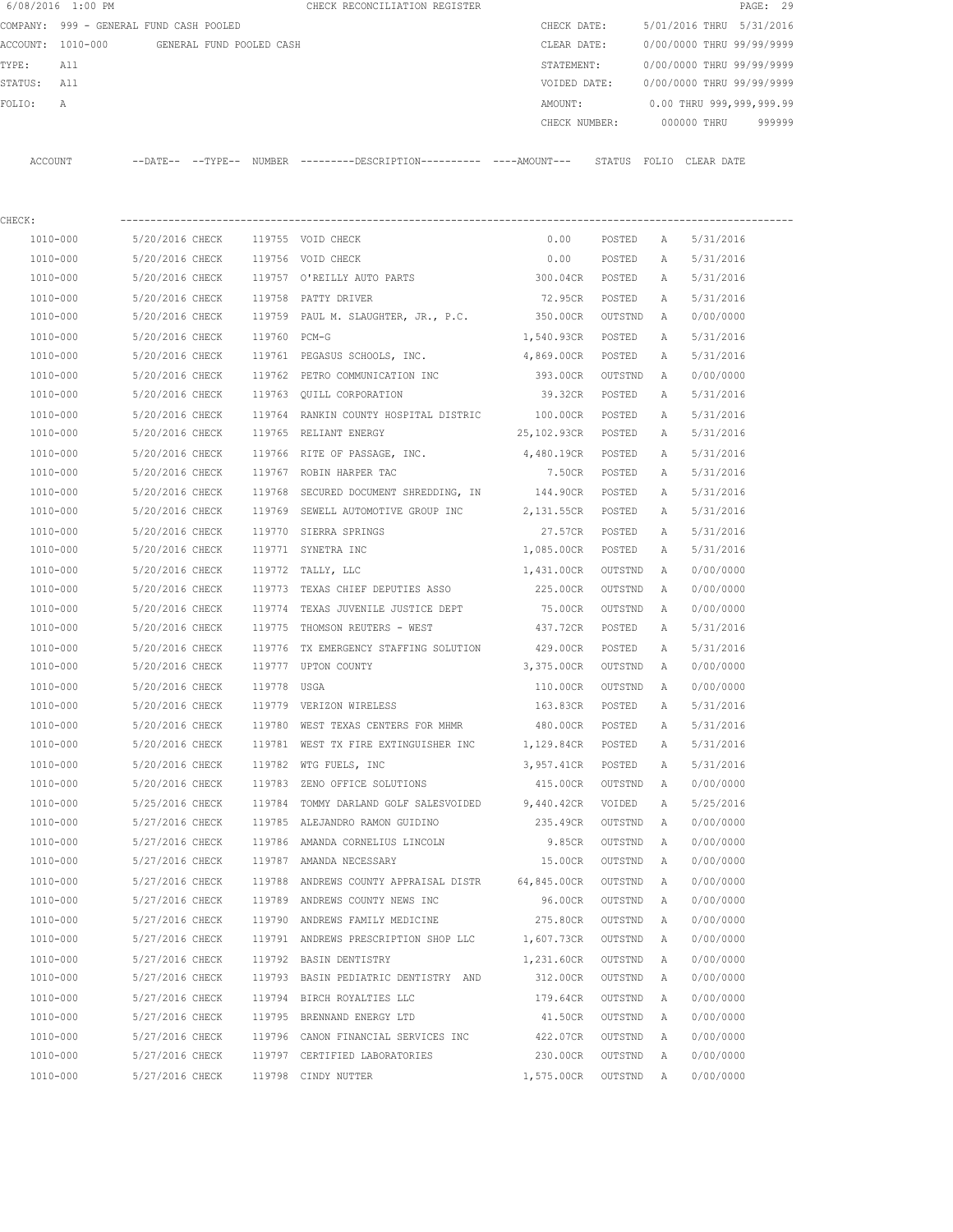|             | 6/08/2016 1:00 PM                          |                 |        | CHECK RECONCILIATION REGISTER                                                                |               |         |              |                           | PAGE: 30 |
|-------------|--------------------------------------------|-----------------|--------|----------------------------------------------------------------------------------------------|---------------|---------|--------------|---------------------------|----------|
|             | COMPANY: 999 - GENERAL FUND CASH POOLED    |                 |        |                                                                                              | CHECK DATE:   |         |              | 5/01/2016 THRU 5/31/2016  |          |
|             | ACCOUNT: 1010-000 GENERAL FUND POOLED CASH |                 |        |                                                                                              | CLEAR DATE:   |         |              | 0/00/0000 THRU 99/99/9999 |          |
| TYPE:       | All                                        |                 |        |                                                                                              | STATEMENT:    |         |              | 0/00/0000 THRU 99/99/9999 |          |
| STATUS: All |                                            |                 |        |                                                                                              | VOIDED DATE:  |         |              | 0/00/0000 THRU 99/99/9999 |          |
| FOLIO:      | А                                          |                 |        |                                                                                              | AMOUNT:       |         |              | 0.00 THRU 999,999,999.99  |          |
|             |                                            |                 |        |                                                                                              | CHECK NUMBER: |         |              | 000000 THRU               | 999999   |
|             | ACCOUNT                                    |                 |        | --DATE-- --TYPE-- NUMBER ---------DESCRIPTION---------- ----AMOUNT--- STATUS FOLIO CLEARDATE |               |         |              |                           |          |
|             |                                            |                 |        |                                                                                              |               |         |              |                           |          |
| CHECK:      |                                            |                 |        |                                                                                              |               |         |              |                           |          |
|             | 1010-000                                   | 5/27/2016 CHECK |        | 119799 CITATION OIL & GAS CORPORATION 4,027.13CR OUTSTND A                                   |               |         |              | 0/00/0000                 |          |
|             | 1010-000                                   | 5/27/2016 CHECK | 119800 | CLAYTON WILLIAMS ENERGY INC                                                                  | 256.63CR      | OUTSTND | Α            | 0/00/0000                 |          |
|             | 1010-000                                   | 5/27/2016 CHECK | 119801 | CMC BUSINESS SYSTEMS INC                                                                     | 15.00CR       | OUTSTND | Α            | 0/00/0000                 |          |
|             | 1010-000                                   | 5/27/2016 CHECK | 119802 | CREWS & MAST LLC                                                                             | 50.67CR       | OUTSTND | A            | 0/00/0000                 |          |
|             | 1010-000                                   | 5/27/2016 CHECK | 119803 | CROSS TOWING                                                                                 | 185.00CR      | OUTSTND | $\mathbb{A}$ | 0/00/0000                 |          |
|             | 1010-000                                   | 5/27/2016 CHECK | 119804 | CRS DIAGNOSTIC SERVICE LLC                                                                   | 60.00CR       | OUTSTND | A            | 0/00/0000                 |          |
|             | 1010-000                                   | 5/27/2016 CHECK | 119805 | DANIELLE PARKINSON                                                                           | 615.00CR      | OUTSTND | A            | 0/00/0000                 |          |
|             | 1010-000                                   | 5/27/2016 CHECK | 119806 | DAVID M DAILEY                                                                               | 25.19CR       | OUTSTND | A            | 0/00/0000                 |          |
|             | 1010-000                                   | 5/27/2016 CHECK |        | 119807 DELILAH SCHROEDER                                                                     | 1,375.00CR    | OUTSTND | A            | 0/00/0000                 |          |
|             | 1010-000                                   | 5/27/2016 CHECK | 119808 | DOROTHY JEAN DRISKILL                                                                        | 176.38CR      | OUTSTND | Α            | 0/00/0000                 |          |
|             | 1010-000                                   | 5/27/2016 CHECK | 119809 | DRISKELL & BATES PSYCHOLOGY, P 450.00CR                                                      |               | OUTSTND | A            | 0/00/0000                 |          |
|             | 1010-000                                   | 5/27/2016 CHECK | 119810 | EAN HOLDINGS LLC                                                                             | 136.83CR      | OUTSTND | Α            | 0/00/0000                 |          |
|             | 1010-000                                   | 5/27/2016 CHECK |        | 119811 FERRARA FIRE APPARATUS, INC. 1,034.20CR                                               |               | OUTSTND | A            | 0/00/0000                 |          |
|             | 1010-000                                   | 5/27/2016 CHECK | 119812 | FRIEMEL ENGINEERING INC                                                                      | 52.62CR       | OUTSTND | Α            | 0/00/0000                 |          |
|             | 1010-000                                   | 5/27/2016 CHECK |        | 119813 GAME TIME                                                                             | 464.76CR      | OUTSTND | Α            | 0/00/0000                 |          |
|             | 1010-000                                   | 5/27/2016 CHECK | 119814 | GEORGE F GOMEZ                                                                               | 1,315.00CR    | OUTSTND | A            | 0/00/0000                 |          |
|             | 1010-000                                   | 5/27/2016 CHECK | 119815 | HILLIARD ENERGY DBA                                                                          | 58.00CR       | OUTSTND | A            | 0/00/0000                 |          |
|             | 1010-000                                   | 5/27/2016 CHECK | 119816 | INTERSTATE BATTERIES OF WEST T                                                               | 300.50CR      | OUTSTND | Α            | 0/00/0000                 |          |
|             | 1010-000                                   | 5/27/2016 CHECK | 119817 | J ROXANE BLOUNT                                                                              | 1,200.00CR    | OUTSTND | A            | 0/00/0000                 |          |
|             | 1010-000                                   | 5/27/2016 CHECK | 119818 | JAMES DOUGLAS HILLHOUSE IV                                                                   | 19.81CR       | OUTSTND | Α            | 0/00/0000                 |          |
|             | 1010-000                                   | 5/27/2016 CHECK | 119819 | JAMES G WHITE JR                                                                             | 15.64CR       | OUTSTND | A            | 0/00/0000                 |          |
|             | 1010-000                                   | 5/27/2016 CHECK | 119820 | JEAN DOUGLAS DUKE                                                                            | 130.96CR      | OUTSTND | A            | 0/00/0000                 |          |
|             | 1010-000                                   | 5/27/2016 CHECK |        | 119821 JOHN M CLARK                                                                          | 53.47CR       | OUTSTND | A            | 0/00/0000                 |          |
|             | $1010 - 000$                               | 5/27/2016 CHECK | 119822 | JOSE & ANNA PRENDIZ                                                                          | 73.00CR       | OUTSTND | Α            | 0/00/0000                 |          |
|             | 1010-000                                   | 5/27/2016 CHECK |        | 119823 JOYCE MILLER                                                                          | 75.60CR       | OUTSTND | Α            | 0/00/0000                 |          |
|             | 1010-000                                   | 5/27/2016 CHECK | 119824 | KENDA HECKLER                                                                                | 738.88CR      | OUTSTND | Α            | 0/00/0000                 |          |
|             | 1010-000                                   | 5/27/2016 CHECK |        | 119825 KEVIN ACKER                                                                           | 400.00CR      | OUTSTND | Α            | 0/00/0000                 |          |
|             | 1010-000                                   | 5/27/2016 CHECK | 119826 | LARRY WAYNE CORNELIUS                                                                        | 14.70CR       | OUTSTND | Α            | 0/00/0000                 |          |
|             | 1010-000                                   | 5/27/2016 CHECK |        | 119827 LILLY A PLUMMER                                                                       | 1,400.00CR    | OUTSTND | Α            | 0/00/0000                 |          |
|             | 1010-000                                   | 5/27/2016 CHECK | 119828 | LINDA WOOLAM TAYLOR                                                                          | 176.38CR      | OUTSTND | Α            | 0/00/0000                 |          |
|             | 1010-000                                   | 5/27/2016 CHECK | 119829 | LLOYDINE HUFFAKER                                                                            | 66.14CR       | OUTSTND | Α            | 0/00/0000                 |          |
|             | $1010 - 000$                               | 5/27/2016 CHECK |        | 119830 LORI LYNN CORNELIUS                                                                   | 14.70CR       | OUTSTND | $\mathbb{A}$ | 0/00/0000                 |          |
|             | 1010-000                                   | 5/27/2016 CHECK |        | 119831 MARIO A VALENZUELA                                                                    | 78.85CR       | OUTSTND | A            | 0/00/0000                 |          |
|             | $1010 - 000$                               | 5/27/2016 CHECK |        | 119832 MARK HOOPER ATTORNEY AT LAW                                                           | 500.00CR      | OUTSTND | Α            | 0/00/0000                 |          |
|             | 1010-000                                   | 5/27/2016 CHECK |        | 119833 MARK'S PLUMBING PARTS                                                                 | 134.46CR      | OUTSTND | Α            | 0/00/0000                 |          |
|             | 1010-000                                   | 5/27/2016 CHECK | 119834 | MIDLAND COUNTY JUVENILE PROBAT                                                               | 220.00CR      | OUTSTND | Α            | 0/00/0000                 |          |
|             | 1010-000                                   | 5/27/2016 CHECK | 119835 | NAVICURE, INC                                                                                | 158.00CR      | OUTSTND | Α            | 0/00/0000                 |          |
|             | 1010-000                                   | 5/27/2016 CHECK |        | 119836 NOBLE ROYALTY ACCESS FUND V LP                                                        | 406.93CR      | OUTSTND | Α            | 0/00/0000                 |          |
|             | 1010-000                                   | 5/27/2016 CHECK |        | 119837 OFFICE DEPOT                                                                          | 291.22CR      | OUTSTND | Α            | 0/00/0000                 |          |

 1010-000 5/27/2016 CHECK 119838 OMAR & MIRNA PEREZ 385.25CR OUTSTND A 0/00/0000 1010-000 5/27/2016 CHECK 119839 PARAMOUNT PRESS 176.00CR OUTSTND A 0/00/0000 1010-000 5/27/2016 CHECK 119840 PERMIAN BASIN REGIONAL PLANNIN 83.92CR OUTSTND A 0/00/0000 1010-000 5/27/2016 CHECK 119841 PERMIAN PHYSCIAN SERVICES 337.87CR OUTSTND A 0/00/0000 1010-000 5/27/2016 CHECK 119842 PHILLIPS 66 CO/SYNCB 45.73CR OUTSTND A 0/00/0000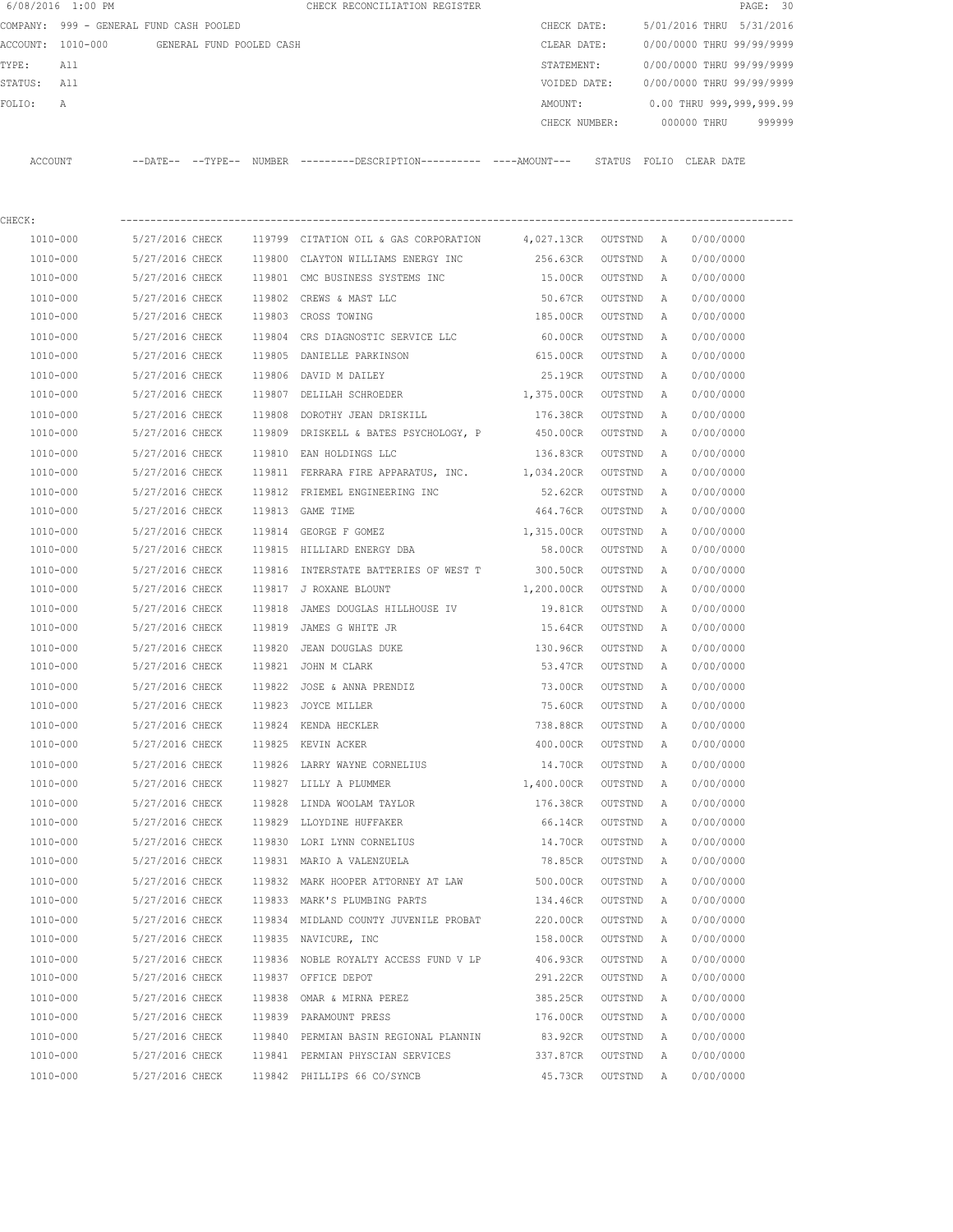| 6/08/2016 1:00 PM                       |                                            |              | CHECK RECONCILIATION REGISTER                                                                 |                    |           |   | PAGE: 31                  |        |
|-----------------------------------------|--------------------------------------------|--------------|-----------------------------------------------------------------------------------------------|--------------------|-----------|---|---------------------------|--------|
| COMPANY: 999 - GENERAL FUND CASH POOLED |                                            |              |                                                                                               | CHECK DATE:        |           |   | 5/01/2016 THRU 5/31/2016  |        |
|                                         | ACCOUNT: 1010-000 GENERAL FUND POOLED CASH |              |                                                                                               | CLEAR DATE:        |           |   | 0/00/0000 THRU 99/99/9999 |        |
| TYPE:<br>All                            |                                            |              |                                                                                               | STATEMENT:         |           |   | 0/00/0000 THRU 99/99/9999 |        |
| STATUS:<br>All                          |                                            |              |                                                                                               | VOIDED DATE:       |           |   | 0/00/0000 THRU 99/99/9999 |        |
| FOLIO:<br>А                             |                                            |              |                                                                                               | AMOUNT:            |           |   | 0.00 THRU 999,999,999.99  |        |
|                                         |                                            |              |                                                                                               | CHECK NUMBER:      |           |   | 000000 THRU               | 999999 |
|                                         |                                            |              |                                                                                               |                    |           |   |                           |        |
| ACCOUNT                                 |                                            |              | --DATE-- --TYPE-- NUMBER ---------DESCRIPTION---------- ----AMOUNT--- STATUS FOLIO CLEAR-DATE |                    |           |   |                           |        |
|                                         |                                            |              |                                                                                               |                    |           |   |                           |        |
|                                         |                                            |              |                                                                                               |                    |           |   |                           |        |
| CHECK:                                  |                                            |              |                                                                                               |                    |           |   |                           |        |
| 1010-000                                | 5/27/2016 CHECK                            |              | 119843 QUICK CARE CLINIC                                                                      | 276.18CR OUTSTND A |           |   | 0/00/0000                 |        |
| 1010-000                                | 5/27/2016 CHECK                            |              | 119844 QUILL CORPORATION                                                                      | 677.14CR           | OUTSTND   | A | 0/00/0000                 |        |
| 1010-000                                | 5/27/2016 CHECK                            |              | 119845 RAFAEL RODRIGUEZ DBA                                                                   | 2,548.60CR         | OUTSTND   | A | 0/00/0000                 |        |
| 1010-000                                | 5/27/2016 CHECK                            |              | 119846 RC SYSTEMS, INC                                                                        | 1,200.00CR         | OUTSTND   | A | 0/00/0000                 |        |
| 1010-000                                | 5/27/2016 CHECK                            |              | 119847 RICHARD H DOLGENER                                                                     | 332.64CR           | OUTSTND   | A | 0/00/0000                 |        |
| 1010-000                                | 5/27/2016 CHECK                            | 119848       | RICKY & SHANNA CORNEJO                                                                        | 156.05CR           | OUTSTND   | Α | 0/00/0000                 |        |
| 1010-000                                | 5/27/2016 CHECK                            |              | 119849 RON'S BACKFLOW AND LAWN SERVIC 280.00CR                                                |                    | OUTSTND   | A | 0/00/0000                 |        |
| 1010-000                                | 5/27/2016 CHECK                            |              | 119850 RONALD J SHAW                                                                          | 154.87CR           | OUTSTND   | A | 0/00/0000                 |        |
| 1010-000                                | 5/27/2016 CHECK                            |              | 119851 RONALD TERRY BROWNE                                                                    | 258.70CR           | OUTSTND   | A | 0/00/0000                 |        |
| 1010-000                                | 5/27/2016 CHECK                            |              | 119852 RONALD VAN STANFORD                                                                    | 19.60CR            | OUTSTND   | Α | 0/00/0000                 |        |
| 1010-000                                | 5/27/2016 CHECK                            |              | 119853 SAMUEL SCOTT STANFORD                                                                  | 19.60CR            | OUTSTND   | A | 0/00/0000                 |        |
| 1010-000                                | 5/27/2016 CHECK                            |              | 119854 SECURED DOCUMENT SHREDDING, IN                                                         | 100.00CR           | OUTSTND   | Α | 0/00/0000                 |        |
| 1010-000                                | 5/27/2016 CHECK                            | 119855 SHELL |                                                                                               | 131.91CR           | OUTSTND   | Α | 0/00/0000                 |        |
| 1010-000                                | 5/27/2016 CHECK                            |              | 119856 SIERRA SPRINGS                                                                         | 126.18CR           | OUTSTND   | A | 0/00/0000                 |        |
| 1010-000                                | 5/27/2016 CHECK                            |              | 119857 SIMS PLASTICS, INC.                                                                    | 420.27CR           | OUTSTND   | A | 0/00/0000                 |        |
| 1010-000                                | 5/27/2016 CHECK                            | 119858       | SON ADMIN ODE                                                                                 | 880.00CR           | OUTSTND   | A | 0/00/0000                 |        |
| 1010-000                                | 5/27/2016 CHECK                            |              | 119859 SOUTHERN ATHLETIC FIELDS, INC                                                          | 640.00CR           | OUTSTND   | A | 0/00/0000                 |        |
| 1010-000                                | 5/27/2016 CHECK                            | 119860       | STANDARD COFFEE SERVICE CO 227.42CR                                                           |                    | OUTSTND   | Α | 0/00/0000                 |        |
| 1010-000                                | 5/27/2016 CHECK                            |              | 119861 STATE BAR OF TEXAS                                                                     | 300.00CR           | OUTSTND   | A | 0/00/0000                 |        |
| 1010-000                                | 5/27/2016 CHECK                            |              | 119862 SYNETRA INC                                                                            | 1,973.00CR         | OUTSTND   | A | 0/00/0000                 |        |
| 1010-000                                | 5/27/2016 CHECK                            |              | 119863 TABULA RASA PARTNERS LLC                                                               | 24.11CR            | OUTSTND   | A | 0/00/0000                 |        |
| 1010-000                                | 5/27/2016 CHECK                            | 119864       | TASCOSA OFFICE MACHINES INC                                                                   | 789.36CR           | OUTSTND   | Α | 0/00/0000                 |        |
| 1010-000                                |                                            |              | 5/27/2016 CHECK 119865 TDCJ-CASHIER'S OFFICE                                                  | 1,000.00CR         | OUTSTND   | A | 0/00/0000                 |        |
| 1010-000                                | 5/27/2016 CHECK                            |              | 119866 TERESA D KOEN                                                                          | 19.60CR            | OUTSTND   | A | 0/00/0000                 |        |
| 1010-000                                | 5/27/2016 CHECK                            |              | 119867 TEXAS GAS SERVICE CORP                                                                 | 377.90CR           | OUTSTND   | Α | 0/00/0000                 |        |
| 1010-000                                | 5/27/2016 CHECK                            |              | 119868 TEXLAND PETROLEUM LP                                                                   | 130.16CR           | OUTSTND   | Α | 0/00/0000                 |        |
| 1010-000                                | 5/27/2016 CHECK                            |              | 119869 TRENCHLESS REPLACEMENT SPECIAL                                                         | 900.00CR           | OUTSTND   | Α | 0/00/0000                 |        |
| 1010-000                                | 5/27/2016 CHECK                            |              | 119870 TYLER TECHNOLOGIES INC                                                                 | 8,574.21CR         | OUTSTND   | Α | 0/00/0000                 |        |
| 1010-000                                | 5/27/2016 CHECK                            |              | 119871 WILLIAM B CLARK                                                                        | 55.12CR            | OUTSTND   | А | 0/00/0000                 |        |
| 1010-000                                | 5/27/2016 CHECK                            |              | 119872 WINDSTREAM COMMUNICATIONS 1,940.85CR                                                   |                    | OUTSTND   | Α | 0/00/0000                 |        |
| 1010-000                                | 5/27/2016 CHECK                            |              | 119873 WINZER CORPORATION                                                                     | 930.07CR           | OUTSTND   | Α | 0/00/0000                 |        |
| 1010-000                                | 5/27/2016 CHECK                            |              | 119874 ZENO OFFICE SOLUTIONS                                                                  | 130.00CR           | OUTSTND   | A | 0/00/0000                 |        |
| *** 1010-000                            | 5/25/2016 CHECK                            |              | 119935 TOMMY DARLAND GOLF SALES 9,440.42CR                                                    |                    | OUTSTND A |   | 0/00/0000                 |        |
|                                         |                                            |              |                                                                                               |                    |           |   |                           |        |
| MISCELLANEOUS:                          |                                            |              |                                                                                               |                    |           |   | ------------------        |        |
| 1010-000                                | 5/06/2016 MISC.                            |              | 119360 AIR FILTRATION PRODUCTS VOIDED                                                         | 534.39             | VOIDED    | A | 5/06/2016                 |        |
| 1010-000                                |                                            |              | 5/06/2016 MISC. 119361 AMARANTHA GHANTA MD<br>VOIDED                                          | 79.62              | VOIDED    | Α | 5/06/2016                 |        |
| 1010-000                                | 5/06/2016 MISC.                            |              | 119362 AMERICAN BUSINESS EQUIPMVOIDED                                                         | 75.00              | VOIDED    | Α | 5/06/2016                 |        |
| 1010-000                                | 5/06/2016 MISC.                            |              | 119363 AMERICAN EXPRESS VOIDED                                                                | 45.00              | VOIDED    | Α | 5/06/2016                 |        |
| 1010-000                                | 5/06/2016 MISC.                            |              | 119364 ANDREWS FAMILY MEDICINE VOIDED                                                         | 40.27              | VOIDED    | Α | 5/06/2016                 |        |
| 1010-000                                | 5/06/2016 MISC.                            |              | 119365 ANDREWS FAMILY MEDICINE VOIDED                                                         | 507.00             | VOIDED    | Α | 5/06/2016                 |        |
| 1010-000                                | 5/06/2016 MISC.                            |              | 119366 ANDREWS PEST CONTROL<br>VOIDED                                                         | 55.00              | VOIDED    | Α | 5/06/2016                 |        |
| 1010-000                                | 5/06/2016 MISC.                            |              | 119367 ANDREWS PRESCRIPTION SHOVOIDED                                                         | 80.00              | VOIDED    | Α | 5/06/2016                 |        |
| 1010-000                                | 5/06/2016 MISC.                            |              | 119368 ANDREWS VETERINARY CLINIVOIDED                                                         | 184.00             | VOIDED    | Α | 5/06/2016                 |        |
|                                         |                                            |              |                                                                                               |                    |           |   |                           |        |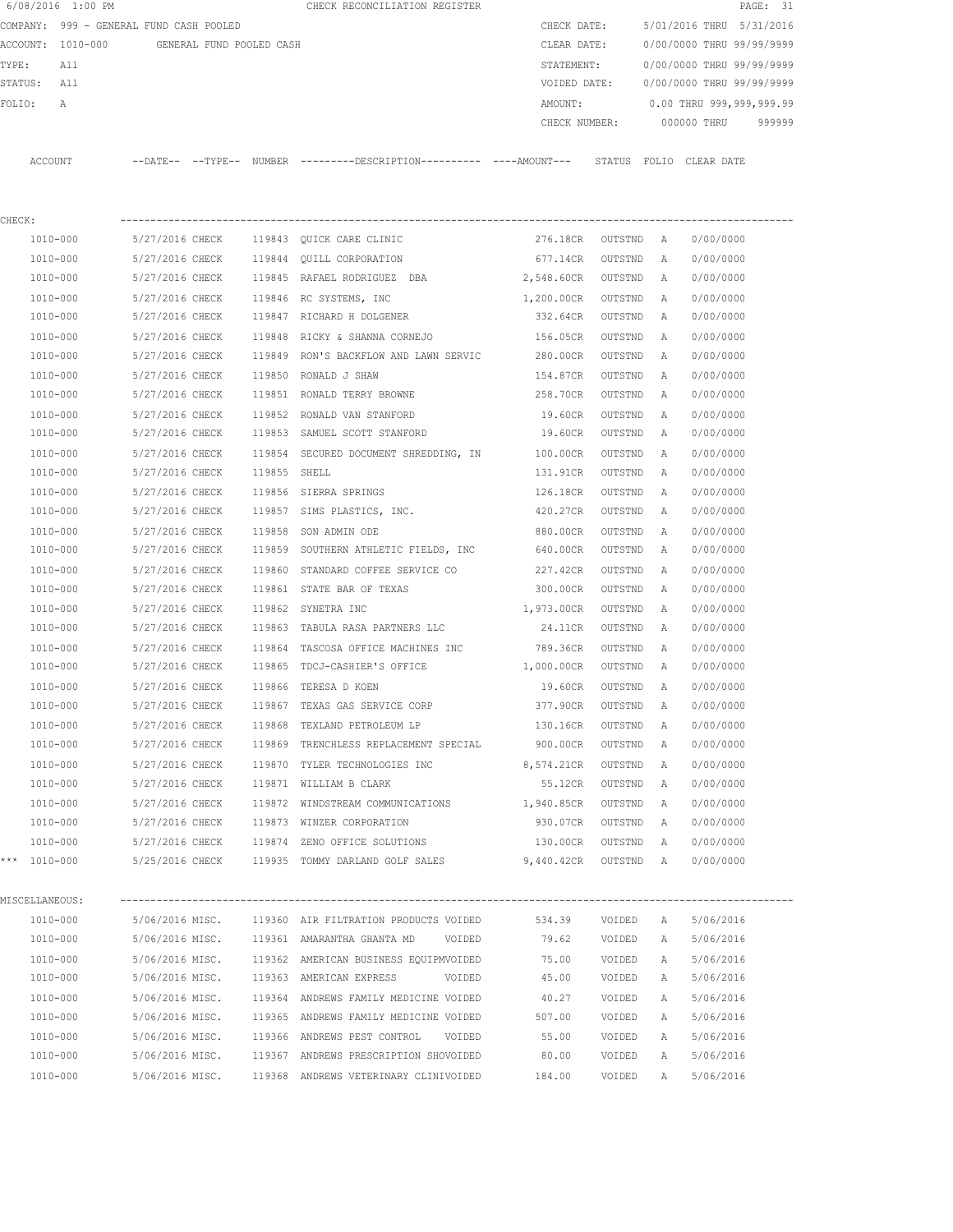|                                               | 6/08/2016 1:00 PM                       |                 |        | CHECK RECONCILIATION REGISTER                                         |             |               |        |                           |                           | PAGE: 32 |
|-----------------------------------------------|-----------------------------------------|-----------------|--------|-----------------------------------------------------------------------|-------------|---------------|--------|---------------------------|---------------------------|----------|
|                                               | COMPANY: 999 - GENERAL FUND CASH POOLED |                 |        |                                                                       |             | CHECK DATE:   |        |                           | 5/01/2016 THRU 5/31/2016  |          |
| ACCOUNT: 1010-000<br>GENERAL FUND POOLED CASH |                                         |                 |        |                                                                       | CLEAR DATE: |               |        | 0/00/0000 THRU 99/99/9999 |                           |          |
| TYPE:                                         | All                                     |                 |        |                                                                       |             | STATEMENT:    |        |                           | 0/00/0000 THRU 99/99/9999 |          |
| STATUS:<br>All<br>FOLIO:<br>Α                 |                                         |                 |        |                                                                       |             | VOIDED DATE:  |        |                           | 0/00/0000 THRU 99/99/9999 |          |
|                                               |                                         |                 |        |                                                                       |             | AMOUNT:       |        |                           | 0.00 THRU 999,999,999.99  |          |
|                                               |                                         |                 |        |                                                                       |             | CHECK NUMBER: |        |                           | 000000 THRU               | 999999   |
|                                               | ACCOUNT                                 |                 |        | --DATE-- --TYPE-- NUMBER ---------DESCRIPTION---------- ----AMOUNT--- |             |               |        |                           | STATUS FOLIO CLEAR DATE   |          |
| MISCELLANEOUS:                                |                                         |                 |        |                                                                       |             |               |        |                           |                           |          |
|                                               | 1010-000                                | 5/06/2016 MISC. |        | 119369 ANDREWS WRECKIN CREW, LLVOIDED                                 |             | 85.00         | VOIDED | А                         | 5/06/2016                 |          |
|                                               | 1010-000                                | 5/06/2016 MISC. | 119370 | AUTO-CHLOR SYSTEM OF GOLVOIDED                                        |             | 153.00        | VOIDED | Α                         | 5/06/2016                 |          |
|                                               | 1010-000                                | 5/06/2016 MISC. |        | 119371 BAILEY COUNTY SHERIFF DEVOIDED                                 |             | 5,223.30      | VOIDED | Α                         | 5/06/2016                 |          |
|                                               | 1010-000                                | 5/06/2016 MISC. |        | 119372 BASIN DENTISTRY                                                | VOIDED      | 862.70        | VOIDED | Α                         | 5/06/2016                 |          |
|                                               | 1010-000                                | 5/06/2016 MISC. |        | 119373 BASIN PEDIATRIC DENTISTRVOIDED                                 |             | 1,056.00      | VOIDED | А                         | 5/06/2016                 |          |
|                                               | 1010-000                                | 5/06/2016 MISC. |        | 119374 BILLY & GINGER ELLIOTT VOIDED                                  |             | 438.91        | VOIDED | Α                         | 5/06/2016                 |          |
|                                               | 1010-000                                | 5/06/2016 MISC. |        | 119375 CANON FINANCIAL SERVICESVOIDED                                 |             | 141.49        | VOIDED | А                         | 5/06/2016                 |          |
|                                               | 1010-000                                | 5/06/2016 MISC. | 119376 | CASSANDRA CHEEK                                                       | VOIDED      | 20.00         | VOIDED | Α                         | 5/06/2016                 |          |
|                                               | 1010-000                                | 5/06/2016 MISC. |        | 119377 CASSIDY'S SUB SHOP                                             | VOIDED      | 76.70         | VOIDED | Α                         | 5/06/2016                 |          |
|                                               | 1010-000                                | 5/06/2016 MISC. | 119378 | CERTIFIED LABORATORIES VOIDED                                         |             | 465.00        | VOIDED | Α                         | 5/06/2016                 |          |
|                                               | 1010-000                                | 5/06/2016 MISC. |        | 119379 CITY OF ANDREWS WATER DEVOIDED                                 |             | 7,727.75      | VOIDED | Α                         | 5/06/2016                 |          |
|                                               | 1010-000                                | 5/06/2016 MISC. | 119380 | CP SUPPORT LLC                                                        | VOIDED      | 4,776.00      | VOIDED | Α                         | 5/06/2016                 |          |
|                                               | 1010-000                                | 5/06/2016 MISC. | 119381 | CRS DIAGNOSTIC SERVICE LVOIDED                                        |             | 105.00        | VOIDED | Α                         | 5/06/2016                 |          |
|                                               | 1010-000                                | 5/06/2016 MISC. | 119382 | CYNTHIA JONES                                                         | VOIDED      | 666.04        | VOIDED | Α                         | 5/06/2016                 |          |
|                                               | 1010-000                                | 5/06/2016 MISC. | 119383 | DARIO RICARDO GOMEZ                                                   | VOIDED      | 87.66         | VOIDED | Α                         | 5/06/2016                 |          |
|                                               | 1010-000                                | 5/06/2016 MISC. | 119384 | DAVID B BROOKS                                                        | VOIDED      | 100.00        | VOIDED | Α                         | 5/06/2016                 |          |
|                                               | 1010-000                                | 5/06/2016 MISC. | 119385 | DE LAGE LANDEN FINANCIALVOIDED                                        |             | 252.81        | VOIDED | Α                         | 5/06/2016                 |          |
|                                               | 1010-000                                | 5/06/2016 MISC. | 119386 | DEB MCCULLOUGH                                                        | VOIDED      | 186.20        | VOIDED | Α                         | 5/06/2016                 |          |
|                                               | 1010-000                                | 5/06/2016 MISC. | 119387 | DISH NETWORK                                                          | VOIDED      | 11.19         | VOIDED | Α                         | 5/06/2016                 |          |
|                                               | 1010-000                                | 5/06/2016 MISC. | 119388 | EAN HOLDINGS LLC                                                      | VOIDED      | 144.30        | VOIDED | Α                         | 5/06/2016                 |          |
|                                               | 1010-000                                | 5/06/2016 MISC. | 119389 | EL PASO PUBLIC LIBRARY VOIDED                                         |             | 26.00         | VOIDED | Α                         | 5/06/2016                 |          |
|                                               | 1010-000                                | 5/06/2016 MISC. | 119390 | ENTERPRISE TOLLS                                                      | VOIDED      | 14.12         | VOIDED | Α                         | 5/06/2016                 |          |
|                                               | 1010-000                                | 5/06/2016 MISC. |        | 119391 EXXON/MOBIL                                                    | VOIDED      | 112.40        | VOIDED | Α                         | 5/06/2016                 |          |
|                                               | 1010-000                                | 5/06/2016 MISC. |        | 119392 GARZA COUNTY LAW ENFORCEVOIDED                                 |             | 4,095.00      | VOIDED | Α                         | 5/06/2016                 |          |
|                                               | 1010-000                                | 5/06/2016 MISC. |        | 119393 GARZA COUNTY TREASURER VOIDED                                  |             | 392.52        | VOIDED | А                         | 5/06/2016                 |          |
|                                               | 1010-000                                | 5/06/2016 MISC. |        | 119394 GENERAL FUND                                                   | VOIDED      | 22, 226.70    | VOIDED | Α                         | 5/06/2016                 |          |
|                                               | 1010-000                                | 5/06/2016 MISC. |        | 119395 GEORGE F GOMEZ                                                 | VOIDED      | 1,996.88      | VOIDED | Α                         | 5/06/2016                 |          |
|                                               | 1010-000                                | 5/06/2016 MISC. |        | 119396 GOLDSTAR PRODUCTS, INC VOIDED                                  |             | 5,632.26      | VOIDED | Α                         | 5/06/2016                 |          |
|                                               | 1010-000                                | 5/06/2016 MISC. |        | 119397 HIGGINBOTHAM BROS & CO LVOIDED                                 |             | 58.79         | VOIDED | Α                         | 5/06/2016                 |          |
|                                               | 1010-000                                | 5/06/2016 MISC. | 119398 | HIGH PLAINS RADIOLOGICALVOIDED                                        |             | 33.00         | VOIDED | Α                         | 5/06/2016                 |          |
|                                               | 1010-000                                | 5/06/2016 MISC. |        | 119399 HIGH PLAINS RADIOLOGICALVOIDED                                 |             | 216.00        | VOIDED | Α                         | 5/06/2016                 |          |
|                                               | 1010-000                                | 5/06/2016 MISC. | 119400 | HOMETOWN PHARMACY                                                     | VOIDED      | 307.78        | VOIDED | Α                         | 5/06/2016                 |          |
|                                               | 1010-000                                | 5/06/2016 MISC. |        | 119401 JACINTO BANDA                                                  | VOIDED      | 424.77        | VOIDED | Α                         | 5/06/2016                 |          |
|                                               | 1010-000                                | 5/06/2016 MISC. |        | 119402 JERRY W. WADE, D.D.S.                                          | VOIDED      | 106.00        | VOIDED | Α                         | 5/06/2016                 |          |
|                                               | 1010-000                                | 5/06/2016 MISC. |        | 119403 JO BETH PLUMMER                                                | VOIDED      | 295.37        | VOIDED | Α                         | 5/06/2016                 |          |
|                                               | 1010-000                                | 5/06/2016 MISC. |        | 119404 JOE BLANCO                                                     | VOIDED      | 49.00         | VOIDED | Α                         | 5/06/2016                 |          |
|                                               | 1010-000                                | 5/06/2016 MISC. |        | 119405 JOSE RAMOS                                                     | VOIDED      | 152.48        | VOIDED | Α                         | 5/06/2016                 |          |
|                                               | 1010-000                                | 5/06/2016 MISC. |        | 119406 KELLY'S AUTO                                                   | VOIDED      | 1,138.72      | VOIDED | Α                         | 5/06/2016                 |          |
|                                               | 1010-000                                | 5/06/2016 MISC. |        | 119407 KENDA HECKLER                                                  | VOIDED      | 661.65        | VOIDED | Α                         | 5/06/2016                 |          |
|                                               | 1010-000                                | 5/06/2016 MISC. |        | 119408 KNIGHTS TIRE & SERVICE VOIDED                                  |             | 177.00        | VOIDED | Α                         | 5/06/2016                 |          |
|                                               | 1010-000                                | 5/06/2016 MISC. |        | 119409 KYOCERA MITA AMERICA, INVOIDED                                 |             | 210.94        | VOIDED | Α                         | 5/06/2016                 |          |
|                                               | 1010-000                                | 5/06/2016 MISC. |        | 119410 LEX & DIANA CRAWFORD                                           | VOIDED      | 213.41        | VOIDED | Α                         | 5/06/2016                 |          |
|                                               | 1010-000                                | 5/06/2016 MISC. |        | 119411 LEXISNEXIS                                                     | VOIDED      | 291.00        | VOIDED | Α                         | 5/06/2016                 |          |
|                                               | 1010-000                                | 5/06/2016 MISC. |        | 119412 LUPKE RICE ASSOCIATES VOIDED                                   |             | 718.25        | VOIDED | Α                         | 5/06/2016                 |          |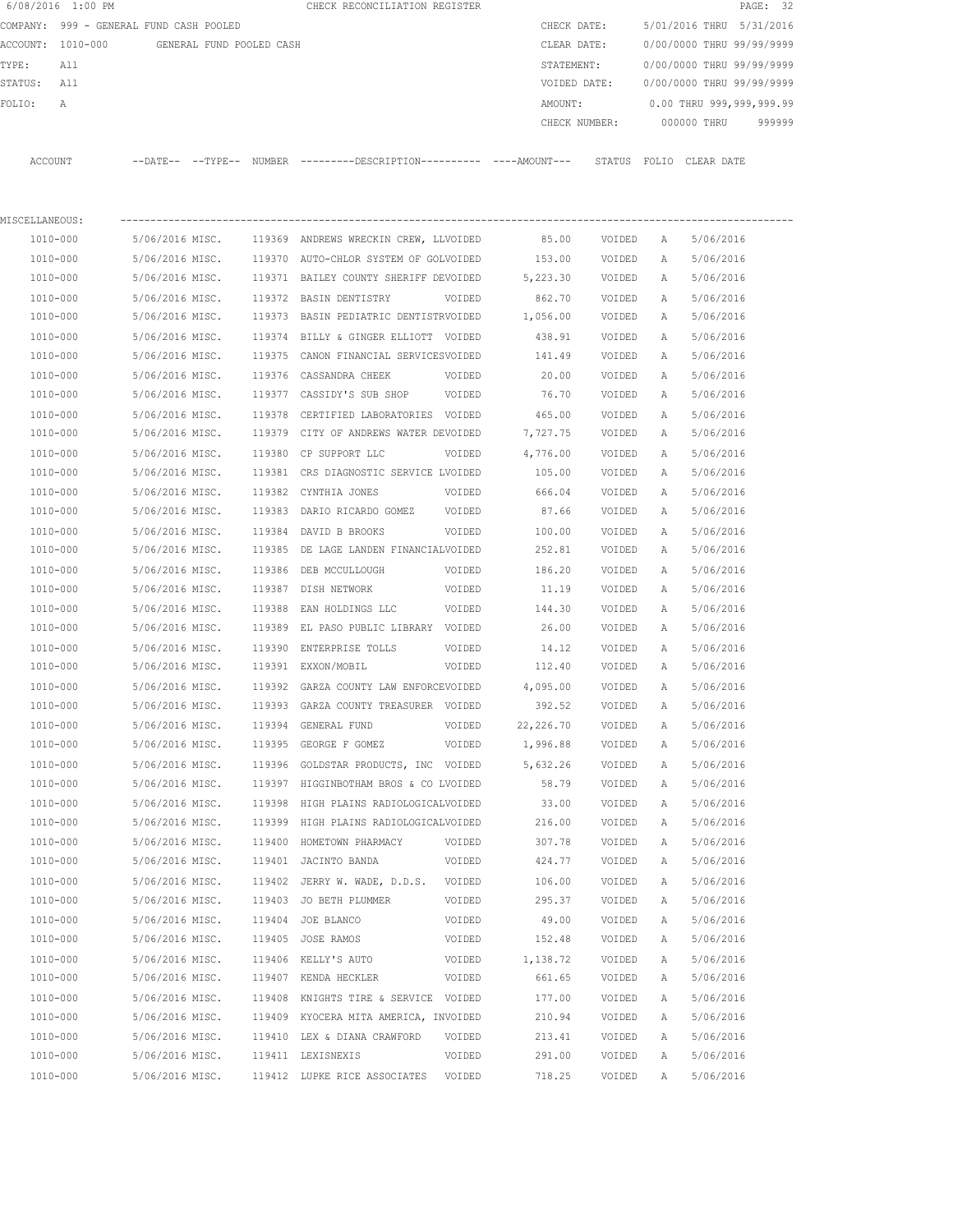|                                         | 6/08/2016 1:00 PM           |                          |        | CHECK RECONCILIATION REGISTER                                       |             |               |        |                             | PAGE: 33                  |
|-----------------------------------------|-----------------------------|--------------------------|--------|---------------------------------------------------------------------|-------------|---------------|--------|-----------------------------|---------------------------|
| COMPANY: 999 - GENERAL FUND CASH POOLED |                             |                          |        |                                                                     | CHECK DATE: |               |        | 5/01/2016 THRU<br>5/31/2016 |                           |
|                                         | ACCOUNT: 1010-000           | GENERAL FUND POOLED CASH |        |                                                                     |             | CLEAR DATE:   |        |                             | 0/00/0000 THRU 99/99/9999 |
| TYPE:<br>All<br>All<br>STATUS:          |                             |                          |        |                                                                     |             | STATEMENT:    |        |                             | 0/00/0000 THRU 99/99/9999 |
|                                         |                             |                          |        |                                                                     |             | VOIDED DATE:  |        |                             | 0/00/0000 THRU 99/99/9999 |
| FOLIO:                                  | А                           |                          |        |                                                                     |             | AMOUNT:       |        |                             | 0.00 THRU 999,999,999.99  |
|                                         |                             |                          |        |                                                                     |             | CHECK NUMBER: |        |                             | 000000 THRU<br>999999     |
| ACCOUNT                                 |                             |                          |        | --DATE-- --TYPE-- NUMBER --------DESCRIPTION--------- ----AMOUNT--- |             |               |        |                             | STATUS FOLIO CLEAR DATE   |
|                                         |                             |                          |        |                                                                     |             |               |        |                             |                           |
| MISCELLANEOUS:                          |                             |                          |        |                                                                     |             |               |        |                             |                           |
|                                         | 1010-000                    | 5/06/2016 MISC.          |        | 119413 MARY LOU CORNEJO                                             | VOIDED      | 143.00        | VOIDED | A                           | 5/06/2016                 |
|                                         | 1010-000                    | 5/06/2016 MISC.          | 119414 | NACCHO                                                              | VOIDED      | 144.30        | VOIDED | A                           | 5/06/2016                 |
|                                         | 1010-000                    | 5/06/2016 MISC.          |        | 119415 NAVICURE, INC                                                | VOIDED      | 158.00        | VOIDED | A                           | 5/06/2016                 |
|                                         | 1010-000                    | 5/06/2016 MISC.          |        | 119416 OFFICE DEPOT                                                 | VOIDED      | 75.84         | VOIDED | Α                           | 5/06/2016                 |
|                                         | 1010-000                    | 5/06/2016 MISC.          |        | 119417 PATTY DRIVER                                                 | VOIDED      | 213.93        | VOIDED | Α                           | 5/06/2016                 |
|                                         | 1010-000                    | 5/06/2016 MISC.          | 119418 | PERMIAN REGIONAL MEDICALVOIDED                                      |             | 2,254.34      | VOIDED | Α                           | 5/06/2016                 |
|                                         | 1010-000                    | 5/06/2016 MISC.          |        | 119419 PERMIAN REGIONAL MEDICALVOIDED                               |             | 245.93        | VOIDED | A                           | 5/06/2016                 |
|                                         | 1010-000                    | 5/06/2016 MISC.          | 119420 | PHILLIPS 66 CO/GECRB                                                | VOIDED      | 26.75         | VOIDED | А                           | 5/06/2016                 |
|                                         | 1010-000                    | 5/06/2016 MISC.          | 119421 | QUILL CORPORATION                                                   | VOIDED      | 390.88        | VOIDED | А                           | 5/06/2016                 |
|                                         | 1010-000                    | 5/06/2016 MISC.          | 119422 | REDWOOD TOXICOLOGY LABORVOIDED                                      |             | 100.11        | VOIDED | А                           | 5/06/2016                 |
|                                         | 1010-000                    | 5/06/2016 MISC.          |        | 119423 ROBERT W GARCIA MD                                           | VOIDED      | 2,731.00      | VOIDED | А                           | 5/06/2016                 |
|                                         | 1010-000                    | 5/06/2016 MISC.          | 119424 | SIERRA SPRINGS<br>VOIDED                                            |             | 49.46         | VOIDED | Α                           | 5/06/2016                 |
|                                         | 1010-000                    | 5/06/2016 MISC.          | 119425 | SOUTH PLAINS IMPLEMENT LVOIDED                                      |             | 2,103.02      | VOIDED | А                           | 5/06/2016                 |
|                                         | 1010-000                    | 5/06/2016 MISC.          | 119426 | SOUTHERN TIRE MART, LLC VOIDED                                      |             | 880.00        | VOIDED | А                           | 5/06/2016                 |
|                                         | 1010-000                    | 5/06/2016 MISC.          | 119427 | STANDARD COFFEE SERVICE VOIDED                                      |             | 47.89         | VOIDED | Α                           | 5/06/2016                 |
|                                         | 1010-000                    | 5/06/2016 MISC.          | 119428 | STATE COMPTROLLER SALESVOIDED                                       |             | 207.83        | VOIDED | Α                           | 5/06/2016                 |
|                                         | 1010-000                    | 5/06/2016 MISC.          | 119429 | STERICYCLE INC                                                      | VOIDED      | 1,338.80      | VOIDED | А                           | 5/06/2016                 |
|                                         | 1010-000                    | 5/06/2016 MISC.          | 119430 | TASCOSA OFFICE MACHINES VOIDED                                      |             | 445.04        | VOIDED | Α                           | 5/06/2016                 |
|                                         | 1010-000                    | 5/06/2016 MISC.          | 119431 | TEXAS A&M AGRILIFE EXTENVOIDED                                      |             | 25.00         | VOIDED | A                           | 5/06/2016                 |
|                                         | 1010-000                    | 5/06/2016 MISC.          | 119432 | TEXAS ASSOCIATION OF COUVOIDED                                      |             | 225.00        | VOIDED | А                           | 5/06/2016                 |
|                                         | 1010-000                    | 5/06/2016 MISC.          | 119433 | TEXAS GAS SERVICE CORP VOIDED                                       |             | 1,687.99      | VOIDED | А                           | 5/06/2016                 |
|                                         | 1010-000                    | 5/06/2016 MISC.          | 119434 | THE GOUGLER COMPANY                                                 | VOIDED      | 500.00        | VOIDED | Α                           | 5/06/2016                 |
|                                         | 1010-000                    | 5/06/2016 MISC.          | 119435 | TINA'S CLEANING SERVICE VOIDED                                      |             | 200.00        | VOIDED | Α                           | 5/06/2016                 |
|                                         | 1010-000                    | 5/06/2016 MISC.          |        | 119436 TX EMERGENCY STAFFING SOVOIDED                               |             | 1,939.00      | VOIDED | $\mathbb{A}$                | 5/06/2016                 |
|                                         | 1010-000                    | 5/06/2016 MISC.          |        | 119437 UM AUTO PARTS                                                | VOIDED      | 14.69         | VOIDED | Α                           | 5/06/2016                 |
|                                         | 1010-000                    | 5/06/2016 MISC.          |        | 119438 UPTON COUNTY                                                 | VOIDED      | 3,825.00      | VOIDED | Α                           | 5/06/2016                 |
|                                         | 1010-000                    | 5/06/2016 MISC.          |        | 119439 VERIZON WIRELESS                                             | VOIDED      | 2,078.88      | VOIDED | Α                           | 5/06/2016                 |
|                                         | 1010-000                    | 5/06/2016 MISC.          |        | 119440 WAGNER SUPPLY COMPANY                                        | VOIDED      | 1,739.60      | VOIDED | Α                           | 5/06/2016                 |
|                                         | 1010-000                    | 5/06/2016 MISC.          |        | 119441 WEST TEXAS WINDSHIELDS VOIDED                                |             | 290.00        | VOIDED | А                           | 5/06/2016                 |
|                                         | 1010-000                    | 5/06/2016 MISC.          |        | 119442 WINDSTREAM COMMUNICATIONVOIDED                               |             | 4,688.20      | VOIDED | Α                           | 5/06/2016                 |
|                                         | 1010-000                    | 5/06/2016 MISC.          |        | 119444 WTG FUELS, INC                                               | VOIDED      | 3,803.37      | VOIDED | А                           | 5/06/2016                 |
|                                         | 1010-000                    | 5/25/2016 MISC.          |        | 119784 TOMMY DARLAND GOLF SALESVOIDED                               |             | 9,440.42      | VOIDED | Α                           | 5/25/2016                 |
|                                         | TOTALS FOR ACCOUNT 1010-000 |                          |        | CHECK<br>TOTAL:                                                     |             | 725,644.83CR  |        |                             |                           |
|                                         |                             |                          |        | DEPOSIT<br>TOTAL:                                                   |             | 0.00          |        |                             |                           |
|                                         |                             |                          |        | TOTAL:<br>INTEREST                                                  |             | 0.00          |        |                             |                           |
|                                         |                             |                          |        | MISCELLANEOUS<br>TOTAL:                                             |             | 105,742.64    |        |                             |                           |
|                                         |                             |                          |        | SERVICE CHARGE<br>TOTAL:                                            |             | 0.00          |        |                             |                           |
|                                         |                             |                          |        | TOTAL:<br>EFT                                                       |             | 0.00          |        |                             |                           |
|                                         |                             |                          |        | TOTAL:<br>BANK-DRAFT                                                |             | 21,221.96CR   |        |                             |                           |
|                                         |                             |                          |        |                                                                     |             |               |        |                             |                           |